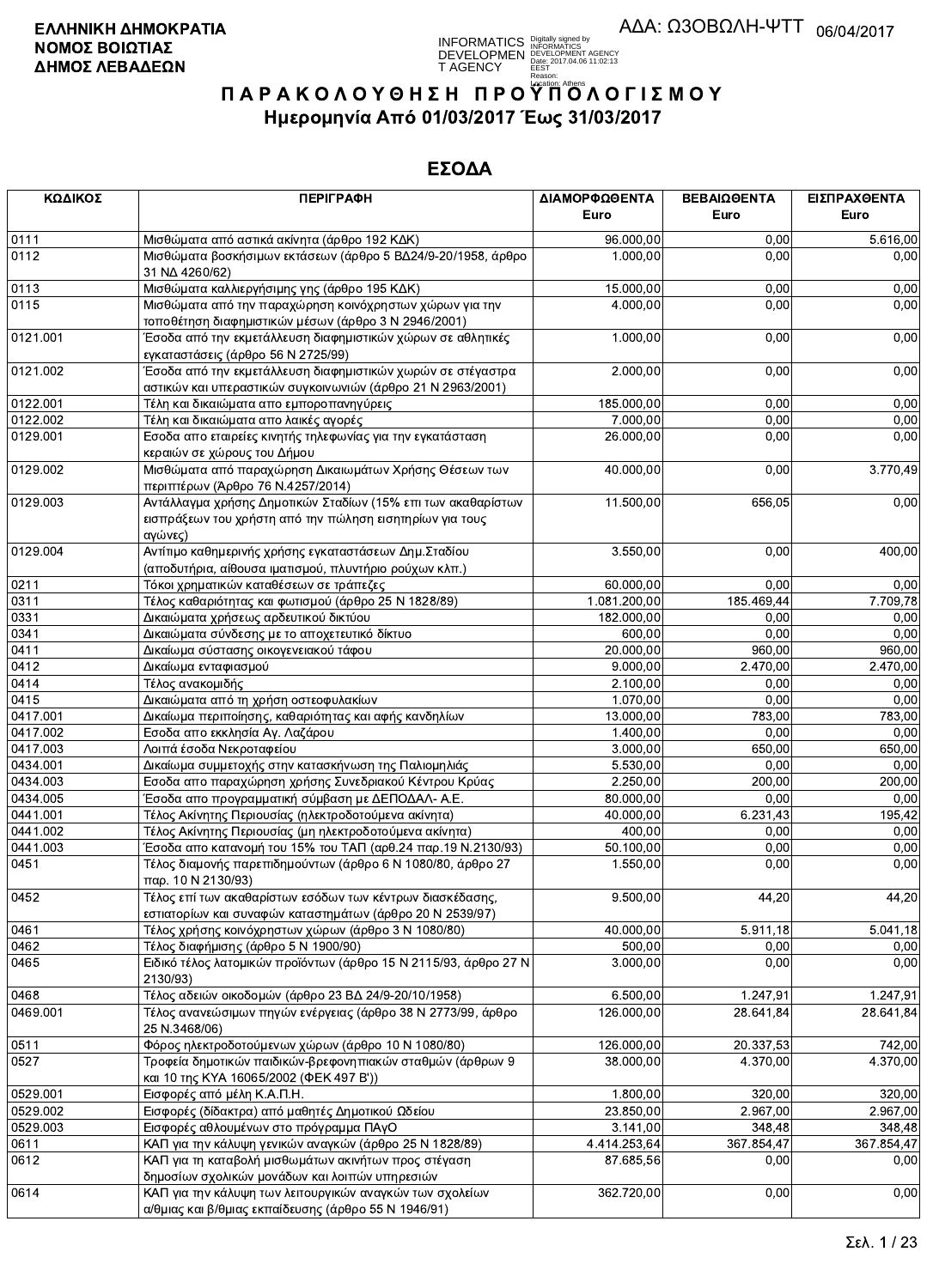| ΚΩΔΙΚΟΣ  | <b>ПЕРІГРАФН</b>                                                                                                                    | ΔΙΑΜΟΡΦΩΘΕΝΤΑ<br>Euro | ΒΕΒΑΙΩΘΕΝΤΑ<br>Euro | ΕΙΣΠΡΑΧΘΕΝΤΑ<br>Euro |
|----------|-------------------------------------------------------------------------------------------------------------------------------------|-----------------------|---------------------|----------------------|
| 0621     | Κάλυψη δαπάνης των προνοιακών επιδομάτων (άρθρου 94 ΠΑΡ 3Β<br>περ <sub>1</sub> πτ.17                                                | 3.214.935,00          | 512.417,00          | 512.417,00           |
| 0711     | Έσοδα από μισθώματα δημοσίων λατομείων (άρθρο 21 Ν 2115/93)                                                                         | 2.150,00              | 0,00                | 0,00                 |
| 0712     | Μισθώματα θαλασσίων εκτάσεων (άρθρο 15 Ν 2130/93)                                                                                   | 4.882,50              | 0,00                | 1.500,00             |
| 0713     | Παράβολα για την έκδοση των αδειών ίδρυσης και λειτουργίας                                                                          | 10.000,00             | 185,00              | 185,00               |
|          | επιχειρήσεων υγειονομικού ενδιαφέροντος (άρθρο 80 ΔΚΚ)                                                                              |                       |                     |                      |
| 0715     | Τέλος διαφήμισης της κατηγορίας Δ΄ του άρθρου 15 του ΒΔ 24/9-<br>20/10/1958 (άρθρο 9 Ν 2880/2001)                                   | 63.110,00             | 0,00                | 0,00                 |
| 1212.002 | Επιχορήγηση για υλοποίηση Ευρωπαικού προγράμματος<br>΄΄Εναρμόνιση οικογενειακής και επαγγελματικής ζωής"                            | 248.235,00            | 0,00                | 19.034,68            |
| 1212.004 | Από Γ.Γ.Α. για υλοποίηση ΠΑγΟ                                                                                                       | 3.345,00              | 0,00                | 0,00                 |
| 1214.005 | Επιχορήγηση ΥΠ.ΕΣ για κάλυψη δράσεων πυροπροστασίας                                                                                 | 81.800,00             | 0,00                | 0,00                 |
| 1311.001 | ΚΑΠ επενδυτικών δαπανών των δήμων                                                                                                   | 516.150,00            | 0,00                | 0,00                 |
| 1312.001 | Επισκευή και συντήρηση σχολικών κτιρίων (άρθρο 13 Ν 2880/2001)                                                                      | 69.000,00             | 0,00                | 0,00                 |
| 1313.001 | Επιχορήγηση ΥΠ.ΕΣ. για κάλυψη δράσεων πυροπροστασίας                                                                                | 2.000,00              | 0,00                | 0,00                 |
| 1321.043 | Ανάδειξη ψηφιδωτών παλαιοχριστιανικού ναού στην οδό<br>Σπυροπούλου Λιβαδειάς                                                        | 169.557,00            | 0,00                | 0,00                 |
| 1322.001 | Αναβάθμιση Ενεργητικής Πυροπροστασίας Κλειστού Γυμναστηρίου<br>Λιβαδειάς                                                            | 18.582,02             | 0,00                | 0,00                 |
| 1322.031 | Επιχορήγηση από ΠΔΕ για "Άρση επικινδυνότητας από καταπτώσεις<br>βραχωδών μαζών"                                                    | 100.000,00            | 0,00                | 0,00                 |
| 1322.032 | Επιχορήγηση από ΠΔΕ για ''Βελτίωση εγκαταστάσεων<br>ανακυκλοφορίας υφιστάμενου ανοικτού κολυμβητηρίου Λιβαδειάς<br>Βοιωτίας"        | 76.538,90             | 0,00                | 0,00                 |
| 1328.016 | Βελτίωση και Ανάπλαση Κοινόχρηστων Χώρων Οικισμού Ελικώνα                                                                           | 227.440,24            | 0,00                | 0,00                 |
| 1328.406 | Ανάπλαση Πλατείας Τ.Κ. Αγίου Γεωργίου                                                                                               | 12.293,30             | 147.762,61          | 147.762,61           |
| 1329.003 | Επιχορήγηση από Πράσινο Ταμείο για Αποζημίωση ιδιοκτησιών στο<br>πάρκο της Ερκυνας από την οδό Θουκιδίδου εως την οδό<br>Ξενοφώντος | 90.752,00             | 0,00                | 0,00                 |
| 1511     | Προσαυξήσεις εκπρόθεσμης καταβολής χρεών (άρθρο 6 ΝΔ 356/74,<br>άρθρο 16 Ν 2130/93)                                                 | 58.000,00             | 5.037,93            | 5.037,93             |
| 1512     | Πρόστιμα του ΚΟΚ, του ΝΔ 805/71 και του ΑΝ 170/67 (άρθρο 31 Ν<br>2130/93)                                                           | 52.000,00             | 4.445,00            | 4.445,00             |
| 1514     | Πρόστιμα ανέγερσης και διατήρησης αυθαιρέτων κατασκευών                                                                             | 11.300,00             | 0,00                | 0,00                 |
| 1519     | Λοιπά πρόστιμα και χρηματικές ποινές επιβαλλόμενες βάσει ειδικών<br>διατάξεων                                                       | 3.000,00              | 7.161, 12           | 624,83               |
| 1623     | Δαπάνες απομάκρυνσης και φύλαξης εγκαταλελειμμένων οχημάτων<br>(KYA 1002901/67/2002)                                                | 0,00                  | 2.640,00            | 1.320,00             |
| 1629     | Λοιπά έσοδα από δαπάνες πραγματοποιηθείσες για λογαριασμό<br>τρίτων                                                                 | 10.000,00             | 0,00                | 0,00                 |
| 1699.001 | Έσοδα απο κατασκευή παραγκών και ηλεκτροδότησης αυτών στην<br>Εμποροπανήγυρη                                                        | 35.000,00             | 0,00                | 0,00                 |
| 1699.006 | Έκτακτα Έσοδα από εράνους της Ιεράς Μητρόπολης Θηβών και<br>Λεβαδείας (2% επί του ακαθαρίστου προιόντος)                            | 1.000,00              | 628,28              | 628,28               |
| 2111     | Τακτικά έσοδα από τέλη καθαριότητας και ηλεκτροφωτισμού                                                                             | 450.650,00            | 123.013,54          | 18.553,16            |
| 2113     | Τακτικά έσοδα από τέλη και δικαίωματα άρδευσης                                                                                      | 0,00                  | 35.037,70           | 91,47                |
| 2115.001 | Τέλος Ακίνητης περιουσίας (ηλεκτροδοτούμενα ακίνητα)                                                                                | 15.500,00             | 4.830,68            | 680,33               |
| 2115.002 | Τέλος Ακίνητης περιουσίας (μη ηλεκτροδοτούμενα ακίνητα)                                                                             | 19.000,00             | 43,96               | 43,96                |
| 2118     | Τακτικά έσοδα επί των ακαθαρίστων εσόδων επιτηδευματιών                                                                             | 12.000,00             | 32.707,46           | 2.565,73             |
| 2119.001 | Φόρος ηλεκτροδούμενων χώρων (άρθ. 10 Ν. 1080/80) Π.Ο.Ε.                                                                             | 46.197,00             | 11.802,69           | 1.423,16             |
| 2119.004 | Τέλος χρήσης κοινοχρήστων χώρων Π.Ο.Ε.                                                                                              | 7.000,00              | 0,00                | 0,00                 |
| 2119.012 | Τέλη και δικαιώματα απο λαική αγορά                                                                                                 | 7.000,00              | 610,39              | 610,39               |
| 2119.020 | Αντίτιμο κατανάλωσης ηλεκτρικού ρευματος των πυλώνων του<br>Δημοτικού Σταδιου για λογαριασμό τριτων (τέλεση αγώνων)                 | 10.000,00             | 0,00                | 0,00                 |
| 2119.021 | Αντίτιμο καθημερινής χρήσης εγκαταστάσεων Δημ. Σταδίου<br>(αποδυτήρια, αίθουσα ιματισμού, πλυντήριο ρούχων κλπ.)                    | 600,00                | 0,00                | 0,00                 |
| 2119.022 | Έσοδα από εισφορές (δίδακτρα μαθητών Δημ.Ωδείου)                                                                                    | 5.350,00              | 140,00              | 140,00               |
| 2211.001 | Πρόστιμα παραβάσεων Κ.Ο.Κ. - Ελεγχόμενης στάθμευσης Π.Ο.Ε.                                                                          | 18.000,00             | 6.715,00            | 340,00               |
| 2211.002 | Λοιπά πρόστιμα                                                                                                                      | 2.000,00              | 0,00                | 0,00                 |
| 2212.001 | Πρόστιμα ανέγερσης-διατήρησης αυθαιρέτων                                                                                            | 3.200,00              | 1.481,87            | 1.481,87             |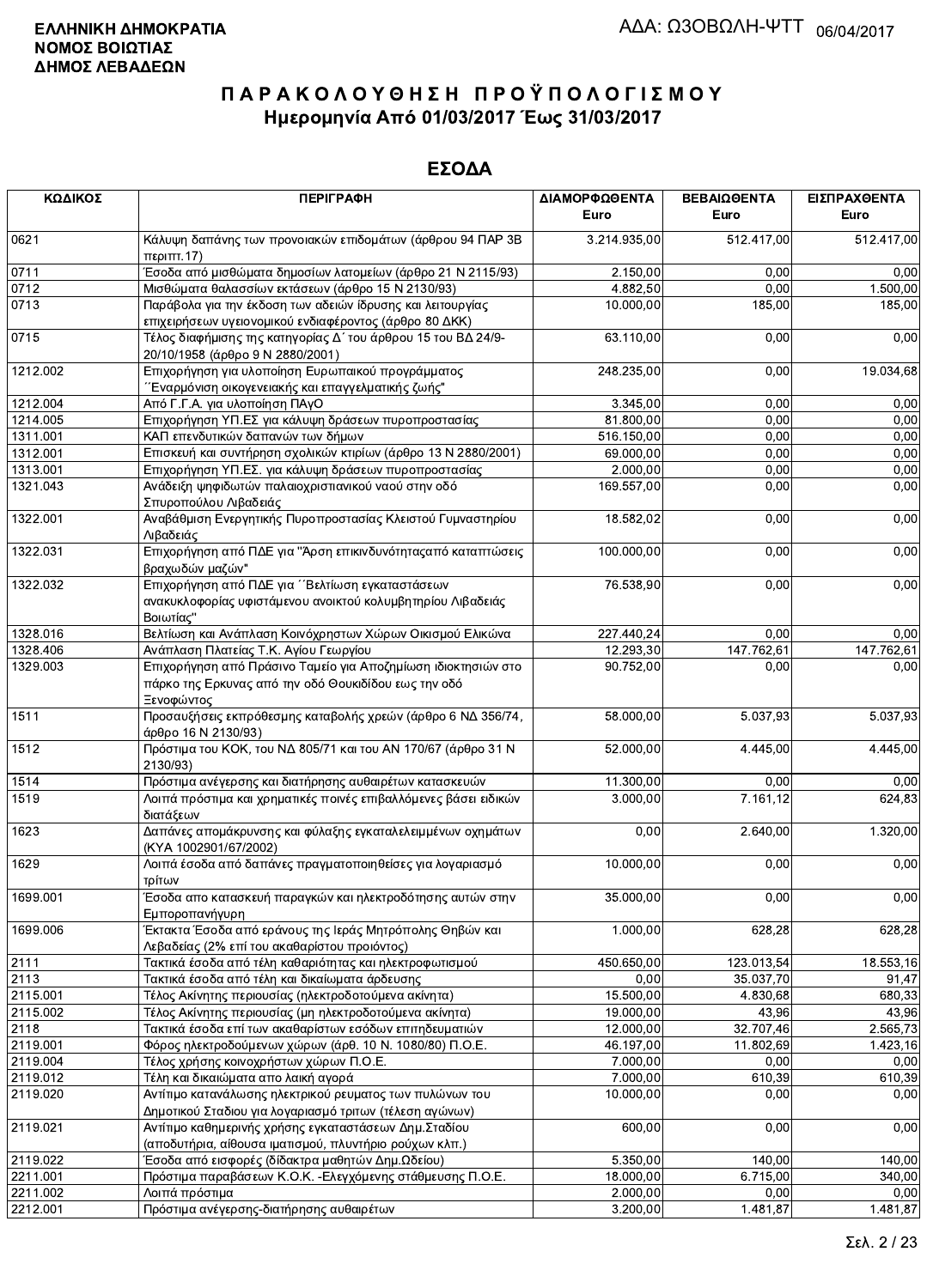| ΚΩΔΙΚΟΣ  | <b>ПЕРІГРАФН</b>                                                                                                               | ΔΙΑΜΟΡΦΩΘΕΝΤΑ | ΒΕΒΑΙΩΘΕΝΤΑ | ΕΙΣΠΡΑΧΘΕΝΤΑ |
|----------|--------------------------------------------------------------------------------------------------------------------------------|---------------|-------------|--------------|
|          |                                                                                                                                | Euro          | Euro        | Euro         |
| 3211     | Τέλη καθαριότητας και ηλεκτροφωτισμού                                                                                          | 831.277,75    | 0,00        | 169.399,32   |
| 3212     | Τέλη και δικαιώματα ύδρευσης                                                                                                   | 200.115,01    | 0,00        | 347,69       |
| 3213     | Τέλη και δικαιώματα άρδευσης                                                                                                   | 455.125,36    | 0,00        | 15.808,75    |
| 3214     | Τέλη και δικαιώματα αποχέτευσης                                                                                                | 16.254,89     | 0,00        | 27,59        |
| 3215     | Τέλος ακίνητης περιουσίας                                                                                                      | 178.439,65    | 0,00        | 6.209,47     |
| 3217     | Εισφορά λόγω ένταξης ή επέκτασης πολεοδομικών σχεδίων                                                                          | 2.878,21      | 0,00        | 0,00         |
| 3218     | Τακτικά έσοδα επί των ακαθαρίστων εσόδων επιτηδευματιών                                                                        | 857 995,35    | 0,00        | 3.445,32     |
| 3219.001 | Απο δικαιώματα και μισθώματα βοσκήσιμων εκτάσεων                                                                               | 14.218,71     | 0,00        | 0,00         |
| 3219.002 | Απο τέλη διαφήμισης και απο την εκμετάλλευση διαφημιστικών<br>χώρων                                                            | 20.000,00     | 0,00        | 0,00         |
| 3219.003 | Απο δικαιώματα νεκροταφείων                                                                                                    | 16.983,11     | 0,00        | 0,00         |
| 3219.004 | Απο τέλη χρήσης κοινόχρηστων δημοτικών χώρων και απο                                                                           | 246.106,31    | 0,00        | 817,62       |
|          | παραχώρηση δικαιωμάτων χρήσης θέσεων των περιπτέρων                                                                            |               |             |              |
| 3219.005 | Απο δικαιώματα Σφαγείων                                                                                                        | 3.428,95      | 0,00        | 23,12        |
| 3219.006 | Απο μισθώματα λατομείων                                                                                                        | 66.487,62     | 0,00        | 12.852,37    |
| 3219.008 | Απο δικαιώματα χρήσης Χ.Υ.Τ.Α.                                                                                                 | 58.016,67     | 0,00        | 68,16        |
| 3219.009 | Απο δικαιώματα συμμετοχής στην Κατασκήνωση                                                                                     | 9.307,23      | 0,00        | 0,00         |
| 3219.010 | Απο τέλη και δικαιώματα λαικών αγορών                                                                                          | 72.213,04     | 0,00        | 1.500,03     |
| 3219.011 | Απο φόρο ηλεκτροδοτούμενων χώρων (άρθ. 10 Ν. 1080/80)                                                                          | 83.790,33     | 0,00        | 19.342,55    |
| 3219.013 | Απο μισθώματα αστικών ακινήτων                                                                                                 | 359.001,99    | 0,00        | 4.236,62     |
| 3219.014 | Απο μισθώματα καλλιεργήσιμης γής                                                                                               | 24.031,84     | 0,00        | 0,00         |
| 3219.015 | Απο μισθώματα θαλασσίων εκτάσεων                                                                                               | 14.554,00     | 0,00        | 0,00         |
| 3219.017 | Λοιπές περιπτώσεις                                                                                                             | 13.870,86     | 0,00        | 34,36        |
| 3219.018 | Απο εισφορές για τροφεία παιδικών και βρεφονηπιακών σταθμών                                                                    | 21.221,74     | 0,00        | 206,52       |
| 3219.019 | Απο κρατήσεις υπέρ Δημοσίου                                                                                                    | 28.672,96     | 0,00        | 17,20        |
| 3219.020 | Απο επιστροφές αχρεωστήτως καταβληθέντων προνοιακών<br>επιδομάτων                                                              | 254.335,89    | 0,00        | 309,67       |
| 3219.021 | Από χρήση Δημοτικών Σταδίων (15% επί των ακαθαρίστων<br>εισπράξεων του χρήστη από την πώληση εισητηρίων για τους<br>αγώνες)    | 49.589,39     | 0,00        | 0,00         |
| 3219.022 | Από αντίιτιμο κατανάλωσης ηλεκτρικού ρευματος των πυλώνων του<br>Δημοτικού Σταδιου για λογαριασμό τρίτων (τέλεση αγώνων)       | 39.876,35     | 0,00        | 0,00         |
| 3219.023 | Από αντίτιμο καθημερινής χρήσεως εγκαταστάσεων Δημ. Σταδίου<br>(αποδυτήρια, αίθουσα ιματισμού, πλυντήριο ρούχων κλπ)           | 75,00         | 0,00        | 0,00         |
| 3221.001 | Απο πρόστιμα παραβάσεων Κ.Ο.Κ.-Ελεγχόμενης στάθμευσης                                                                          | 679.558,82    | 0,00        | 554,08       |
| 3221.002 | Απο διάφορα πρόστιμα κλπ έκτακτα έσοδα                                                                                         | 129.693,40    | 0,00        | 434,64       |
| 3221.003 | Απο αποζημιώσεις καταβληθείσες για λογαριασμό των υπόχρεων,<br>λόγω προσκύρωσης ή ρυμοτόμησης ακινήτων (άρθρο 26 Ν<br>1828/89) | 80.151,30     | 0,00        | 5.146,86     |
| 4111     | Εισφορά υπέρ του Δημοσίου στις αποδοχές και τα έξοδα<br>παράστασης                                                             | 190.000.00    | 20.538,65   | 20.538,65    |
| 4121     | Φόροι μισθωτών υπηρεσιών                                                                                                       | 240.000,00    | 23.133,19   | 23.133,19    |
| 4122     | Φοροί και χαρτόσημο Δημάρχων Αντιδημάρχων μελών Δημοτικών<br>Συμβουλίων και λοιπών συλλογικών οργάνων                          | 3.500,00      | 192,12      | 192,12       |
| 4123     | Φόρων προμηθευτών εργολάβων ελ. Επαγγελματιών κ.λ.π.                                                                           | 130.000,00    | 4.269,94    | 4.269,94     |
| 4124     | Λοιπές κρατήσεις υπέρ του Δημοσίου                                                                                             | 80.000,00     | 205,45      | 440,98       |
| 4131     | Εισφορές σε ασφαλιστικούς οργανισμούς και ταμεία                                                                               | 1.400.000,00  | 100.179,49  | 100.179,49   |
| 4132     | Εισφορά για το εφάπαξ βοήθημα του Ν 103/75                                                                                     | 2.000,00      | 147,78      | 147,78       |
| 4141     | Κρατήσεις στις αποδοχές για την εξόφληση δανείων του Τ.Π. &<br>Δανείων.                                                        | 75.000,00     | 4.749,12    | 4.749,12     |
| 4142     | Λοιπές κρατήσεις υπέρ τρίτων                                                                                                   | 230.000,00    | 11.882,54   | 11.882,54    |
| 4211     | Επιστροφή χρημάτων από υπολόγους χρηματικών ενταλμάτων<br>προπληρωμής                                                          | 2.000,00      | 0,00        | 0,00         |
| 4212.001 | Επιστροφή πάγιας προκαταβολής από υπόλογο υπάλληλο του<br>Δήμου                                                                | 6.000,00      | 0,00        | 0,00         |
| 4212.101 | Επιστροφή πάγιας προκαταβολής από υπόλογο πρόεδρο Δ.Κ.<br>Λιβαδειάς                                                            | 3.000,00      | 0,00        | 0,00         |
| 4212.102 | Επιστροφή πάγιας προκαταβολής από υπόλογο πρόεδρο Τ.Κ.<br>Λαφυστίου                                                            | 1.000,00      | 0,00        | 0,00         |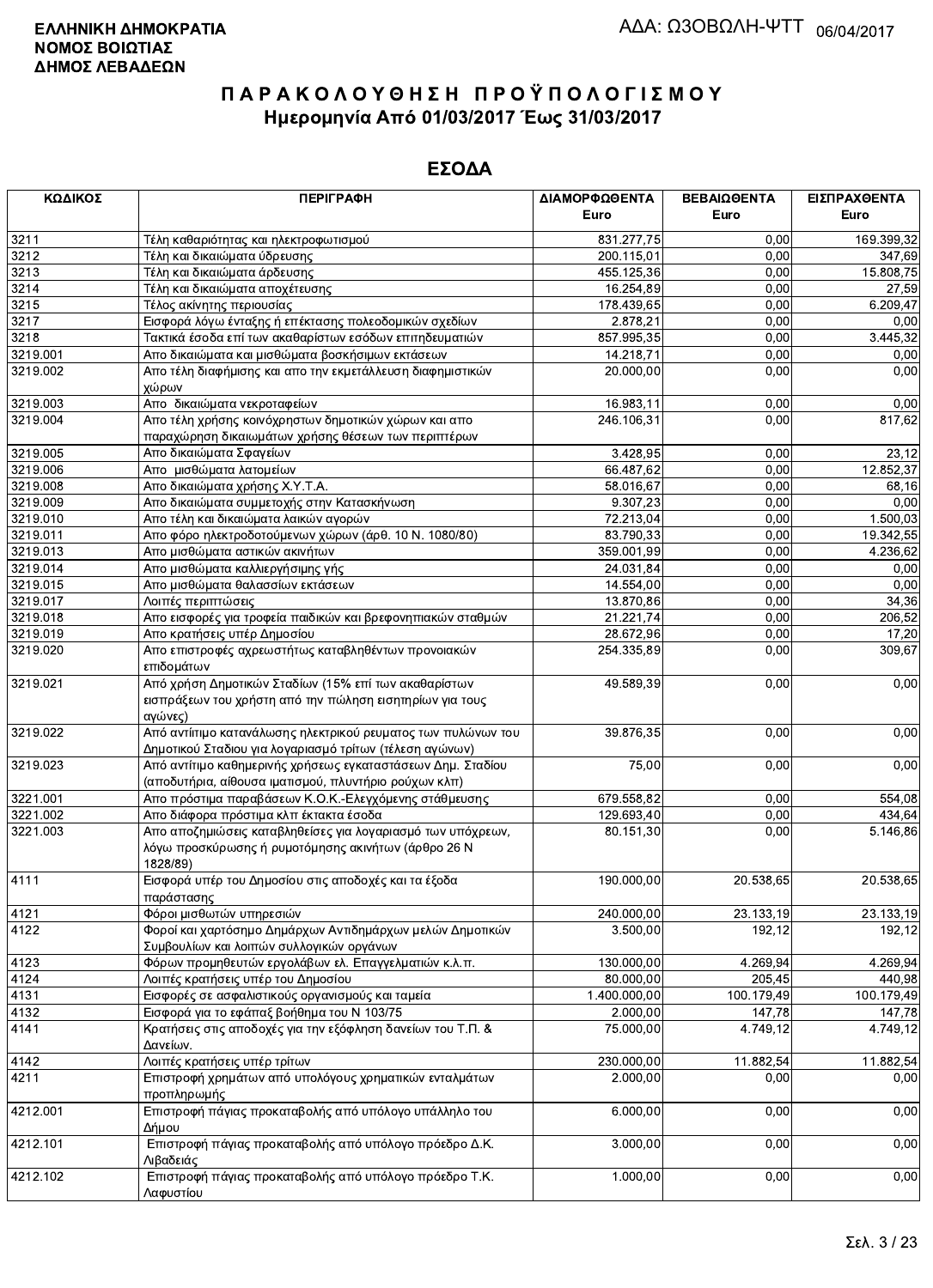#### ΕΣΟΔΑ

| ΚΩΔΙΚΟΣ  | <b>ПЕРІГРАФН</b>                                                                                                    | ΔΙΑΜΟΡΦΩΘΕΝΤΑ | BEBAIQOENTA  | ΕΙΣΠΡΑΧΘΕΝΤΑ |
|----------|---------------------------------------------------------------------------------------------------------------------|---------------|--------------|--------------|
|          |                                                                                                                     | Euro          | Euro         | Euro         |
| 4212.103 | Επιστροφή πάγιας προκαταβολής από υπόλογο πρόεδρο Τ.Κ.<br>Ρωμαίικου                                                 | 1.000,00      | 0,00         | 0,00         |
| 4212.201 | Επιστροφή πάγιας προκαταβολής από υπόλογο πρόεδρο Τ.Κ.<br>Χαιρώνειας                                                | 1.000,00      | 0,00         | 0,00         |
| 4212.202 | Επιστροφή πάγιας προκαταβολής από υπόλογο πρόεδρο Τ.Κ.<br>Προφήτη Ηλία                                              | 1.000,00      | 0,00         | 0,00         |
| 4212.203 | Επιστροφή πάγιας προκαταβολής από υπόλογο πρόεδρο Τ.Κ.<br>Προσηλίου                                                 | 1.000,00      | 0,00         | 0,00         |
| 4212.204 | Επιστροφή πάγιας προκαταβολής από υπόλογο πρόεδρο Τ.Κ.<br>Θουρίου                                                   | 1.000,00      | 0,00         | 0,00         |
| 4212.205 | Επιστροφή πάγιας προκαταβολής από υπόλογο πρόεδρο Τ.Κ.<br>Βασιλικών                                                 | 1.000,00      | 0,00         | 0,00         |
| 4212.206 | Επιστροφή πάγιας προκαταβολής από υπόλογο πρόεδρο Τ.Κ.<br>Ανθοχωρίου                                                | 1.000,00      | 0,00         | 0,00         |
| 4212.207 | Επιστροφή πάγιας προκαταβολής από υπόλογο πρόεδρο Τ.Κ.<br>Ακοντίου                                                  | 1.000,00      | 0,00         | 0,00         |
| 4212.208 | Επιστροφή πάγιας προκαταβολής από υπόλογο πρόεδρο Τ.Κ.<br>Αγίου Βλασίου                                             | 1.000,00      | 0,00         | 0,00         |
| 4212.301 | Επιστροφή πάγιας προκαταβολής από υπόλογο πρόεδρο Τ.Κ.<br>Δαυλείας                                                  | 1.000,00      | 0,00         | 0,00         |
| 4212.302 | Επιστροφή πάγιας προκαταβολής από υπόλογο πρόεδρο Τ.Κ.<br>Μαυρονερίου                                               | 1.000,00      | 0,00         | 0,00         |
| 4212.303 | Επιστροφή πάγιας προκαταβολής από υπόλογο πρόεδρο Τ.Κ.<br>Παρορίου                                                  | 1.000,00      | 0,00         | 0,00         |
| 4212.401 | Επιστροφή πάγιας προκαταβολής από υπόλογο πρόεδρο<br>Τ.Κ.Αγίας Αννας                                                | 1.000,00      | 0,00         | 0,00         |
| 4212.402 | Επιστροφή πάγιας προκαταβολής από υπόλογο πρόεδρο Τ.Κ.<br>Αγίας Τριάδας                                             | 1.000,00      | 0,00         | 0,00         |
| 4212.403 | Επιστροφή πάγιας προκαταβολής από υπόλογο πρόεδρο Τ.Κ.<br>Αγίου Γεωργίου                                            | 1.000,00      | 0,00         | 0,00         |
| 4212.404 | Επιστροφή πάγιας προκαταβολής από υπόλογο πρόεδρο Τ.Κ.<br>Αλαλκομενών                                               | 1.000,00      | 0,00         | 0,00         |
| 4212.405 | Επιστροφή πάγιας προκαταβολής από υπόλογο πρόεδρο Τ.Κ.<br>Κορώνειας                                                 | 1.000,00      | 0,00         | 0,00         |
| 4212.501 | Επιστροφή πάγιας προκαταβολής από υπόλογο πρόεδρο Δ.Κ.<br>Κυριακίου                                                 | 2.000,00      | 0,00         | 0,00         |
| 4213     | Επιστροφή αχρεωστήτως καταβληθέντων χρηματικών ποσών<br>(άρθρο 26 Ν 318/69, Αποφ. Υπ. Οικον. 2081241/11652/1997)    | 140.000,00    | 50,00        | 3.352,54     |
| 4219     | Επιστροφή εν γένει χρημάτων                                                                                         | 40.000,00     | 0,00         | 0,00         |
| 5111     | Χρηματικό υπόλοιπο προερχόμενο από τακτικά έσοδα για την<br>κάλυψη υποχρεώσεων παρελθόντων ετών                     | 522.302,72    | 0,00         | 0,00         |
| 5112     | Χρηματικό υπόλοιπο προερχόμενο από τακτικά έσοδα για<br>πιστώσεις προοριζόμενες για επενδυτικές δαπάνες             | 717.469,78    | 0,00         | 0,00         |
| 5113     | Χρηματικό υπόλοιπο προερχόμενο απο τακτικά έσοδα για την<br>κάλυψη ειδικευμένων δαπανών                             | 758.644,67    | 0,00         | 0,00         |
| 5119     | Χρηματικό υπόλοιπο προερχόμενο απο τακτικά έσοδα για την<br>κάλυψη εν γένει δαπανών του Δήμου                       | 273.168,93    | 0,00         | 0,00         |
| 5121     | Χρηματικό υπόλοιπο προερχόμενο από έκτακτα έσοδα για την<br>κάλυψη υποχρεώσεων παρελθόντων ετών                     | 56.319,92     | 0,00         | 0,00         |
| 5122     | Χρηματικό υπόλοιπο προερχόμενο από έκτακτα έσοδα (εκτός ΠΔΕ)<br>για πιστώσεις προοριζόμενες για επενδυτικές δαπάνες | 1.391.677,05  | 0,00         | 0,00         |
| 5123     | Χρηματικό υπόλοιπο προερχόμενο απο έκτακτα έσοδα για την<br>κάλυψη ειδικευμένων δαπανών                             | 26.290,39     | 0,00         | 0,00         |
|          | <b>ΣΥΝΟΛΑ</b>                                                                                                       | 24.000.413.35 | 1.691.471.04 | 1.562.885.46 |

| ΚΩΔΙΚΟΣ | <b>ПЕРІГРАФН</b> | ΔΙΑΜΟΡ  | <b>ENTAA@ENTA</b> | ΠΛΗΡΩΘΕΝΤΑ |
|---------|------------------|---------|-------------------|------------|
|         |                  | ΦΩΘΕΝΤΑ | Euro              | Euro       |
|         |                  | Euro    |                   |            |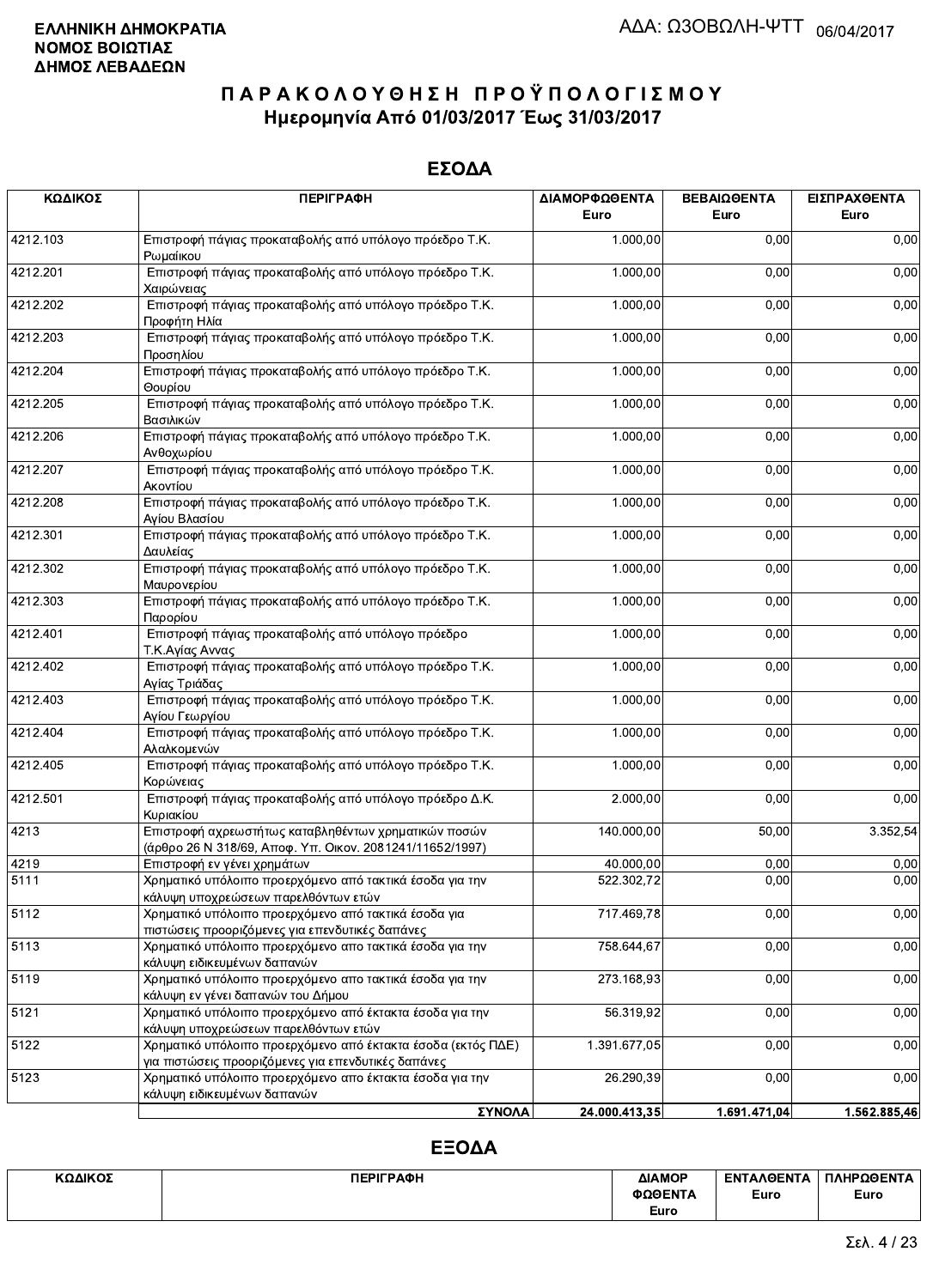|          | ΚΩΔΙΚΟΣ      | <b>ПЕРІГРАФН</b>                                                                                                          | ΔΙΑΜΟΡ<br>ΦΩΘΕΝΤΑ        | ΕΝΤΑΛΘΕΝΤΑ<br>Euro     | ΠΛΗΡΩΘΕΝΤΑ<br>Euro     |
|----------|--------------|---------------------------------------------------------------------------------------------------------------------------|--------------------------|------------------------|------------------------|
|          |              |                                                                                                                           | Euro                     |                        |                        |
| $00\,$   | 6031         | Τακτικές αποδοχές (περιλαμβάνονται βασικός μισθός, δώρα εορτών, γενικά και<br>ειδικά τακτικά επιδόματα)                   | 100.608,00               | 8.239,00               | 8.239,00               |
| 00       | 6053.001     | Εργοδ. εισφορές ΙΚΑ υπαλλήλων ειδικών θέσεων                                                                              | 8.375,00                 | 723,77                 | 723,77                 |
| 00       | 6053.002     | Εργοδ. εισφορές Ταμείου Νομικών                                                                                           | 5.150,00                 | 69,40                  | 69,40                  |
| 00       | 6053.003     | Εργοδοτικές εισφορές υπέρ ΤΜΕΔΕ                                                                                           | 4.601,00                 | 379,77                 | 379,77                 |
| 00       | 6053.004     | Εργοδοτικές εισφορές υπέρ ΤΜΕΔΕ (επικουρικό)                                                                              | 1.208,00                 | 99,72                  | 99,72                  |
| 00       | 6053.005     | Εργοδοτικές εισφορές υπέρ ΚΥΤ                                                                                             | 1.485,00                 | 129,63                 | 129,63                 |
| 00       | 6073         | Δαπάνες επιμόρφωσης προσωπικού και συμμετοχής σε συνέδρια και<br>σεμινάρια                                                | 1.000,00                 | 0,00                   | 0,00                   |
| 00       | 6111         | Αμοιβές νομικών και συμβολαιογράφων                                                                                       | 3.000,00                 | 0,00                   | 0,00                   |
| 00       | 6116         | Αμοιβές δικαστικών επιμελητών                                                                                             | 3.500,00                 | 0.00                   | 0,00                   |
| $00\,$   | 6117.001     | Ανάθεση παροχής υπηρεσιών Ιατρού Εργασίας του Δήμου                                                                       | 2.600,00                 | 0,00                   | 0,00                   |
| 00       | 6117.002     | Ανάθεση παροχής υπηρεσιών τεχνικού ασφαλείας του Δήμου                                                                    | 6.400,00                 | 0,00                   | 0,00                   |
| 00       | 6121.001     | Αντιμισθία δημάρχου, αντιδημάρχων και προέδρου δημοτικού συμβουλίου                                                       | 123.120,00               | 10.260,00              | 10.260,00              |
|          |              | (Άρθρο92 Ν.3852/2010)                                                                                                     |                          |                        |                        |
| 00       | 6123         | Έξοδα κίνησης προέδρων Δ.Σ. (άρθρο 4 Ν 2539/97)                                                                           | 87.600,00                | 5.750,00               | 5.750,00               |
| 00       | 6126.008     | Εργοδοτικές εισφορές υπέρ ΙΚΑ-ΕΤΕΑ                                                                                        | 10.285,00                | 857,06                 | 857,06                 |
| 00       | 6151         | Δικαιώματα τρίτων (ΔΕΗ κλπ) από την είσπραξη τελών και φόρων                                                              | 2.500,00                 | 1.787,73               | 1.787,73               |
| 00       | 6154.001     | Έξοδα είσπραξης κλήσεων Τροχαίας από ΕΛΤΑ                                                                                 | 2.500,00                 | 0,00                   | 0,00                   |
| $00\,$   | 6221         | Ταχυδρομικά τέλη                                                                                                          | 18.000,00                | 300,79                 | 0,00                   |
| 00       | 6222         | Τηλεφωνικά, τηλεγραφικά και τηλετυπία τέλη εσωτερικού                                                                     | 28.500,00                | 0,00                   | 7.111,00               |
| 00       | 6331.001     | Λοιποί φόροι και τέλη                                                                                                     | 13.500,00                | 0.00                   | 0,00                   |
| 00       | 6331.003     | Φόρος εισοδήματος φορολογικού έτους                                                                                       | 35.000,00                | 0,00                   | 0,00                   |
| 00       | 6421         | Οδοιπορικά έξοδα και αποζημίωση μετακινούμενων αιρετών                                                                    | 2.500,00                 | 0,00                   | 0,00                   |
| 00       | 6431         | Έξοδα ενημέρωσης και προβολής δραστηριοτήτων του Δήμου                                                                    | 4.000,00                 | 0,00                   | 0,00                   |
| 00       | 6433         | Τιμητικές διακρίσεις, αναμνηστικά δώρα και έξοδα φιλοξενίας φυσικών                                                       | 2.000,00                 | 0,00                   | 0,00                   |
|          |              | προσώπων και αντιπροσωπειών                                                                                               |                          |                        |                        |
| 00       | 6434         | Λοιπές δαπάνες δημοσίων σχέσεων                                                                                           | 1.500,00                 | 0,00                   | 0,00                   |
| $00\,$   | 6443         | Δαπάνες δεξιώσεων και εθνικών ή τοπικών εορτών                                                                            | 2.500,00                 | 0.00                   | 0.00                   |
| 00       | 6451.002     | Συνδρομή σε νομικές βάσεις δεδομένων                                                                                      | 4.000,00                 | 0.00                   | 0,00                   |
| $00\,$   | 6463         | Έξοδα λοιπών δημοσιεύσεων                                                                                                 | 3.000,00                 | 226,82                 | 226,82                 |
| 00       | 6492         | Δικαστικά έξοδα και έξοδα εκτέλεσης δικαστικών αποφάσεων ή<br>συμβιβαστικών πράξεων                                       | 10.000,00                | 0,00                   | 0,00                   |
| 00       | 6494         | Έξοδα συμβολαιογράφων και δικαστικών επιμελητών                                                                           | 1.500,00                 | 0,00                   | 0,00                   |
| 00       | 6495.002     | Αμοιβή ΤΕΕ από τακτοποίηση δημοτικών αυθαιρέτων (σχολείων κλπ.)                                                           | 200,00                   | 0,00                   | 0,00                   |
| $00\,$   | 6495.007     | Δαπάνες για πάγια τέλη κτηματογράφησης ακινήτων του Δήμου                                                                 | 200,00                   | 0,00                   | 0,00                   |
| 00       | 6495.010     | Δαπάνη για μηχανογραφικό αρχείο ΔΕΗ χρέωσης δημοτικών τελών                                                               | 250,00                   | 0,00                   | 0,00                   |
| 00       | 6495.011     | Απόδοση σε Ε.Τ.Α ποσοστού 10% επί των εισπράξεων από ΞΕΝΙΑ                                                                | 5.184,00                 | 0,00                   | 0,00                   |
| 00       | 6511         | Τόκοι δανείων εσωτερικού                                                                                                  | 180.768,70               | 16.433,52              | 16.433,52              |
| 00       | 6514         | Συμβολαιογραφικά έξοδα και δαπάνες σύναψης δανείων                                                                        | 2.500,00                 | 0,00                   | 0,00                   |
| 00       |              |                                                                                                                           | 3.000,00                 | 0,00                   | 0,00                   |
|          | 6515         | Αμοιβές και προμήθειες τραπεζών                                                                                           |                          |                        |                        |
| 00<br>00 | 6516<br>6521 | Χρεολύσια δανείων εσωτερικού<br>Τόκοι δανείων εσωτερικού                                                                  | 200.580,37<br>121.284,54 | 18.234,58<br>11.025,87 | 18.234,58<br>11.025,87 |
|          |              |                                                                                                                           |                          |                        |                        |
| 00       | 6524         | Συμβολαιογραφικά έξοδα και δαπάνες σύναψης δανείων                                                                        | 2.500,00                 | 0,00                   | 0,00                   |
| 00       | 6526         | Χρεολύσια δανείων εσωτερικού                                                                                              | 150 965,70               | 13.724,15              | 13.724,15              |
| $00\,$   | 6711.001     | Μεταβιβάσεις σε σχολικές επιτροπές για λειτουργικές δαπάνες                                                               | 362.720,00               | 0,00                   | 0,00                   |
| 00       | 6711.003     | Μεταβιβάσεις σε σχολικές επιτροπές για έργα επισκευής και συντήρησης<br>σχολικών κτιρίων                                  | 20.000,00                | 0,00                   | 0,00                   |
| 00       | 6721.001     | Εισφορά υπέρ συνδέσμου Δήμων και Κοινοτήτων Προστασίας & Ορθολογικής<br>Ανάπτυξης του Κορινθιακού Κόλπου (ΣΠΟΑΚ) ο 'ΑΡΙΩΝ | 7.184,50                 | 0,00                   | 0,00                   |
| 00       | 6722         | Εισφορά για την εξασφάλιση μέσων προστασίας άμαχου πληθυσμού                                                              | 9.225,58                 | 0,00                   | 0,00                   |
| 00       | 6723         | Κράτηση 0,50% υπέρ λογαριασμού του άρθρου 68 ΝΔ 3033/54                                                                   | 46.127,90                | 556,54                 | 556,54                 |
| $00\,$   | 6725         | Εισφορά υπέρ ΤΠΟΕΚΕ                                                                                                       | 750,00                   | 0,00                   | 0,00                   |
| 00       | 6726.001     | Υπέρ δήμων και κοινοτήτων απο το Τέλος Ακίνητης Περιουσίας (15% επι των                                                   | 16.000,00                | 935,71                 | 935,71                 |
|          |              | εισπράξεων - Ν. 2130/93)                                                                                                  |                          |                        |                        |
| 00       | 6734         | Καταβολή επιδόματος ένδειας στους δικαιούχους                                                                             | 10.000,00                | 0,00                   | 0,00                   |
| $00\,$   | 6736         | Επιχορηγήσεις σε πολιτιστικούς συλλόγους και σωματεία                                                                     | 10.100,00                | 0,00                   | 0,00                   |
| $00\,$   | 6738.001     | Χρηματοδότηση Κοινωφελούς Επιχείρησης Δήμου Λεβαδέων                                                                      | 20.000,00                | 0,00                   | 0,00                   |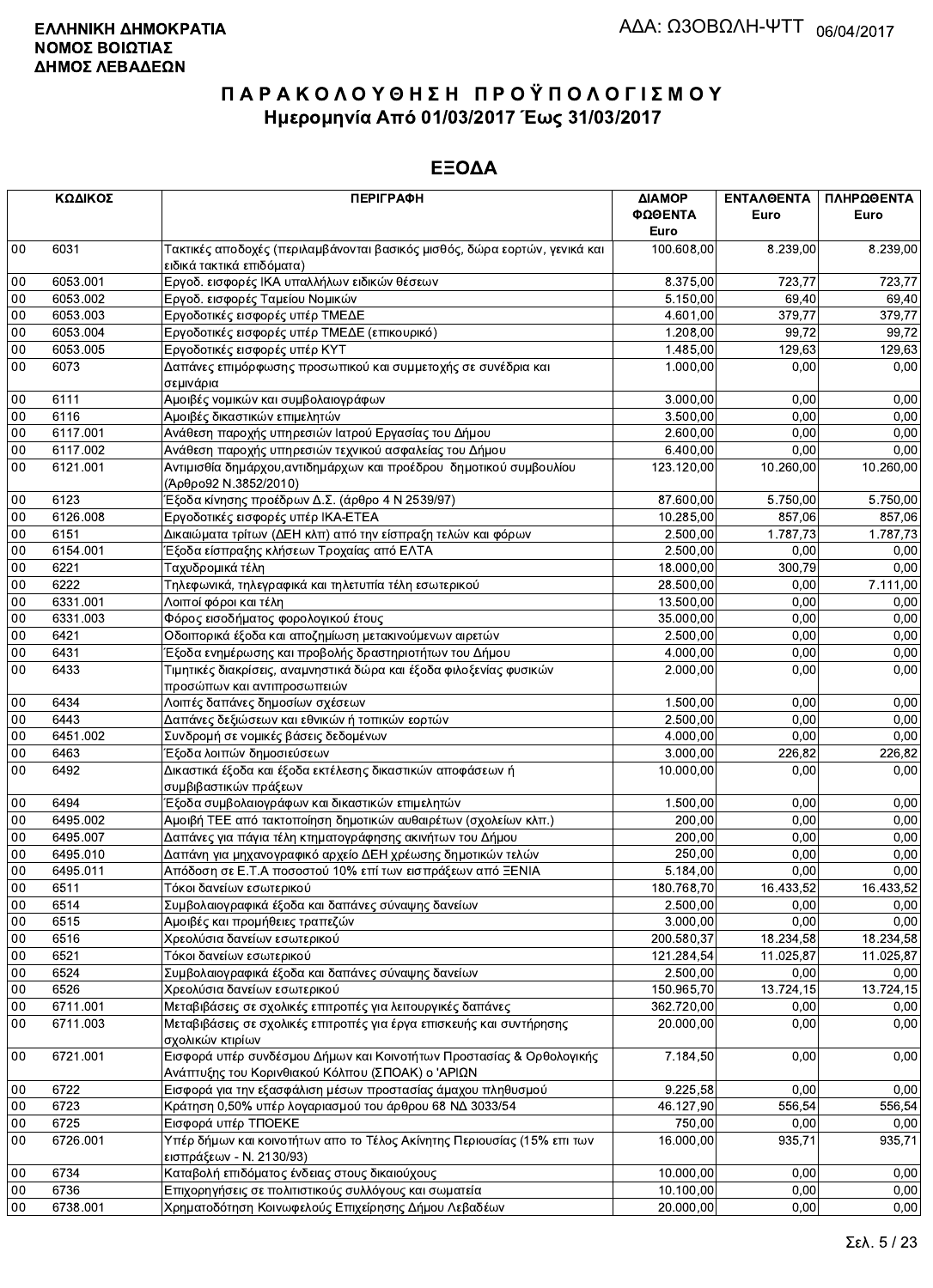|        | ΚΩΔΙΚΟΣ  | <b>ПЕРІГРАФН</b>                                                                                        | ΔΙΑΜΟΡ     | ΕΝΤΑΛΘΕΝΤΑ | ΠΛΗΡΩΘΕΝΤΑ |
|--------|----------|---------------------------------------------------------------------------------------------------------|------------|------------|------------|
|        |          |                                                                                                         | ΦΩΘΕΝΤΑ    | Euro       | Euro       |
|        |          |                                                                                                         | Euro       |            |            |
| 00     | 6821.001 | Φορολογικά πρόστιμα και προσαυξήσεις χρήσης                                                             | 3.000,00   | 0.00       | 0,00       |
| $00\,$ | 6822     | Προσαυξήσεις Ασφαλιστικών ταμείων χρήσης                                                                | 2.000,00   | 0,00       | 0,00       |
| $00\,$ | 6823.001 | Τόκοι υπερημερίας χρήσης                                                                                | 30.000,00  | 0,00       | 0,00       |
| 10     | 6011     | Τακτικές αποδοχές (περιλαμβάνονται βασικός μισθός, δώρα εορτών, γενικά και                              | 971.203,00 | 78.926,82  | 78.926,82  |
|        |          | ειδικά τακτικά επιδόματα)                                                                               |            |            |            |
| 10     | 6012.001 | Αποζημίωση υπερωριακής εργασίας μονίμων υπαλλήλων                                                       | 1.000,00   | 0,00       | 0,00       |
| 10     | 6012.002 | Αμοιβή υπαλλήλων που ασκούν καθήκοντα ληξιάρχου                                                         | 2.500,00   | 0,00       | 0,00       |
| 10     | 6012.003 | Αμοιβή υπαλλήλου που τηρεί τα πρακτικά του Δημοτικού Συμβουλίου                                         | 1.050,00   | 0,00       | 0,00       |
| 10     | 6012.004 | Αμοιβή υπαλλήλων για την γραμματειακή υποστήριξη των συμβουλίων των<br>τοπικών και δημοτικών κοινοτήτων | 2.600,00   | 0,00       | 0,00       |
| 10     | 6021.002 | Τακτικές αποδοχές υπαλλήλων με σύμβαση αορίστου χρόνου                                                  | 209.581,00 | 16.664,04  | 16.664,04  |
| 10     | 6051.001 | Εργοδοτικές εισφορές ΙΚΑ μονίμων διοικητικών-οικονομικών υπηρεσιών                                      | 7.002,00   | 552,01     | 552,01     |
|        |          | $(E\Phi KA)$                                                                                            |            |            |            |
| 10     | 6051.002 | Εργοδοτικές εισφορές ΤΥΔΚΥ μονίμων διοικητικών-οικονομικών υπηρεσιών                                    | 110.010,00 | 3.137,79   | 3.137,79   |
| 10     | 6051.003 | Εργοδοτικές εισφορές ΕΤΕΑΕΠ μονίμων διοικητικών-οικονομικών υπηρεσιών                                   | 33.120,00  | 2.269,59   | 2.269,59   |
| 10     | 6051.004 | Εργοδοτικές εισφορές ΤΜΕΔΕ μονίμων διοικητικών-οικονομικών υπηρεσιών                                    | 5.978.00   | 504,82     | 504,82     |
| 10     | 6051.005 | Εργοδοτικές εισφορές ΤΜΕΔΕ (ΕΠΙΚΟΥΡΙΚΟ) μονίμων διοικητικών-οικονομικών                                 | 1.571,00   | 132,54     | 132,54     |
|        |          | υπηρεσιών                                                                                               |            |            |            |
| 10     | 6051.006 | Εργοδοτικές εισφορές ΚΥΤ μονίμων διοικητικών-οικονομικών υπηρεσιών                                      | 1.929.00   | 162,84     | 162,84     |
| 10     | 6051.007 | Εργοδοτικές εισφορές τακτικών υπαλλήλων υπέρ ΚΣΚΥ                                                       | 13.120,00  | 992,50     | 992,50     |
| 10     | 6051.008 | Εργοδοτικές εισφορές τακτικών υπαλλήλων υπέρ ΟΠΑΔ                                                       | 4.864,00   | 343,32     | 343,32     |
| 10     | 6051.010 | Εργοδοτικές εισφορές υπέρ σύνταξης Δημοσίου (ΕΦΚΑ)                                                      | 31.293,00  | 2.355,55   | 2.355,55   |
| 10     | 6052.002 | Εργοδοτικές εισφορές ΙΚΑ υπαλλήλων με σύμβαση αορίστου χρόνου                                           | 52.781,00  | 4.176,01   | 4.176,01   |
| 10     | 6056     | Εργοδοτικές εισφορές Δήμων Κοινωνικής Ασφάλισης                                                         | 23.353,00  | 1.957,56   | 1.957,56   |
| 10     | 6142.002 | Ανάθεση εργασίας σε ορκωτούς ελεγκτές για τον έλεγχο των οικονομικών                                    | 9.930,00   | 0,00       | 0,00       |
|        |          | καταστάσεων του Δήμου (Ν. 2880/2001, Ν.3146/2003)                                                       |            |            |            |
| 10     | 6231.001 | Εκμίσθωση χώρου για λειτουργία εμποροπανήγυρης, εκθέσεων κλπ                                            | 13.221,60  | 1.001,80   | 2.003,60   |
| 10     | 6232     | Μισθώματα κτιρίων - Τεχνικών έργων ακινήτων                                                             | 52.026,24  | 4.335,52   | 4.335,52   |
| 10     | 6253     | Ασφάλιστρα μεταφορικών μέσων                                                                            | 2.000,00   | 0,00       | 0,00       |
| 10     | 6262.001 | Συντήρηση και επισκευή ηλεκτρομηχανολογικιού εξοπλισμού κτιρίων                                         | 2.300,00   | 0,00       | 0,00       |
|        |          | (ανελκυστήρας, κλιματιστικά κλπ)                                                                        |            |            |            |
| 10     | 6263.001 | Συντήρηση και επισκευή μεταφορικών μέσων                                                                | 6.000,00   | 0,00       | 0,00       |
| 10     | 6263.002 | Δαπάνες για τεχνικό έλεγχο αυτοκινήτων (Κ.Τ.Ε.Ο.)                                                       | 450,00     | 0,00       | 0,00       |
| 10     | 6264.001 | Συντήρηση και επισκευή εγκαταστάσεων θέρμανσης, κλιματισμού, αερισμού και<br>λοιπών μηχανημάτων         | 6.000,00   | 0,00       | 0,00       |
| 10     | 6265.002 | Συντήρηση και επισκευή ηλεκτρονικών υπολογιστών, φωτοτυπικών, fax κλπ                                   | 3.500,00   | 0,00       | 0,00       |
| 10     | 6266.001 | Συντήρηση Εφαρμογών λογισμικού                                                                          | 25.388,00  | 0,00       | 0,00       |
| 10     | 6279.001 | Λοιπές δαπάνες για ύδρευση, άρδευση, φωτισμό, καθαριότητα                                               | 53.600.00  | 4.780,00   | 4.780,00   |
| 10     | 6321     | Τέλη κυκλοφορίας επιβατηγών αυτοκινήτων                                                                 | 565,00     | 0.00       | 0.00       |
| 10     | 6411     | Έξοδα κίνησης ιδιοκτητών μεταφορικών μέσων (καύσιμα, λιπαντικά, διόδια                                  | 7.000,00   | 310,36     | 55,94      |
|        |          | $K\lambda\pi$ )                                                                                         |            |            |            |
| 10     | 6422     | Οδοιπορικά έξοδα και αποζημίωση μετακινούμενων υπαλλήλων                                                | 1.250,00   | 0,00       | 0,00       |
| 10     | 6461     | Έξοδα δημοσίευσης οικονομικών καταστάσεων                                                               | 1.000,00   | 0,00       | 0,00       |
| 10     | 6462     | Δημοσίευση προκηρύξεων                                                                                  | 3.000,00   | 351,16     | 69,44      |
| 10     | 6611.001 | Προμήθεια βιβλίων, περιοδικών και λοιπών εκδόσεων                                                       | 500,00     | 0,00       | 0,00       |
| 10     | 6611.002 | Προμήθεια ληξιαρχικών βιβλίων (υποχρεωτ. εισφορά ΥΠ.ΕΣ 55327/89)                                        | 100,00     | 0,00       | 0,00       |
| 10     | 6612     | Προμήθεια γραφικής ύλης και λοιπά υλικά γραφείων                                                        | 10.000,00  | 1.154,09   | 0,00       |
| 10     | 6613.001 | Προμήθεια εντύπων υπηρεσιών                                                                             | 850,00     | 0,00       | 0,00       |
| 10     | 6613.002 | Προμήθεια υλικών μηχανογράφησης και πολλαπλών εκτυπώσεων (τόνερ,                                        | 15.000,00  | 0,00       | 0,00       |
|        |          | μελανοταινίες-αναλώσιμα fax κλπ)                                                                        |            |            |            |
| 10     | 6615.001 | Εργασίες εκτυπώσεων, εκδόσεων, βιβλιοδετήσεων                                                           | 2.000,00   | 0,00       | 0,00       |
| 10     | 6615.002 | Εργασίες εκτύπωσης φωτοτυπιών                                                                           | 2.000,00   | 0.00       | 0,00       |
| 10     | 6615.003 | Εκτύπωση Μητρώου Αρρένων (υποχρεωτ. εισφορά ΥΠ.ΕΣ 55327/89)                                             | 100,00     | 0,00       | 0,00       |
| 10     | 6634     | Προμήθεια ειδών καθαριότητας και ευπρεπισμού                                                            | 400,00     | 0,00       | 0,00       |
| 10     | 6643     | Προμήθεια καυσίμων για θέρμανση και φωτισμό                                                             | 38.000,00  | 7.700,85   | 4.829,24   |
| 10     | 6662.001 | Προμήθεια υλικών ενεργητικής πυροπροστασίας - συστημάτων συναγερμού-                                    | 1.000,00   | 0,00       | 0,00       |
|        |          | πυρανίχνευσης, αναγομώσεις πυροσβεστήρων                                                                |            |            |            |
| 10     | 6662.002 | Προμήθεια ηλεκτρολογικού υλικού κτιριακών εγκαταστάσεων                                                 | 1.000,00   | 0,00       | 0,00       |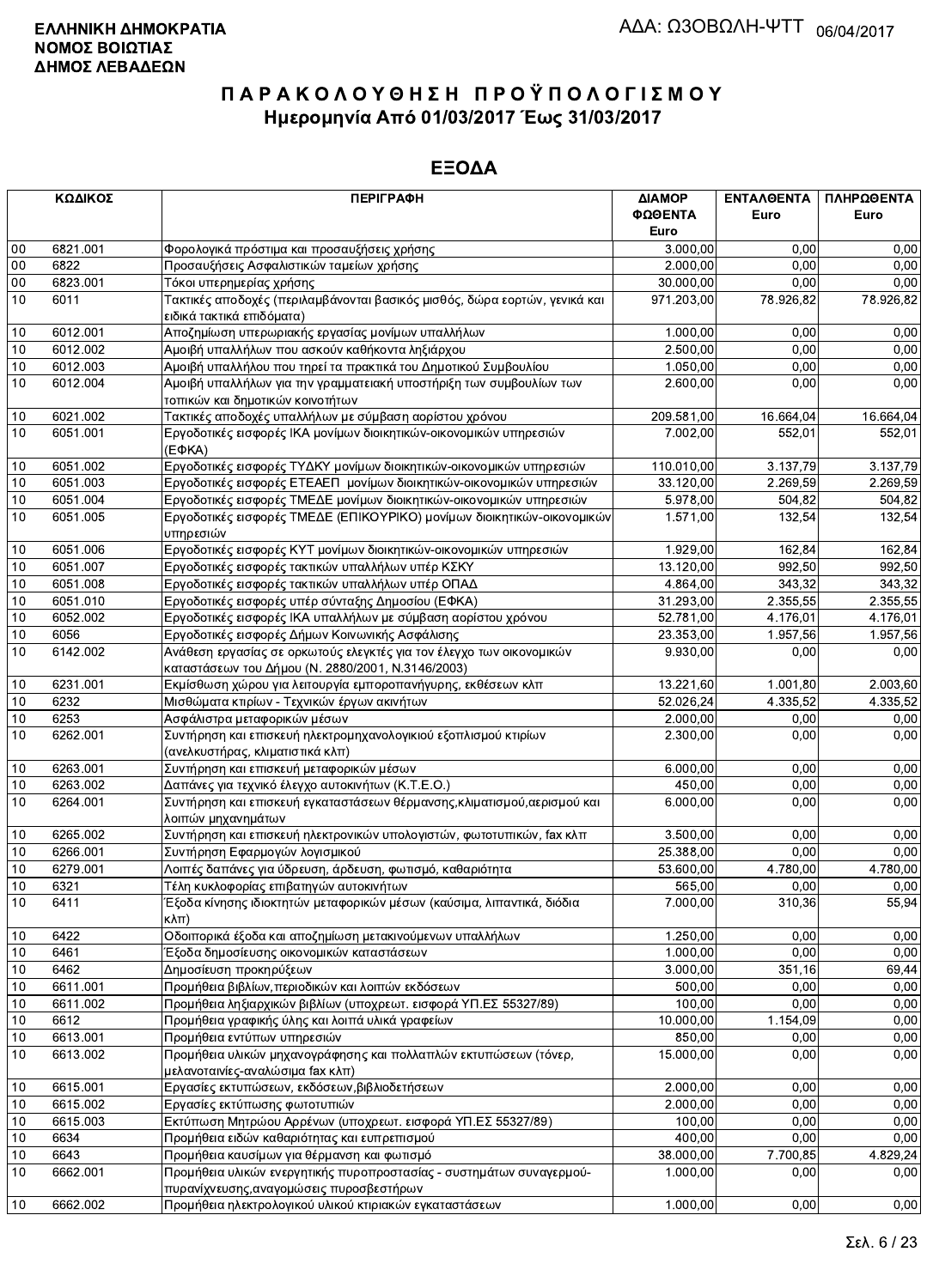|    | ΚΩΔΙΚΟΣ  | <b>ПЕРІГРАФН</b>                                                                                                                       | ΔΙΑΜΟΡ<br>ΦΩΘΕΝΤΑ<br>Euro | ΕΝΤΑΛΘΕΝΤΑ<br>Euro | ΠΛΗΡΩΘΕΝΤΑ<br>Euro |
|----|----------|----------------------------------------------------------------------------------------------------------------------------------------|---------------------------|--------------------|--------------------|
| 10 | 6671.002 | Προμήθεια ελαστικών μεταφορικών μέσων                                                                                                  | 1.000,00                  | 0,00               | 0,00               |
| 10 | 6673.001 | Ανταλλακτικά εγκαταστάσεων θέρμανσης, κλιματισμού, αερισμού και λοιπών                                                                 | 1.300,00                  | 0.00               | 0,00               |
|    |          | μηχανημάτων                                                                                                                            |                           |                    |                    |
| 10 | 6691     | Προμήθεια ειδών σημαιοστολισμού και φωταγωγήσεων                                                                                       | 1.000,00                  | 0.00               | 0,00               |
| 15 | 6011     | Τακτικές αποδοχές (περιλαμβάνονται βασικός μισθός, δώρα εορτών, γενικά και<br>ειδικά τακτικά επιδόματα)                                | 431.864,00                | 35.775,84          | 35.775,84          |
| 15 | 6013     | Εφάπαξ βοήθημα του Ν 103/75                                                                                                            | 15.000,00                 | 0.00               | 0,00               |
| 15 | 6021.001 | Τακτικές αποδοχές καθαριστριών σχολικών μονάδων (αρθ. 18 Ν.3870/2010)                                                                  | 89.727,00                 | 7.282,08           | 7.282,08           |
| 15 | 6021.002 | Τακτικές αποδοχές υπαλλήλων Κοινωνικής Προστασίας, Παιδείας, Αθλητισμού<br>και Πολιτισμού (Παιδικοί Σταθμοί, ΚΑΠΗ, Δημοτικό Ωδείο κλπ) | 237.012,00                | 19.750,92          | 19.750,92          |
| 15 | 6021.003 | Τακτικές αποδοχές σχολικών φυλάκων με σύμβαση Ιδιωτ. Δικαίου Αορίστου<br>Χρόνου                                                        | 106.268,00                | 8.805,61           | 8.805,61           |
| 15 | 6041.001 | Τακτικές αποδοχές ωρομισθίων γυμναστών ΠΑγΟ                                                                                            | 5.186,00                  | 0.00               | 0,00               |
| 15 | 6041.004 | Τακτικές αποδοχές εκτάκτων υπαλλήλων Κατασκήνωσης                                                                                      | 22.470,00                 | 0.00               | 0,00               |
| 15 | 6041.005 | Αμοιβές συμβασιούχων αμιγώς αμοιβομένων από καταβολή αντιτίμου στο<br>Ωδείο Λιβαδειάς                                                  | 13.473,20                 | 1.416,61           | 1.416,61           |
| 15 | 6051.001 | Εργοδοτικές εισφορές ΙΚΑ μονίμων κοινωνικών υπηρεσιών(ΕΦΚΑ)                                                                            | 27.719,00                 | 2.063,69           | 2.063,69           |
| 15 | 6051.002 | Εργοδοτικές εισφορες ΤΥΔΚΥ μονίμων κοινωνικών υπηρεσιών                                                                                | 31.342,00                 | 904.15             | 904,15             |
| 15 | 6051.003 | Εργοδοτικές εισφορες ΕΤΕΑΕΠ μονίμων υπαλλήλων κοινωνικών υπηρεσιών                                                                     | 8.680,00                  | 699,55             | 699,55             |
| 15 | 6051.009 | Εργοδοτικές εισφορές ΟΠΑΔ μονίμων κοινωνικών υπηρεσιών                                                                                 | 9.689,00                  | 808,56             | 808,56             |
| 15 | 6051.010 | Εργοδοτικές εισφορές υπέρ σύνταξης Δημοσίου (ΕΦΚΑ)                                                                                     | 13.821,00                 | 763,53             | 763,53             |
| 15 | 6052.001 | Εργοδοτικές εισφορές (ΙΚΑ) υπαλλήλων αορίστου. χρόνου (καθαρ. σχολικών<br>μονάδων)                                                     | 24.470,00                 | 1.972,07           | 1.972,07           |
| 15 | 6052.002 | Εργοδοτικές εισφορές (ΙΚΑ) υπαλλήλων κοινωνικής προστασίας, πολιτισμού<br>και αθλητισμού (Παιδικοί Σταθμοί, ΚΑΠΗ, Δημ. Ωδείο κλπ)      | 56.700,00                 | 4.997.91           | 4.997,91           |
| 15 | 6052.003 | Εργοδοτικές εισφορές (ΙΚΑ) σχολικών φυλάκων                                                                                            | 25.636,00                 | 2.206,67           | 2.206,67           |
| 15 | 6054.001 | Εργοδοτικές εισφορές ωρομισθίων γυμναστών ΠΑγΟ                                                                                         | 1.300,00                  | 0.00               | 0,00               |
| 15 | 6054.004 | Εργοδοτικές εισφορές ΙΚΑ εκτάκτων υπαλλήλων Κατασκήνωσης                                                                               | 5.840,00                  | 0.00               | 0,00               |
| 15 | 6054.005 | Εργοδοτικές εισφορες συμβασιούχων αμιγώς αμοιβομένων από καταβολή<br>αντιτίμου στο Ωδείο Λιβαδειάς                                     | 3.460,00                  | 354,99             | 354,99             |
| 15 | 6056     | Εργοδοτικές εισφορές Δήμων Κοινωνικής Ασφάλισης                                                                                        | 10.811,00                 | 906,23             | 906,23             |
| 15 | 6061.001 | Παροχές σε ειδος- γάλα εργαζόμενων                                                                                                     | 10.173,00                 | 815.13             | 1.592,29           |
| 15 | 6061.002 | Προμήθειες στολών μουσικών Φιλαρμονικής                                                                                                | 1.500,00                  | 0,00               | 0,00               |
| 15 | 6117.002 | Εργασίες απολύμανσης-απεντόμωσης                                                                                                       | 800,00                    | 0,00               | 0,00               |
| 15 | 6117.006 | Καθαρισμός εγκαταστάσεων Αθλητισμού, Πολιτισμού και λοιπών υπηρεσιών                                                                   | 24.600,00                 | 1.816,60           | 1.816,60           |
| 15 | 6117.007 | Ανάθεση εργασίας για χόρδισμα πιάνου Δημοτικού Ωδείου                                                                                  | 300,00                    | 0.00               | 0,00               |
| 15 | 6117.009 | Σύμβαση έργου με γιατρό για παροχή υπηρεσιών στα μέλη του ΚΑΠΗ                                                                         | 6.000,00                  | 0.00               | 0,00               |
| 15 | 6211.002 | Δαπάνη ηλεκτρικού ρεύματος για φωτισμό Δημοτικού Σταδίου                                                                               | 23.000,00                 | 0,00               | 0,00               |
| 15 | 6232.002 | Μίσθωμα κτιριου Β΄ Παιδικού Σταθμού Λιβαδειάς                                                                                          | 15.288,00                 | 2.548,00           | 2.548,00           |
| 15 | 6232.003 | Μίσθωμα κτιριου ΚΑΠΗ Δαύλειας                                                                                                          | 2.851,20                  | 237,60             | 475,20             |
| 15 | 6232.005 | Μίσθωμα κτιρίου ιατρειου (ΚΑΠΗ)                                                                                                        | 4.602,00                  | 383,50             | 767,00             |
| 15 | 6232.006 | Μίσθωμα κυλικείου ΚΑΠΗ Λιβαδειάς (καντίνα)                                                                                             | 5.831,76                  | 485,98             | 971,96             |
| 15 | 6232.008 | Μίσθωμα για στέγαση Δημοτικού Θεάτρου                                                                                                  | 4.560,00                  | 380,00             | 760,00             |
| 15 | 6236.001 | Μισθώματα σχολικών κτιρίων (άρθ.94 Ν.3852/10)                                                                                          | 87.685,56                 | 23.524,48          | 0,00               |
| 15 | 6236.002 | Μίσθωμα κτιρίου "Δια Βίου Μάθηση"                                                                                                      | 3.111,00                  | 259,20             | 518,40             |
| 15 | 6253.001 | Ασφάλιστρα μεταφορικών μέσων                                                                                                           | 1.500,00                  | 0,00               | 0,00               |
| 15 | 6262.001 | Συντήρηση και επισκευή λοιπών μονίμων εγκαταστάσεων Αθλητισμού -<br>Πολιτισμού                                                         | 5.000,00                  | 0,00               | 0,00               |
| 15 | 6263.002 | Συντήρηση και επισκευή μεταφορικών μέσων                                                                                               | 1.500.00                  | 0,00               | 0,00               |
| 15 | 6263.003 | Δαπάνες για τεχνιικό έλεγχο αυτοκινήτων (ΚΤΕΟ)                                                                                         | 200,00                    | 0,00               | 0,00               |
| 15 | 6264.001 | Συντήρηση και επισκευή εγκαταστάσεων θέρμανσης, κλιματισμού, αερισμού<br>και λοιπών μηχανημάτων                                        | 3.500,00                  | 0,00               | 0,00               |
| 15 | 6265.001 | Συντήρηση και επισκευή λοιπού εξοπλισμού Κατασκήνωσης στην Παλιομηλιά                                                                  | 1.000,00                  | 0,00               | 0,00               |
| 15 | 6265.003 | Συντήρηση συστημάτων κατάσβεσης-πυρόσβεσης                                                                                             | 1.500,00                  | 0,00               | 0,00               |
| 15 | 6265.004 | Συντήρηση και επισκευή ηλεκτρικών συσκευών                                                                                             | 300,00                    | 0,00               | 0,00               |
| 15 | 6265.006 | Συντήρηση και επισκευή επίπλων και λοιπού εξοπλισμού υπηρεσιών<br>Πολιτισμού-Αθλητισμού                                                | 1.000,00                  | 0,00               | 0,00               |
| 15 | 6271.001 | Ύδρευση Παιδικών Σταθμών και Δημοτικού Ωδείου                                                                                          | 2.500,00                  | 238,50             | 324,00             |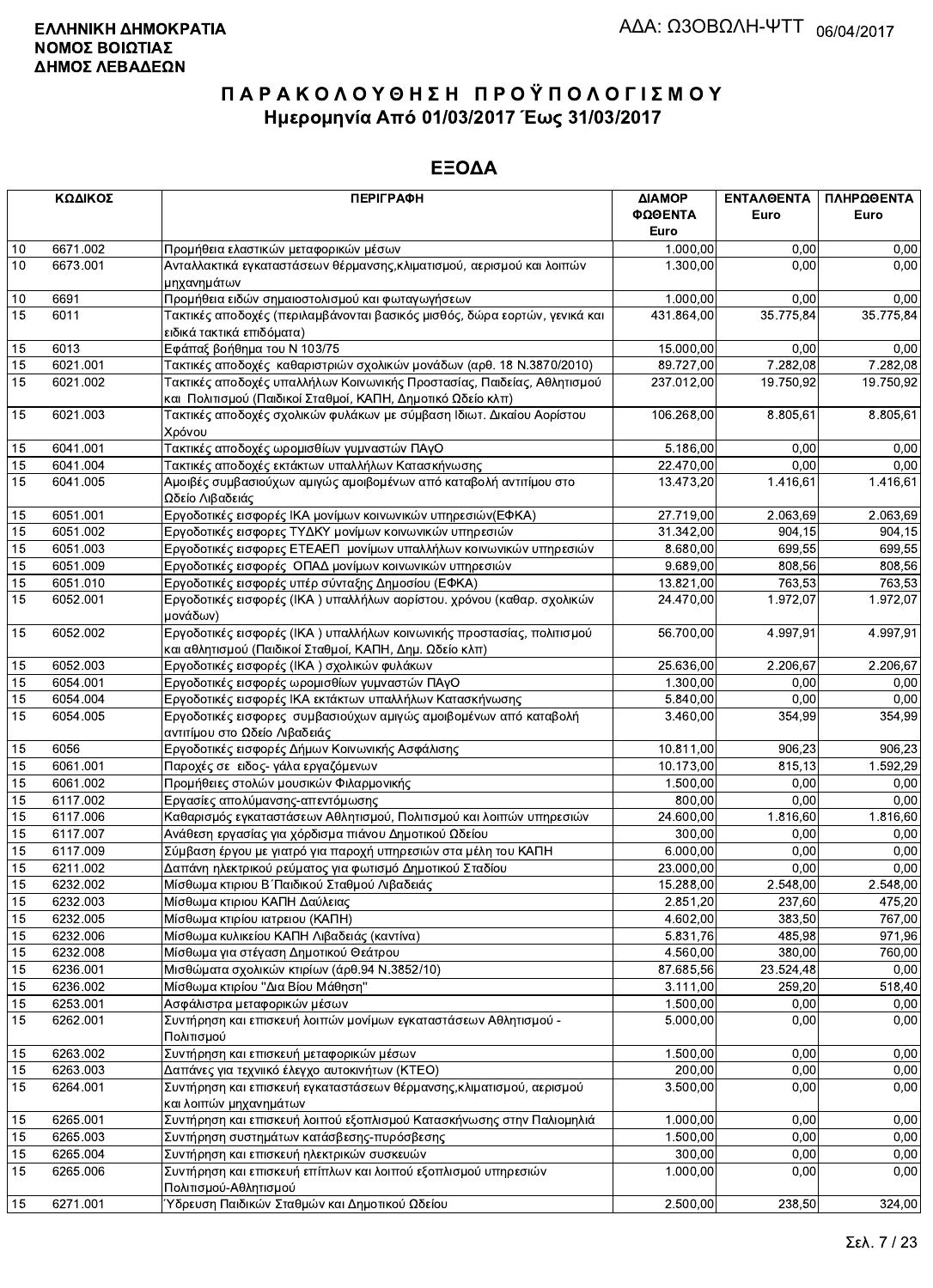|                 | ΚΩΔΙΚΟΣ  | <b>ПЕРІГРАФН</b>                                                                                                         | ΔΙΑΜΟΡ<br>ΦΩΘΕΝΤΑ<br>Euro | ΕΝΤΑΛΘΕΝΤΑ<br>Euro | ΠΛΗΡΩΘΕΝΤΑ<br>Euro |
|-----------------|----------|--------------------------------------------------------------------------------------------------------------------------|---------------------------|--------------------|--------------------|
| 15              | 6279.001 | Λοιπές δαπάνες για ύδρευση, άρδευση, φωτισμό, καθαριότητα                                                                | 57.000,00                 | 2.500,00           | 2.500,00           |
| 15              | 6279.002 | Δαπάνη κοινόχρηστων για το κτίριο στέγασης ΄΄Δια Βίου Μάθηση΄΄                                                           | 750,00                    | 0,00               | 0,00               |
| 15              | 6321     | Τέλη κυκλοφορίας επιβατηγών αυτοκινήτων                                                                                  | 1.360,00                  | 0.00               | 0,00               |
| 15              | 6413.001 | Δαπάνη για εκδρομές ΚΑΠΗ                                                                                                 | 2.000,00                  | 0,00               | 0,00               |
| 15              | 6422     | Οδοιπορικά έξοδα και αποζημίωση μετακινούμενων υπαλλήλων                                                                 | 1.250,00                  | 0,00               | 0,00               |
| 15              | 6462     | Δημοσίευση προκηρύξεων                                                                                                   | 2.250,00                  | 0,00               | 0,00               |
| 15              | 6471.001 | Εκδηλώσεις εορτών ΠΑΣΧΑ                                                                                                  | 40.000,00                 | 0,00               | 0,00               |
| 15              | 6471.002 | Πολιτιστικές εκδηλώσεις ΤΡΟΦΩΝΕΙΑ                                                                                        | 30.000,00                 | 0,00               | 0,00               |
| 15              | 6471.003 | Πολιτιστικές εκδηλώσεις ΓΑΙΤΑΝΑΚΙ ΛΙΒΑΔΕΙΑΣ                                                                              | 6.000,00                  | 0.00               | 0,00               |
| 15              | 6471.005 | Επετειακές-εορταστικές εκδηλώσεις και δραστηριότητες όλων των Κοινοτήτων<br>του Δήμου                                    | 20.000,00                 | 0,00               | 0,00               |
| 15              | 6471.006 | Εκδηλώσεις εορτασμού Χριστουγέννων & Πρωτοχρονιάς                                                                        | 15.000,00                 | 0,00               | 0,00               |
| 15              | 6471.007 | Εκδηλώσεις Δημοτικού Ωδείου                                                                                              | 1.500,00                  | 0,00               | 0,00               |
| 15              | 6471.008 | Συνδιοργάνωση Πολιτιστικών εκδηλώσεων με φορείς της πόλης                                                                | 3.000,00                  | 0,00               | 0,00               |
| 15              | 6472.001 | Εξοδα αθλητικών δραστηριοτήτων και εκδηλώσεων                                                                            | 4.500,00                  | 0.00               | 0,00               |
| 15              | 6473.001 | Εκδηλώσεις στα ΚΑΠΗ                                                                                                      | 1.500,00                  | 0,00               | 0,00               |
| 15              | 6482.001 | Προμήθεια ειδών παντοπωλείου για Κατασκήνωση                                                                             | 5.150,00                  | 0,00               | 0,00               |
| 15              | 6482.002 | Προμήθεια φρούτων και λαχανικών για Κατασκήνωση                                                                          | 5.020,00                  | 0,00               | 0,00               |
| 15              | 6482.003 | Προμήθεια ειδών κρεοπωλείου για Κατασκήνωση                                                                              | 4.700,00                  | 0,00               | 0,00               |
| 15              | 6482.004 | Προμήθεια γαλακτοκομικών ειδών για Κατασκήνωση                                                                           | 3.200.00                  | 0,00               | 0,00               |
| 15              | 6482.005 | Προμήθεια κατεψυγμένων ειδών για Κατασκήνωση                                                                             | 1.250,00                  | 0,00               | 0,00               |
| 15              | 6482.006 | Προμήθεια ειδών αρτοποιείου για Κατασκήνωση                                                                              | 4.150,00                  | 0,00               | 0,00               |
| 15              | 6482.007 | Προμήθεια ειδών ζαχαροπλαστείου για Κατασκήνωση                                                                          | 1.050,00                  | 0,00               | 0,00               |
| 15              | 6612     | Προμήθεια γραφικής ύλης και λοιπά υλικά γραφείων                                                                         | 500,00                    | 0.00               | 0,00               |
| 15              | 6613.003 | Προμήθεια εντύπων και υλικών μηχανογράφησης και πολλαπλών<br>εκτυπώσεων ΚΑΠΗ                                             | 200,00                    | 0.00               | 0,00               |
| 15              | 6615.001 | Διάφορες εκδόσεις για την προβολή του Δήμου                                                                              | 8.500,00                  | 0,00               | 0,00               |
| 15              | 6615.002 | Εκτύπωση ενημερωτικού υλικού για το Ιστορικό-Εθνολογικό Μουσείο                                                          | 3.000,00                  | 0,00               | 0,00               |
| 15              | 6615.003 | Εκτύπωση βιβλιαρίων σπουδών για τους μαθητές του Δημοτικού Ωδείου                                                        | 500,00                    | 0,00               | 0,00               |
| 15              | 6622.006 | Προμήθεια παιδικών στρωμάτων για Παιδικούς Σταθμούς                                                                      | 700,00                    | 0,00               | 0,00               |
| 15              | 6622.007 | Προμήθεια παιδικών στρωμάτων για Κατασκήνωση                                                                             | 600,00                    | 0,00               | 0,00               |
| 15              | 6622.008 | Προμήθεια τροφίμων για Κοινωνικό Παντοπωλείο                                                                             | 70.500,00                 | 28,93              | 4.058,83           |
| 15              | 6631.001 | Προμήθεια υγειονομικού και φαρμακευτικού υλικού                                                                          | 1.000,00                  | 0.00               | 0,00               |
| 15              | 6631.002 | Προμήθεια υγειονομικού υλικού για Δημοτικό Κλειστό Γυμναστήριο                                                           | 1.200,00                  | 0,00               | 0,00               |
| 15              | 6633     | Προμήθεια χημικού υλικού (απολυμαντικά, χημικά κλπ)                                                                      | 2.000,00                  | 0,00               | 0,00               |
| 15              | 6634.001 | Προμήθεια ειδών καθαριότητας και ευπρεπισμού για Παιδικούς Σταθμούς,<br>Κατασκήνωση και υπηρεσίες Πολιτισμού, Αθλητισμού | 6.000,00                  | 0,00               | 480,31             |
| 15              | 6634.002 | Προμήθεια ειδών καθαριότητας και ευπρεπισμού για Κοινωνικό Παντοπωλείο                                                   | 11.500,00                 | 0,00               | 3.482,28           |
| 15              | 6641.001 | Προμήθεια καυσίμων και λιπαντικών για κίνηση μεταφορικών μέσων                                                           | 5.700,00                  | 659,24             | 128,50             |
| 15              | 6643     | Προμήθεια καυσίμων για θέρμανση και φωτισμό                                                                              | 43.000,00                 | 10.154,17          | 4.471,03           |
| $\overline{15}$ | 6644.001 | Προμήθεια καυσίμων κίνησης και λιπαντικών για μηχ/τα κίνησης του νερού της<br>πισινας                                    | 30.000,00                 | 4.534,19           | 0,00               |
| 15              | 6662.001 | Προμήθεια υλικών ενεργητικής πυροπροστασίας-συστημάτων συναγερμού-<br>πυρανίχνευσης, αναγομώσεις πυροσβεστήρων           | 5.000,00                  | 0,00               | 0,00               |
| 15              | 6662.002 | Προμήθεια ηλεκτρολογικού υλικού κτιριακών εγκαταστάσεων                                                                  | 1.000,00                  | 0.00               | 0,00               |
| 15              | 6662.003 | Προμήθεια υδραυλικών υλικών και εξαρτημάτων                                                                              | 1.000,00                  | 0.00               | 0,00               |
| 15              | 6673.002 | Ανταλλακτικά εγκαταστάσεων θέρμανσης, κλιματισμού, αερισμού και λοιπών<br>μηχανημάτων                                    | 2.000,00                  | 0,00               | 0,00               |
| 15              | 6673.003 | Ανταλλακτικά μουσικών οργάνων Φιλαρμονικής                                                                               | 1.150,00                  | 0,00               | 0,00               |
| 15              | 6681.002 | Προμήθεια ειδων φαρμακείου                                                                                               | 500,00                    | 0,00               | 0,00               |
| 15              | 6699.001 | Διάφορα αναλώσιμα υλικά για τον χώρο του Ιατρείου του ΚΑΠΗ                                                               | 400,00                    | 0,00               | 0,00               |
| 15              | 6699.002 | Διάφορα αναλώσιμα υλικά για τον χώρο του Φυσιοθεραπευτηρίου του ΚΑΠΗ                                                     | 300,00                    | 0,00               | 0,00               |
| 15              | 6699.003 | Ταινίες για μηχανήματα μέτρησης σακχάρου και χοληστερίνης                                                                | 500,00                    | 0,00               | 0,00               |
| 15              | 6699.004 | Προμήθεια εκπαιδευτικού υλικού για τμήματα μουσικής προπαιδείας<br>(τυμπανάκια, μεταλλόφωνα, ντέφια, μαράκες κλπ.)       | 500,00                    | 0.00               | 0,00               |
| 15              | 6699.005 | Προμήθεια αθλητικού υλικού (μπάλες, κορύνες, δίκτυα κλπ.)                                                                | 2.000,00                  | 0.00               | 0,00               |
| 15              | 6699.006 | Προμήθεια σακουλών ηλεκτρικών σκουπών των Παιδικών Σταθμών                                                               | 400,00                    | 0,00               | 0,00               |
| 15              | 6699.007 | Προμήθεια ιματισμού Παιδικών Σταθμών (σαλιάρες, πετσέτες κουζίνας κλπ.)                                                  | 800,00                    | 0,00               | 0,00               |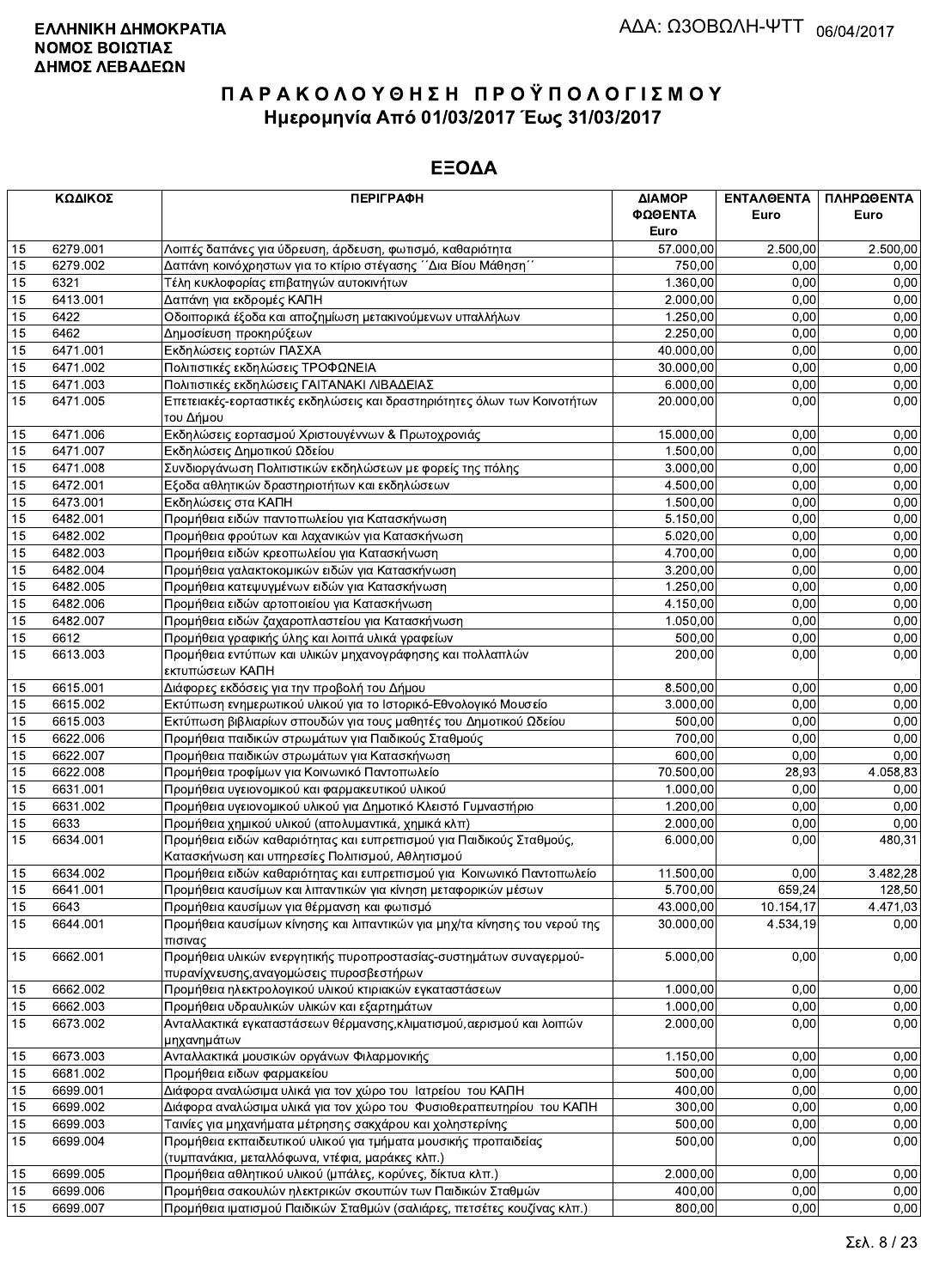|                 | ΚΩΔΙΚΟΣ              | <b>ПЕРІГРАФН</b>                                                                                        | ΔΙΑΜΟΡ                 | ΕΝΤΑΛΘΕΝΤΑ | ΠΛΗΡΩΘΕΝΤΑ |
|-----------------|----------------------|---------------------------------------------------------------------------------------------------------|------------------------|------------|------------|
|                 |                      |                                                                                                         | ΦΩΘΕΝΤΑ                | Euro       | Euro       |
|                 |                      |                                                                                                         | Euro                   |            |            |
| 15              | 6741.001             | Ενίσχυση ατόμων με ανάγκες Βαριάς Αναπηρίας                                                             | 1.751.615,46           | 275.773,86 | 275.773,86 |
| 15              | 6741.002             | Επίδομα αιματολογικών νοσημάτων, αιμολυτική αναιμία, αιμορροφυλία, AIDS                                 | 282.366,33             | 50.435,33  | 50.435,33  |
| 15              | 6741.004             | Επίδομα βαριάς νοητικής καθυστέρησης                                                                    | 462.560,71             | 68.510,00  | 68.510,00  |
| 15              | 6741.005             | Επίδομα κίνησης σε παραπληγικούς/τετραπληγικούς/ακρωτηριασμένους                                        | 105.110,18             | 17.325,00  | 17.325,00  |
| 15              | 6741.007             | Επίδομα Ανασφάλιστων Παραπληγικών, Τετραπληγικών                                                        | 31.375,14              | 5.066,40   | 5.066,40   |
| 15              | 6741.008             | Επίδομα Παραπληγικών, Τετραπληγικών Δημοσίου                                                            | 76.394,22              | 10.360,90  | 10.360,90  |
| 15              | 6741.009             | Επίδομα Τυφλότητας                                                                                      | 406.819,68             | 68.125.67  | 68.125.67  |
| 15              | 6741.010             | Επίδομα σε Κωφάλαλα άτομα                                                                               | 76.220,83              | 13.756,00  | 13.756,00  |
| 15              | 6741.012             | Επίδομα απροστάτευτων παιδιών                                                                           | 17.237,81              | 2.641,20   | 2.641,20   |
| 15              | 6741.013             | Επίδομα ομογενών-προσφύγων                                                                              | 5.234,64               | 422,64     | 422,64     |
| 20              | 6011                 | Τακτικές αποδοχές (περιλαμβάνονται βασικός μισθός, δώρα εορτών, γενικά και                              | 555.149,00             | 46.250,08  | 46.250,08  |
|                 |                      | ειδικά τακτικά επιδόματα)                                                                               |                        |            |            |
| 20              | 6012.001             | Αποζημίωση υπερωριακής εργασίας μονίμων υπαλλήλων                                                       | 16.000,00              | 0,00       | 0,00       |
| 20              | 6021                 | Τακτικές αποδοχές (περιλαμβάνονται βασικός μισθός, δώρα εορτών, γενικά και<br>ειδικά τακτικά επιδόματα) | 116.831,00             | 8.509,31   | 8.509,31   |
| 20              | 6022.001             | Αποζημίωση υπερωριακής εργασίας υπαλλήλων με σύμβαση Αορ. Χρόνου                                        | 5.370,00               | 0,00       | 0,00       |
| 20              | 6041                 | Τακτικές αποδοχές (περιλαμβάνονται βασικός μισθός, δώρα εορτών, γενικά και                              | 70.752,00              | 5.896,00   | 11.792,00  |
|                 |                      | ειδικά τακτικά επιδόματα)                                                                               |                        |            |            |
| 20              | 6051.002             | Εργοδοτικές εισφορές ΤΥΔΚΥ μονίμων υπ. καθαριότητας και ηλεκτροφωτισμού                                 | 68.025,00              | 1.994,44   | 1.994,44   |
| 20              | 6051.003             | Εργοδοτικές εισφορές ΕΤΕΑΕΠ μονίμων υπ. καθαριότητας και                                                | 22.681,00              | 1.619,31   | 1.619,31   |
|                 |                      | ηλεκτροφωτισμού                                                                                         |                        |            |            |
| 20              | 6051.004             | Εργοδοτικές εισφορές ΤΜΕΔΕ μονίμων υπηρεσίας καθαριότητας και                                           | 4.005,00               | 333,71     | 333,71     |
|                 |                      | ηλεκτροφωτισμού                                                                                         |                        |            |            |
| 20              | 6051.005             | Εργοδοτικές εισφορές ΤΜΕΔΕ (ΕΠΙΚΟΥΡΙΚΟ) μονίμων υπηρεσίας καθαριότητας<br>και ηλεκτροφωτισμού           | 1.052,00               | 87,62      | 87,62      |
| 20              | 6051.006             | Εργοδοτικές εισφορές ΚΥΤ μονίμων υπηρεσίας καθαριότητας και                                             | 1.292,00               | 107,65     | 107,65     |
|                 |                      | ηλεκτροφωτισμού                                                                                         |                        |            |            |
| $20\,$          | 6051.007             | Εργοδοτικές εισφορές Τ.Σ.Κ.Υ                                                                            | 2.302,00               | 163.84     | 163,84     |
| $20\,$          | 6051.010             | Εργοδοτικές εισφορές υπέρ σύνταξης Δημοσίου (ΕΦΚΑ)                                                      | 18.177,00              | 1.358,47   | 1.358,47   |
| 20              | 6052.001             | Εργοδοτικές εισφορές ΙΚΑ υπαλλήλων αορ. χρόνου υπ. καθαριότητας και                                     | 32.275,00              | 2.460,07   | 2.460,07   |
|                 |                      | ηλεκτροφωτισμού                                                                                         |                        |            |            |
| 20              | 6054.001             | Εργοδοτικές εισφορές ΙΚΑ εκτάκτων υπ. καθαριότητας και ηλεκτροφωτισμού                                  | 21.353,00              | 1.679,51   | 3.359,01   |
| 20              | 6056                 | Εργοδοτικές εισφορές Δήμων Κοινωνικής Ασφάλισης                                                         | 14.271,00              | 1.196,26   | 1.196,26   |
| 20              | 6061.001             | Παροχές σε είδος-είδη ατομικής προστασίας εργαζομένων (ένδυση κλπ)                                      | 3.000,00               | 0,00       | 0,00       |
| $20\,$          | 6061.002             | Παροχές σε είδος-γάλα εργαζομένων                                                                       | 15.110,00              | 913,61     | 1.807,04   |
| 20              | 6063                 | Λοιπές παροχές σε είδος (ένδυση εργατοτεχνικού προσωπικού κ.λ.π.)                                       | 2.900,00               | 0,00       | 0,00       |
| 20              | 6151                 | Δικαιώματα τρίτων (ΔΕΗ κλπ) από την είσπραξη τελών και φόρων                                            | 56.500,00              | 3.428,07   | 3.428,07   |
| $\overline{20}$ | 6211.001             | Ηλεκτρικό ρεύμα για φωτισμό οδών, πλατειών και κοινοχρήστων χώρων                                       | 615.000,00             | 79.107,84  | 79.107,84  |
| 20              |                      |                                                                                                         |                        | 0.00       | 0,00       |
|                 | 6211.002<br>6234.001 | Δαπάνες ηλεκτρικών παροχών, οδικών φωτισμών, αυξήσεις ισχύος κλπ                                        | 2.500,00               |            |            |
| $20\,$          |                      | Μισθώματα γερανοφόρων οχημάτων για μεταφορά οχημάτων, κοντέϊνερς κλπ.                                   | 1.000,00               | 0,00       | 0,00       |
| 20              | 6253.001             | Ασφάλιστρα μεταφορικών μέσων και αυτοκινούμενων μηχανημάτων                                             | 11.000,00              | 0,00       | 0,00       |
| $20\,$          | 6263.001             | Συντηρήσεις-Επισκευές αυτοκινήτων                                                                       | 120.000,00             | 5.902,24   | 0,00       |
| $20\,$          | 6263.002             | Δαπάνες για τεχνικό έλεγχο οχημάτων (ΚΤΕΟ)                                                              | 1.000,00               | 0,00       | 0,00       |
| $20\,$          | 6263.010             | Συντήρηση και επισκευή κοντέινερς απορριμμάτων                                                          | 500,00                 | 0,00       | 0,00       |
| $\overline{20}$ | 6265.002             | Συντήρηση λοιπού εξοπλισμού                                                                             | 500,00                 | 0,00       | 0,00       |
| 20              | 6265.003             | Επισκευή μεταλλικών κάδων απορριμμάτων                                                                  | 12.500,00              | 0,00       | 0,00       |
| 20              | 6265.004             | Επισκευή μεταλλικών καλαθιών απορριμμάτων                                                               | 1.000,00               | 0,00       | 0,00       |
| 20              | 6279.001             | Λοιπές δαπάνες για ύδρευση, άρδευση, φωτισμό, καθαριότητα                                               | 13.500,00              | 1.926,00   | 1.926,00   |
| $20\,$          | 6322                 | Τέλη κυκλοφορίας φορτηγών αυτοκινήτων                                                                   | 1.500,00               | 0,00       | 0,00       |
| 20              | 6323                 | Λοιπά τέλη κυκλοφορίας                                                                                  | 2.500,00               | 0,00       | 0,00       |
| 20              | 6422                 | Οδοιπορικά έξοδα και αποζημίωση μετακινούμενων υπαλλήλων                                                | 250,00                 | 0,00       | 0,00       |
| 20              | 6462                 | Δημοσίευση προκηρύξεων                                                                                  | 1.500,00               | 0,00       | 0,00       |
| 20              | 6633                 | Προμήθεια χημικού υλικού (απολυμαντικά, χημικά κλπ)                                                     | 3.000,00               | 0,00       | 0,00       |
| $20\,$          | 6635                 | Προμήθεια λοιπών ειδών υγιεινής και καθαριότητας                                                        | 500,00                 | 0,00       | 0,00       |
| 20              | 6641.001             | Προμήθεια καυσίμων και λιπαντικών για κίνηση μεταφ. μέσων υπ.<br>καθαριότητας και ηλεκτροφωτισμού       | 135.000,00             | 8.172,36   | 6.855,56   |
| $20\,$          | 6662.001             | Προμήθεια ηλεκτρολογικού υλικού για τη συντήρηση ηλεκτροφωτισμού                                        | $\overline{30.000,00}$ | 0,00       | 0,00       |
|                 |                      | Λιβαδειάς και τοπικών διαμερισμάτων                                                                     |                        |            |            |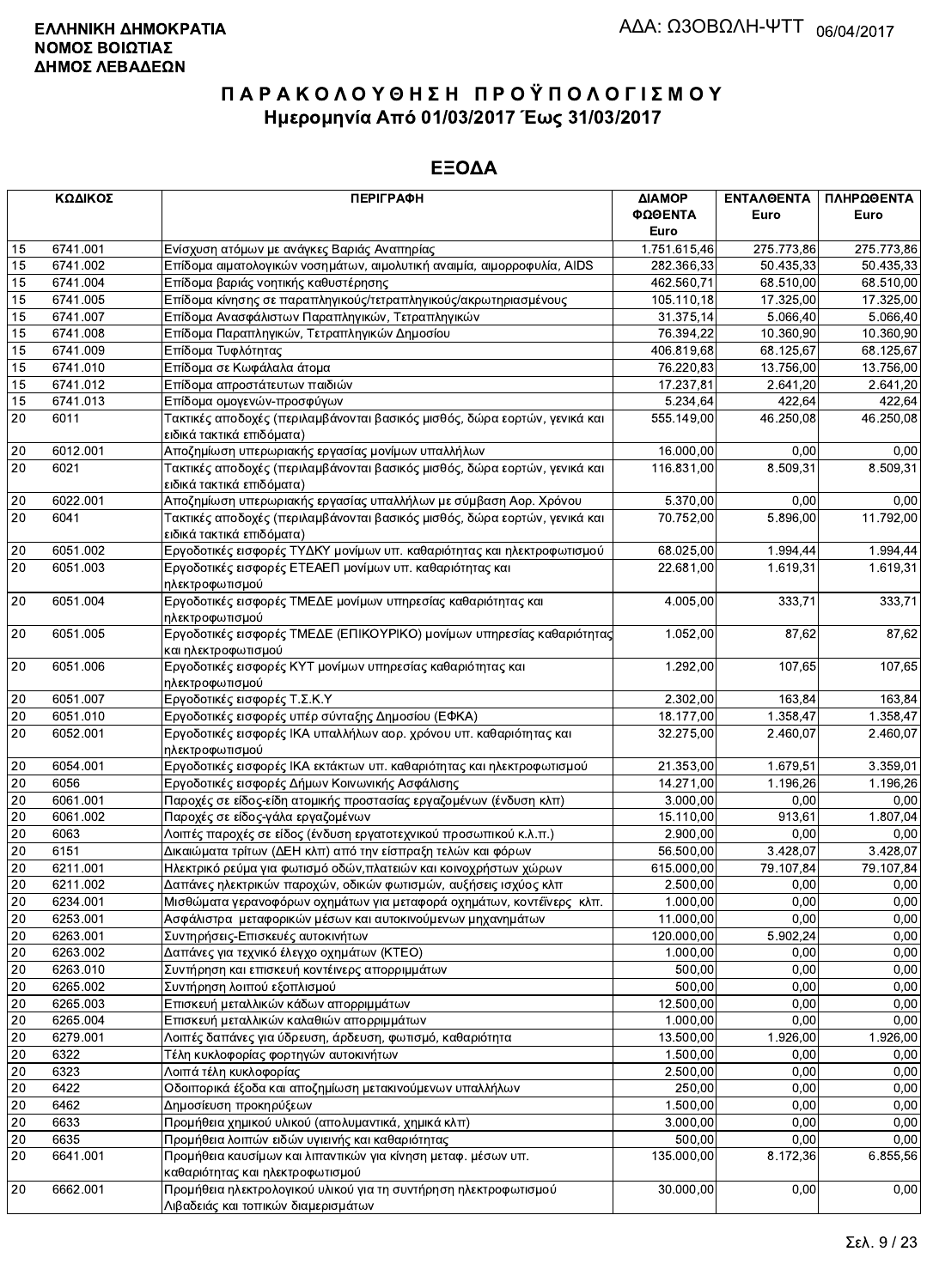|                 | ΚΩΔΙΚΟΣ  | <b>ПЕРІГРАФН</b>                                                                                                                                 | ΔΙΑΜΟΡ<br>ΦΩΘΕΝΤΑ | <b>ENTAA@ENTA</b><br>Euro | ΠΛΗΡΩΘΕΝΤΑ<br>Euro |
|-----------------|----------|--------------------------------------------------------------------------------------------------------------------------------------------------|-------------------|---------------------------|--------------------|
|                 |          |                                                                                                                                                  | Euro              |                           |                    |
| 20              | 6671.002 | Προμήθεια και τοποθέτηση ελαστικών μεταφορικών μέσων                                                                                             | 12.000,00         | 0,00                      | 0,00               |
| 20              | 6673.001 | Ανταλλακτικά επίπλων και σκευών και λοιπού εξοπλισμού                                                                                            | 500,00            | 0,00                      | 0,00               |
| 20              | 6691.001 | Προμήθεια εορταστικού φωτιζόμενου διάκοσμου                                                                                                      | 4.000,00          | 0,00                      | 0,00               |
| $\overline{20}$ | 6699.001 | Προμήθεια σάκκων απορριμμάτων                                                                                                                    | 8.000,00          | 0,00                      | 0,00               |
| $\overline{20}$ | 6699.003 | Προμήθεια λοιπών αναλωσίμων                                                                                                                      | 500,00            | 0,00                      | 0,00               |
| 20              | 6699.004 | Προμήθεια διάφορων εργαλείων                                                                                                                     | 3.000,00          | 0,00                      | 0,00               |
| 20              | 6721.001 | Ετήσια εισφορά σε ΔΕΠΟΔΑΛ-Α.Ε. (ΦΟΔΣΑ) 1ης Διαχειριστικής Ενότητας Ν.<br>Βοιωτίας                                                                | 347.238,00        | 86.809,42                 | 0,00               |
| 25              | 6041     | Τακτικές αποδοχές (περιλαμβάνονται βασικός μισθός, δώρα εορτών, γενικά και<br>ειδικά τακτικά επιδόματα)                                          | 22.800,00         | 0,00                      | 0,00               |
| 25              | 6054.001 | Εργοδοτικές εισφορές Ι.Κ.Α. εκτάκτου προσωπικού                                                                                                  | 5.968,00          | 0,00                      | 0,00               |
| 25              | 6211.001 | Αντίτιμο ηλεκτρικού ρεύματος για την κίνηση των αντλιοστασίων άρδευσης                                                                           | 365.000,00        | 560,00                    | 412,00             |
| 25              | 6262.005 | Συντήρηση και επισκευή αντλιοστασίων άρδευσης                                                                                                    | 15.000,00         | 0,00                      | 0,00               |
| $\overline{25}$ | 6673.001 | Προμήθεια ηλεκτρολογικού υλικού για αντλιοστάσια                                                                                                 | 5.000,00          | 0,00                      | 0,00               |
| 25              | 6673.002 | Προμήθεια ανταλλακτικών και σωλήνων άρδευσης                                                                                                     | 15.000,00         | 0,00                      | 0,00               |
| 30              | 6011     | Τακτικές αποδοχές (περιλαμβάνονται βασικός μισθός, δώρα εορτών, γενικά και<br>ειδικά τακτικά επιδόματα)                                          | 468.879,00        | 38.796,10                 | 38.796,10          |
| $30\,$          | 6012.001 | Αποζημίωση υπερωριακής εργασίας                                                                                                                  | 2.000,00          | 0,00                      | 0,00               |
| 30              | 6021     | Τακτικές αποδοχές (περιλαμβάνονται βασικός μισθός, δώρα εορτών, γενικά και<br>ειδικά τακτικά επιδόματα)                                          | 47.037,00         | 3.939,70                  | 3.939,70           |
| 30              | 6022.001 | Αποζημίωση υπερωριακής εργασίας και για εξαιρέσιμες ημέρες και νυκτερινές<br>ώρες και λοιπές πρόσθετες αμοιβές                                   | 500,00            | 0,00                      | 0,00               |
| 30              | 6051.001 | Εργοδοτικές εισφορές Ι.Κ.Α. μονίμων υπαλλήλων                                                                                                    | 9.968,00          | 786,43                    | 786,43             |
| 30              | 6051.002 | Εργοδοτικές εισφορές ΤΥΔΚΥ μονίμων υπαλλήλων                                                                                                     | 52.227,00         | 1.573,98                  | 1.573,98           |
| 30              | 6051.003 | Εργοδοτικές εισφορές ΕΤΕΑΕΠ μονίμων υπαλλήλων                                                                                                    | 14.475,00         | 1.075,91                  | 1.075,91           |
| 30              | 6051.004 | Εργοδοτικές εισφορές ΤΜΕΔΕ μονίμων υπαλλήλων                                                                                                     | 21.678,00         | 1.807,74                  | 1.807,74           |
| 30              | 6051.005 | Εργοδοτικές εισφορές ΤΜΕΔΕ (ΕΠΙΚΟΥΡΙΚΟ) μονίμων υπαλλήλων                                                                                        | 648,00            | 53,94                     | 53,94              |
| 30              | 6051.006 | Εργοδοτικές εισφορές ΚΥΤ μονίμων υπαλλήλων                                                                                                       | 796,00            | 66,26                     | 66,26              |
| $30\,$          | 6051.010 | Εργοδοτικές εισφορές υπέρ σύνταξης Δημοσίου (ΕΦΚΑ)                                                                                               | 13.955,00         | 716,61                    | 716,61             |
| 30              | 6052.001 | Εργοδοτικές εισφορές Ι.Κ.Α. υπαλλήλων με σχέση Αορ. Χρόνου                                                                                       | 11.849,00         | 987,29                    | 987,29             |
| $30\,$          | 6056     | Εργοδοτικές εισφορές Δήμων Κοινωνικής Ασφάλισης                                                                                                  | 10.811,00         | 906,23                    | 906,23             |
| $\overline{30}$ | 6061.001 | Παροχές σε είδος-είδη ατομικής προστασίας εργαζομένων (ένδυση κλπ)                                                                               | 1.000,00          | 0.00                      | 0,00               |
| 30              | 6061.002 | Παροχές σε είδος-γάλα εργαζομένων                                                                                                                | 4.595,00          | 303,74                    | 622,91             |
| 30              | 6117.002 | Κατεδάφιση κτιρίων (σε κοινόχρηστους χώρους, ετοιμόρροπα και επικίνδυνα)                                                                         | 5.000,00          | 0,00                      | 0,00               |
| 30              | 6117.003 | Απεντόμωση-μυοκτονία-απολύμανση αμαξοστασίου                                                                                                     | 700,00            | 0,00                      | 0,00               |
| 30              | 6142.001 | Αμοιβή για ανάθεση διαμόρφωσης-κατασκευής των παραγκών της<br>εμποροπανήγυρης                                                                    | 25.000,00         | 0,00                      | 0,00               |
| 30              | 6142.002 | Παροχή υπηρεσιών για πιστοποίηση-καταχώρηση ανελκυστήρων                                                                                         | 650,00            | 0,00                      | 0,00               |
| $30\,$          | 6142.003 | Αμοιβή αξιολόγησης συμμόρφωσης απαιτήσεων ασφαλείας παιδικών χαρών                                                                               | 2.749,00          | 0,00                      | 0,00               |
| 30              | 6142.005 | Αμοιβή για εργαστηριακές δοκιμές αντοχής υλικών                                                                                                  | 500,00            | 0,00                      | 0,00               |
| 30              | 6142.006 | Αμοιβή για έλεγχο πιστοποίησης για αλεξικέραυνα                                                                                                  | 2.000,00          | 0,00                      | 0,00               |
| 30              | 6142.009 | Σύνταξη πρότασης χρηματοδότησης για την βελτιστοποίηση της διαχείρισης<br>των ΑΣΑ σύμφωνα με το Τοπικό σχέδιο διαχείρισης του Δήμου Λεβαδέων στα | 4.200,00          | 0,00                      | 0,00               |
|                 |          | πλαίσιο τηςς Ολοκληρωμένης Διαχείρισης Αστικών Αποβλήτων                                                                                         |                   |                           |                    |
| 30              | 6211.001 | Ηλεκτροδότηση προσωρινών τριφασικών παροχών Εμποροπανήγυρης<br>Λιβαδειάς                                                                         | 2.300,00          | 0,00                      | 0,00               |
| 30              | 6232     | Μισθώματα κτιρίων - Τεχνικών έργων ακινήτων                                                                                                      | 3.015,36          | 251,28                    | 502,56             |
| 30              | 6253.001 | Ασφάλιστρα μεταφορικών μέσων                                                                                                                     | 5.500,00          | 0,00                      | 0,00               |
| 30              | 6262.002 | Συντήρηση-επισκευή φωτεινών σηματοδοτών ρύθμισης κυκλοφορίας                                                                                     | 8.000,00          | 0,00                      | 0,00               |
| 30              | 6262.101 | Έκτακτες και επείγουσες δαπάνες για επισκευή και αποκατάσταση ακινήτων,<br>εγκαταστάσεων, κοινόχρηστων χώρων και λοιπών χώρων Δ.Κ. Λιβαδειάς     | 3.000,00          | 0,00                      | 0,00               |
| 30              | 6262.102 | Έκτακτες και επείγουσες δαπάνες για επισκευή και αποκατάσταση ακινήτων,<br>εγκαταστάσεων, κοινόχρηστων χώρων και λοιπών χώρων Τ.Κ.Λαφυστίου      | 1.000,00          | 0,00                      | 0,00               |
| 30              | 6262.103 | Έκτακτες και επείγουσες δαπάνες για επισκευή και αποκατάσταση ακινήτων,<br>εγκαταστάσεων, κοινόχρηστων χώρων και λοιπών χώρων Τ.Κ. Ρωμαίικου     | 1.000,00          | 0,00                      | 0,00               |
| 30              | 6262.201 | Έκτακτες και επείγουσες δαπάνες για επισκευή και αποκατάσταση ακινήτων,<br>ενκαταστάσεων, κοινόχρηστων χώρων και λοιπών χώρων Τ.Κ. Χαιρώνειας    | 1.000,00          | 0,00                      | 0,00               |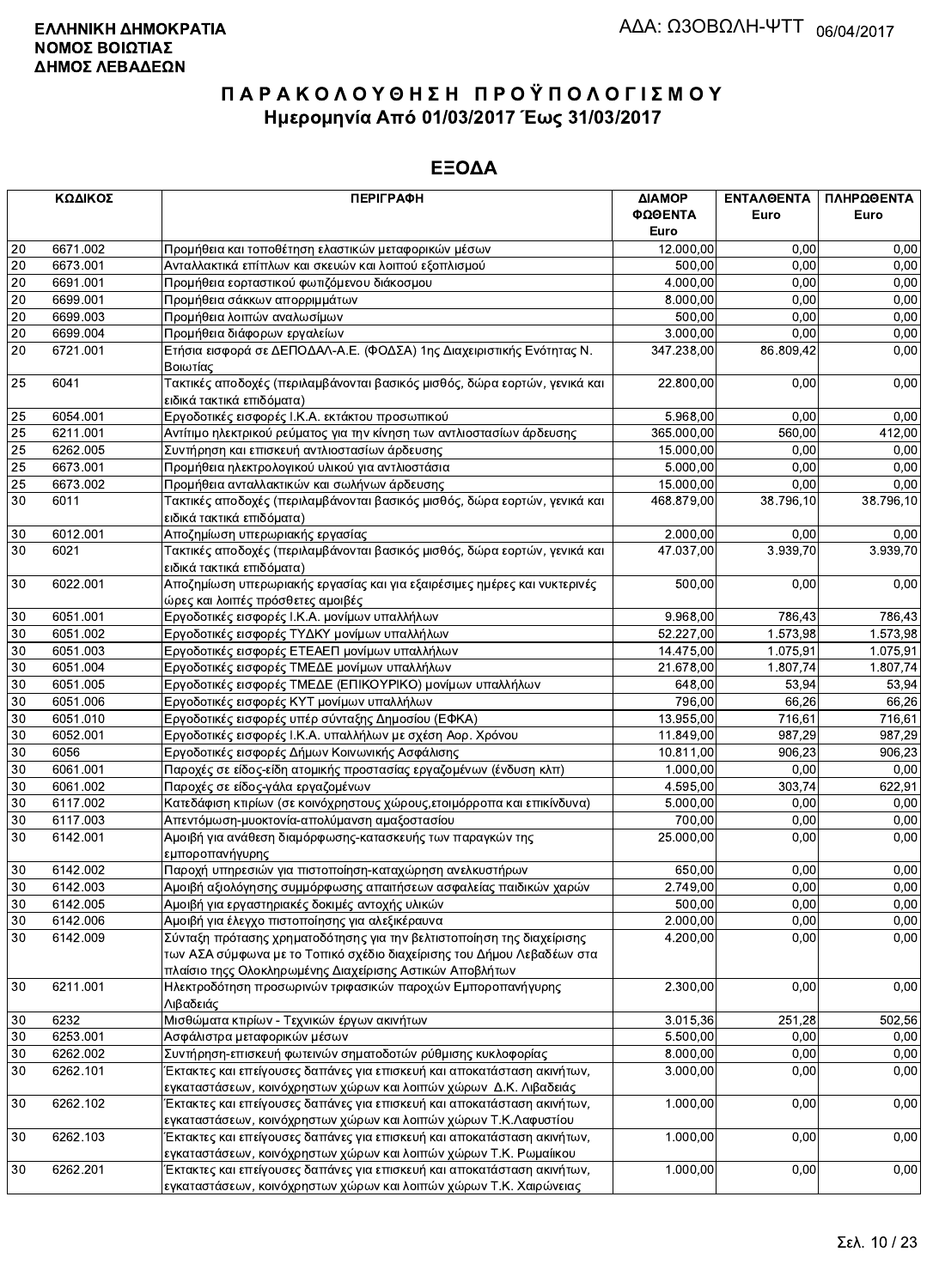|        | ΚΩΔΙΚΟΣ  | <b>ПЕРІГРАФН</b>                                                                                                                                 | ΔΙΑΜΟΡ<br>ΦΩΘΕΝΤΑ<br>Euro | <b>ENTAAGENTA</b><br>Euro | ΠΛΗΡΩΘΕΝΤΑ<br>Euro |
|--------|----------|--------------------------------------------------------------------------------------------------------------------------------------------------|---------------------------|---------------------------|--------------------|
| 30     | 6262.202 | Έκτακτες και επείγουσες δαπάνες για επισκευή και αποκατάσταση ακινήτων,                                                                          | 1.000,00                  | 0,00                      | 0,00               |
|        |          | εγκαταστάσεων, κοινόχρηστων χώρων και λοιπών χώρων Τ.Κ. Προφήτη Ηλία                                                                             |                           |                           |                    |
| 30     | 6262.203 | Έκτακτες και επείγουσες δαπάνες για επισκευή και αποκατάσταση ακινήτων,                                                                          | 1.000,00                  | 0,00                      | 0,00               |
|        |          | εγκαταστάσεων, κοινόχρηστων χώρων και λοιπών χώρων Τ.Κ. Προσηλίου                                                                                |                           |                           |                    |
| 30     | 6262.204 | Έκτακτες και επείγουσες δαπάνες για επισκευή και αποκατάσταση ακινήτων,                                                                          | 1.000,00                  | 0,00                      | 0,00               |
|        |          | εγκαταστάσεων, κοινόχρηστων χώρων και λοιπών χώρων Τ.Κ.Θουρίου                                                                                   |                           |                           |                    |
| 30     | 6262.205 | Έκτακτες και επείγουσες δαπάνες για επισκευή και αποκατάσταση ακινήτων,                                                                          | 1.000,00                  | 0,00                      | 0,00               |
| 30     | 6262.206 | εγκαταστάσεων, κοινόχρηστων χώρων και λοιπών χώρων Τ.Κ.Βασιλικών<br>Έκτακτες και επείγουσες δαπάνες για επισκευή και αποκατάσταση ακινήτων,      | 1.000,00                  | 0,00                      | 0,00               |
|        |          | εγκαταστάσεων, κοινόχρηστων χώρων και λοιπών χώρων Τ.Κ.Ανθοχωρίου                                                                                |                           |                           |                    |
| 30     | 6262.207 | Έκτακτες και επείγουσες δαπάνες για επισκευή και αποκατάσταση ακινήτων,                                                                          | 1.000,00                  | 0,00                      | 0,00               |
|        |          | εγκαταστάσεων, κοινόχρηστων χώρων και λοιπών χώρων Τ.Κ. Ακοντίου                                                                                 |                           |                           |                    |
| 30     | 6262.208 | Έκτακτες και επείγουσες δαπάνες για επισκευή και αποκατάσταση ακινήτων,                                                                          | 1.000,00                  | 0,00                      | 0,00               |
|        |          | εγκαταστάσεων, κοινόχρηστων χώρων και λοιπών χώρων Τ.Κ.Αγίου Βλασίου                                                                             |                           |                           |                    |
| 30     | 6262.301 | Επείγουσες εργασίες επισκευής και γενικά εγκαταστάσεων κοινοχρήστων                                                                              | 1.000,00                  | 0,00                      | 0,00               |
|        |          | χώρων Τ.Κ.Δαυλείας                                                                                                                               |                           |                           |                    |
| 30     | 6262.302 | Έκτακτες και επείγουσες δαπάνες για επισκευή και αποκατάσταση ακινήτων,                                                                          | 1.000,00                  | 0,00                      | 0,00               |
|        |          | εγκαταστάσεων, κοινόχρηστων χώρων και λοιπών χώρων Τ.Κ.Μαυρονερίου                                                                               |                           |                           |                    |
| 30     | 6262.303 | Έκτακτες και επείγουσες δαπάνες για επισκευή και αποκατάσταση ακινήτων,                                                                          | 1.000,00                  | 0,00                      | 0,00               |
|        |          | εγκαταστάσεων, κοινόχρηστων χώρων και λοιπών χώρων Τ.Κ.Παρορίου                                                                                  |                           |                           |                    |
| 30     | 6262.401 | Έκτακτες και επείγουσες δαπάνες για επισκευή και αποκατάσταση ακινήτων,                                                                          | 1.000,00                  | 0,00                      | 0,00               |
|        |          | εγκαταστάσεων, κοινόχρηστων χώρων και λοιπών χώρων Τ.Κ.Αγίας Αννας                                                                               |                           |                           |                    |
| 30     | 6262.402 | Έκτακτες και επείγουσες δαπάνες για επισκευή και αποκατάσταση ακινήτων,                                                                          | 1.000,00                  | 0,00                      | 0,00               |
| 30     | 6262.403 | εγκαταστάσεων, κοινόχρηστων χώρων και λοιπών χώρων Τ.Κ Αγίας Τριάδας                                                                             | 1.000,00                  | 0,00                      | 0,00               |
|        |          | Έκτακτες και επείγουσες δαπάνες για επισκευή και αποκατάσταση ακινήτων,<br>εγκαταστάσεων, κοινόχρηστων χώρων και λοιπών χώρων Τ.Κ.Αγίου Γεωργίου |                           |                           |                    |
| 30     | 6262.404 | Έκτακτες και επείγουσες δαπάνες για επισκευή και αποκατάσταση ακινήτων,                                                                          | 1.000,00                  | 0,00                      | 0,00               |
|        |          | εγκαταστάσεων, κοινόχρηστων χώρων και λοιπών χώρων Τ.Κ.Αλαλκομενών                                                                               |                           |                           |                    |
| 30     | 6262.405 | Έκτακτες και επείγουσες δαπάνες για επισκευή και αποκατάσταση ακινήτων,                                                                          | 1.000,00                  | 0,00                      | 0,00               |
|        |          | εγκαταστάσεων, κοινόχρηστων χώρων και λοιπών χώρων Τ.Κ.Κορώνειας                                                                                 |                           |                           |                    |
| 30     | 6262.501 | Έκτακτες και επείγουσες δαπάνες για επισκευή και αποκατάσταση ακινήτων,                                                                          | 2.000,00                  | 0,00                      | 0,00               |
|        |          | εγκαταστάσεων, κοινόχρηστων χώρων και λοιπών χώρων Δ.Κ. Κυριακίου                                                                                |                           |                           |                    |
| $30\,$ | 6263.001 | Συντήρηση και επισκευή μεταφορικών μέσων και μηχανημάτων                                                                                         | 58.000,00                 | 4.770,82                  | 0,00               |
| 30     | 6263.002 | Δαπάνες για τεχνικό έλεγχο οχημάτων (ΚΤΕΟ)                                                                                                       | 600,00                    | 0,00                      | 0,00               |
| 30     | 6266     | Συντήρηση Εφαρμογών λογισμικού                                                                                                                   | 2.000,00                  | 0,00                      | 0,00               |
| 30     | 6322     | Τέλη κυκλοφορίας φορτηγών αυτοκινήτων                                                                                                            | 1.255,00                  | 0,00                      | 0,00               |
| 30     | 6323     | Λοιπά τέλη κυκλοφορίας                                                                                                                           | 2.045,00                  | 0,00                      | 0,00               |
| 30     | 6411.001 | Έξοδα κίνησης ιδιόκτητων μεταφορικών μέσων (καύσιμα, λιπαντικά, διόδια<br>κλπ)                                                                   | 1.800,00                  | 0,00                      | 0,00               |
| 30     | 6422     | .<br>Οδοιπορικά έξοδα και αποζημίωση μετακινούμενων υπαλλήλων                                                                                    | 1.300,00                  | 0,00                      | 0,00               |
| 30     | 6462     | Δημοσίευση προκηρύξεων                                                                                                                           | 4.200,00                  | 0,00                      | 0,00               |
| 30     | 6611.001 | Προμήθεια βιβλίων, περιοδικών και λοιπών εκδόσεων                                                                                                | 500,00                    | 0,00                      | 0,00               |
| 30     | 6615.001 | Εργασίες εκτύπωσης φωτοτυπιών                                                                                                                    | 3.000,00                  | 0,00                      | 0,00               |
| 30     | 6635     | Προμήθεια λοιπών ειδών υγιεινής και καθαριότητας                                                                                                 | 150,00                    | 0,00                      | 0,00               |
| 30     | 6641.001 | Προμήθεια καυσίμων και λιπαντικών για κίνηση μεταφορικών μέσων και                                                                               | 50.000,00                 | 4.264,31                  | 4.275,10           |
|        |          | μηχανημάτων                                                                                                                                      |                           |                           |                    |
| 30     | 6651     | Προμήθεια υλικού τοπογραφήσεων και σχεδιάσεων                                                                                                    | 1.000,00                  | 0,00                      | 0,00               |
| 30     | 6661.002 | Προμήθεια χρωμάτων για συντήρηση δημοτικών κτιρίων                                                                                               | 30.000,00                 | 0.00                      | 0,00               |
| 30     | 6661.004 | Προμήθεια υαλοπινάκων-κουφωμάτων                                                                                                                 | 3.000,00                  | 0,00                      | 0,00               |
| 30     | 6662.001 | Προμήθεια ξυλείας                                                                                                                                | 5.000,00                  | 0,00                      | 0,00               |
| 30     | 6662.002 | Προμήθεια χρωμάτων για κοινόχρηστους χώρους, διαγράμμιση οδών κλπ.                                                                               | 10.000,00                 | 0,00                      | 0,00               |
| 30     | 6662.004 | Προμήθεια ειδών κιγκαλερίας                                                                                                                      | 2.500,00                  | 0,00                      | 0,00               |
| 30     | 6662.007 | Προμήθεια σκυροδέματος                                                                                                                           | 20.000,00                 | 0,00                      | 0,00               |
| 30     | 6662.008 | Προμήθεια ασφαλτομίγματος και ψυχρής ασφάλτου                                                                                                    | 24.800,00                 | 0,00                      | 0,00               |
| 30     | 6662.009 | Προμήθεια υδραυλικών υλικών και εξαρτημάτων                                                                                                      | 20.000,00                 | 0,00                      | 0,00               |
| 30     | 6662.010 | Προμήθεια σιδηρών κιγκλιδωμάτων και φρεατίων                                                                                                     | 8.000,00                  | 0,00                      | 0,00               |
| 30     | 6662.011 | Προμήθεια αδρανών υλικών λατομείου                                                                                                               | 20.000,00                 | 0,00                      | 0,00               |
| 30     | 6662.012 | Προμήθεια οικοδομικών υλικών                                                                                                                     | 30.000,00                 | 0,00                      | 0,00               |
| 30     | 6662.013 | Προμήθεια μονωτικών-στεγανωτικών υλικών                                                                                                          | 1.000,00                  | 0,00                      | 0,00               |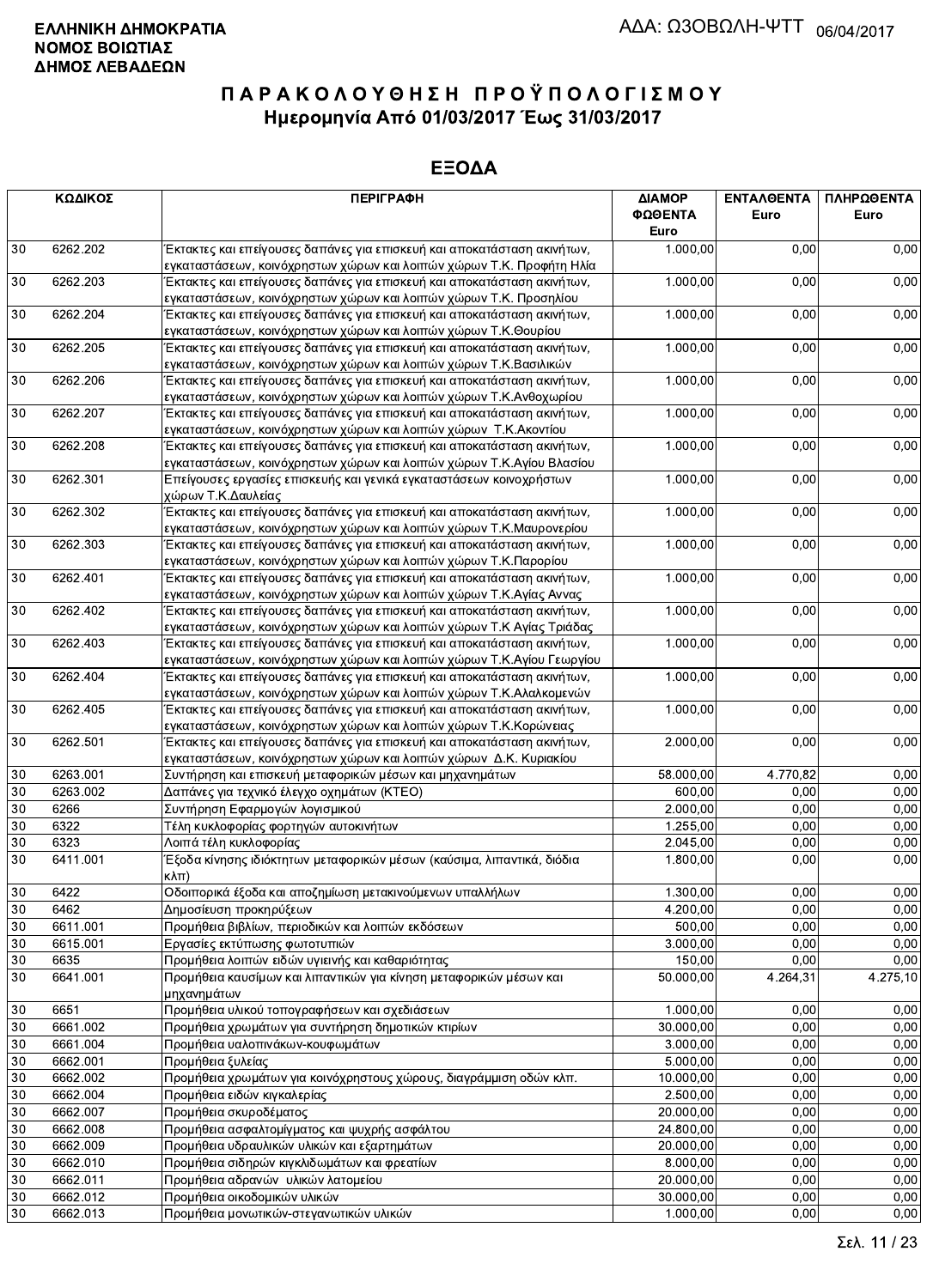|    | ΚΩΔΙΚΟΣ  | <b>ПЕРІГРАФН</b>                                                                                                               | ΔΙΑΜΟΡ<br>ΦΩΘΕΝΤΑ<br>Euro | ΕΝΤΑΛΘΕΝΤΑ<br>Euro | ΠΛΗΡΩΘΕΝΤΑ<br>Euro |
|----|----------|--------------------------------------------------------------------------------------------------------------------------------|---------------------------|--------------------|--------------------|
| 30 | 6662.014 | Προμήθεια χυτοσιδηρών οριοδεικτών                                                                                              | 3.000,00                  | 0,00               | 0,00               |
| 30 | 6671.002 | Προμήθεια ελαστικών οχημάτων και μηχανημάτων                                                                                   | 15.000,00                 | 0,00               | 0,00               |
| 30 | 6673.002 | Ανταλλακτικά φωτεινών σηματοδοτών                                                                                              | 3.000,00                  | 0.00               | 0,00               |
| 30 | 6673.003 | Ανταλλακτικά αντικεραυνικής προστασίας                                                                                         | 4.000,00                  | 0,00               | 0,00               |
| 30 | 6699.001 | Προμήθεια διάφορων εργαλείων                                                                                                   | 5.000,00                  | 0,00               | 0,00               |
| 30 | 6699.007 | Προμήθεια αλατιού για αντιμετώπιση επιπτώσεων από έκτακτα καιρικά                                                              | 7.000,00                  | 0,00               | 6.996,65           |
|    |          | φαινόμενα (χιονοπτώσεις κ.λ.π.)                                                                                                |                           |                    |                    |
| 35 | 6011     | Τακτικές αποδοχές (περιλαμβάνονται βασικός μισθός, δώρα εορτών, γενικά και<br>ειδικά τακτικά επιδόματα)                        | 133.125,00                | 11.081,50          | 11.081,50          |
| 35 | 6012.001 | Αποζημίωση υπερωριακής εργασίας μονίμων υπαλλήλων                                                                              | 600,00                    | 0,00               | 0,00               |
| 35 | 6021     | Τακτικές αποδοχές (περιλαμβάνονται βασικός μισθός, δώρα εορτών, γενικά και<br>ειδικά τακτικά επιδόματα)                        | 13.800,00                 | 1.099,92           | 1.099,92           |
| 35 | 6022.001 | Αποζημίωση υπερωριακής εργασίας και για εξαιρέσιμες ημέρες και νυκτερινές<br>ώρες                                              | 500,00                    | 0,00               | 0,00               |
| 35 | 6041     | Τακτικές αποδοχές (περιλαμβάνονται βασικός μισθός, δώρα εορτών, γενικά και<br>ειδικά τακτικά επιδόματα)                        | 16.120,00                 | 0,00               | 0,00               |
| 35 | 6051.001 | Εργοδοτικές εισφορές Ι.Κ.Α. μονίμων υπαλλήλων(ΕΦΚΑ)                                                                            | 5.333,00                  | 416,14             | 416,14             |
| 35 | 6051.002 | Εργοδοτικές εισφορές ΤΥΔΚΥ μονίμων υπαλλήλων                                                                                   | 14.196,00                 | 430,61             | 430,61             |
| 35 | 6051.003 | Εργοδοτικές εισφορές ΕΤΕΑΕΠ μονίμων υπαλλήλων                                                                                  | 3.975,00                  | 304,84             | 304,84             |
| 35 | 6051.010 | Εργοδοτικές εισφορές υπέρ σύνταξης Δημοσίου (ΕΦΚΑ)                                                                             | 3.794,00                  | 303,23             | 303,23             |
| 35 | 6052.001 | Εργοδοτικες εισφορές Ι.Κ.Α. υπαλλήλων με σχέση Αορ.Χρόνου                                                                      | 3.368,00                  | 275,64             | 275,64             |
| 35 | 6054.001 | Εργοδοτικές εισφορές Ι.Κ.Α. εκτάκτου προσωπικού                                                                                | 4.040,00                  | 0,00               | 0,00               |
| 35 | 6056     | Εργοδοτικές εισφορές Δήμων Κοινωνικής Ασφάλισης                                                                                | 3.460,00                  | 290,03             | 290,03             |
| 35 | 6061.001 | Παροχές σε είδος-είδη ατομικής προστασίας εργαζομένων (ένδυση κλπ)                                                             | 2.000,00                  | 0.00               | 0,00               |
| 35 | 6061.002 | Παροχές σε είδος- γάλα εργαζομένων                                                                                             | 1.645,00                  | 112,72             | 217,13             |
| 35 | 6117.002 | Κλάδεμα ψηλών και επικίνδυνων δένδρων                                                                                          | 20.000,00                 | 0,00               | 0,00               |
| 35 | 6233.001 | Μίσθωση μηχανημάτων για αντιμετώπιση εκτάκτων αναγκών για δράσεις<br>πυροπροστασίας                                            | 15.000,00                 | 0,00               | 0,00               |
| 35 | 6233.002 | Μίσθωση μηχανημάτων για Αποχιονισμό, αντιπλημμυρική προστασία και<br>λοιπές δράσεις πολιτικής προστασίας                       | 20.000,00                 | 2.762,72           | 4.372,24           |
| 35 | 6233.003 | Μίσθωση γερανοφόρου οχήματος για την κοπή επικίνδυνων και ψηλών<br>δένδρων                                                     | 4.000,00                  | 0,00               | 0,00               |
| 35 | 6233.010 | Μίσθωση μηχανημάτων για την αντιμετώπιση εκτάκτων αναγκών για δράσεις<br>πολιτικής προστασίας στην Δημοτική Ενότητα Λιβαδειάς  | 15.040,00                 | 0,00               | 0,00               |
| 35 | 6233.201 | Μίσθωση μηχανημάτων για την αντιμετώπιση εκτάκτων αναγκών για δράσεις<br>πολιτικής προστασίας στην Δημοτική Ενότητα Χαιρώνειας | 8.000,00                  | 0,00               | 0,00               |
| 35 | 6233.302 | Μίσθωση μηχανημάτων για αντιμετώπιση εκτάκτων αναγκών για δράσεις<br>πολιτιικής προστασίας στην Δημοτική Ενότητα Δαύλειας      | 8.000,00                  | 0,00               | 0,00               |
| 35 | 6233.402 | Μίσθωση μηχανημάτων για αντιμετώπιση εκτάκτων αναγκών για δράσεις<br>πολιτικής προστασίας στην Δημοτική Ενότητας Κορωνείας     | 8.000,00                  | 0,00               | 0,00               |
| 35 | 6233.503 | Μίσθωση μηχανημάτων για αντιμετώπιση εκτάκτων αναγκών για δράσεις<br>πολιτικής προστασίας στην Δημοτική Ενότητα Κυριακίου      | 8.000,00                  | 0,00               | 0,00               |
| 35 | 6262.002 | Συντήρηση και επισκευή συντριβανιών                                                                                            | 1.000,00                  | 0,00               | 0,00               |
| 35 | 6263.001 | Συντήρηση και επισκευή οχημάτων και μηχανημάτων                                                                                | 10.000,00                 | 0,00               | 0,00               |
| 35 | 6264.001 | Συντήρηση και επισκευή λοιπών μηχανημάτων                                                                                      | 1.000,00                  | 0,00               | 0,00               |
| 35 | 6265     | Συντήρηση και επισκευή επίπλων και λοιπού εξοπλισμού σκευών και λοιπού<br>εξοπλισμού                                           | 300,00                    | 0,00               | 0,00               |
| 35 | 6411.001 | Έξοδα κίνησης ιδιόκτητων μεταφορικών μέσων (καύσιμα, λιπαντικά, διόδια<br>$K\lambda\pi$ )                                      | 1.800,00                  | 0,00               | 0,00               |
| 35 | 6635     | Προμήθεια λοιπών ειδών υγιεινής και καθαριότητας                                                                               | 200,00                    | 0,00               | 0,00               |
| 35 | 6641.001 | Προμήθεια καυσίμων και λιπαντικών για την κίνηση μεταφορικών μέσων και<br>μηχανημάτων                                          | 8.000,00                  | 107,15             | 383,62             |
| 35 | 6641.002 | Προμήθεια καυσίμων και λιπαντικών για την κίνηση μεταφορικών μέσων και<br>μηχανημάτων για τις ανάγκες της πυροπροστασίας       | 9.000,00                  | 0,00               | 0,00               |
| 35 | 6644     | Προμήθεια καυσίμων και λιπαντικών για λοιπές ανάγκες                                                                           | 3.000,00                  | 228,68             | 143,62             |
| 35 | 6673.001 | Προμήθεια ανταλλακτικών για αυτόματα συστήματα ποτίσματος                                                                      | 3.500,00                  | 0,00               | 0,00               |
| 35 | 6673.002 | Προμήθεια ανταλλακτικών λοιπού εξοπλισμού                                                                                      | 4.000,00                  | 0,00               | 0,00               |
| 35 | 6673.003 | Προμήθεια ανταλλακτικών για εγκαταστάσεις Η/Μ συντριβανιών                                                                     | 1.000,00                  | 0,00               | 0,00               |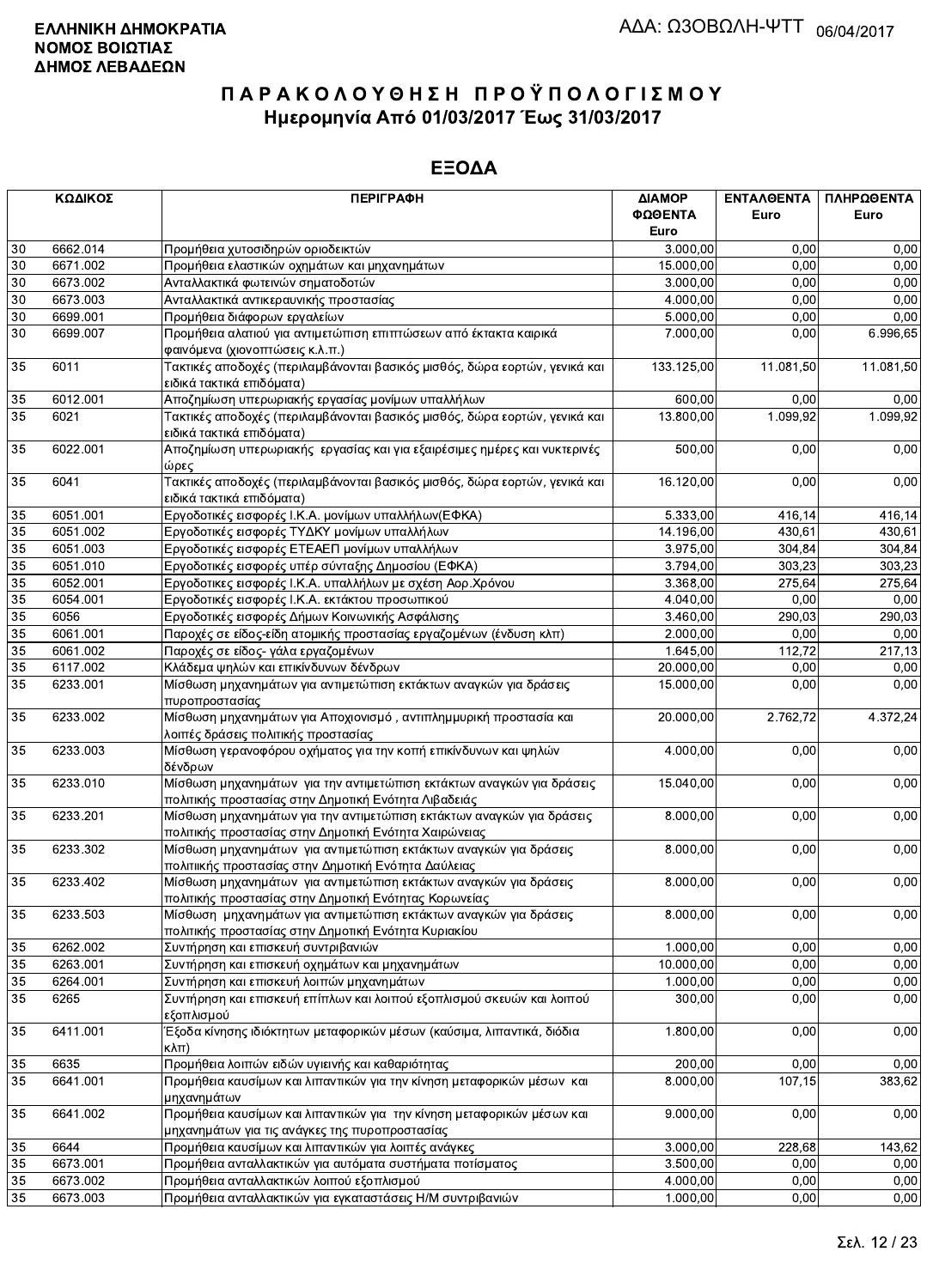|                 | ΚΩΔΙΚΟΣ  | <b>ПЕРІГРАФН</b>                                                                                                     | ΔΙΑΜΟΡ<br>ΦΩΘΕΝΤΑ<br>Euro | ΕΝΤΑΛΘΕΝΤΑ<br>Euro | ΠΛΗΡΩΘΕΝΤΑ<br>Euro |
|-----------------|----------|----------------------------------------------------------------------------------------------------------------------|---------------------------|--------------------|--------------------|
| 35              | 6692.001 | Προμήθεια σπόρων, φυτών, δενδρυλλίων                                                                                 | 250,00                    | 0.00               | 0,00               |
| 35              | 6692.002 | Προμήθεια καλλωπιστικών φυτών                                                                                        | 6.000,00                  | 0.00               | 0,00               |
| 35              | 6692.003 | Προμήθεια δένδρων                                                                                                    | 4.500,00                  | 0,00               | 0,00               |
| $\overline{35}$ | 6693.001 | Προμήθεια λιπασμάτων, φαρμάκων, ζιζανιοκτόνων κλπ                                                                    | 2.000,00                  | 0,00               | 0,00               |
| 35              | 6699.001 | Προμήθεια διάφορων εργαλείων                                                                                         | 3.000,00                  | 0,00               | 0,00               |
| 40              | 6011     | Τακτικές αποδοχές (περιλαμβάνονται βασικός μισθός, δώρα εορτών, γενικά και<br>ειδικά τακτικά επιδόματα)              | 212.937,00                | 17.854,07          | 17.854,07          |
| 40              | 6012     | Αποζημίωση υπερωριακής εργασίας και για εξαιρέσιμες ημέρες και νυκτερινές<br>ώρες και λοιπές πρόσθετες αμοιβές       | 600,00                    | 0,00               | 0,00               |
| 40              | 6051.001 | Εργοδοτικές εισφορές Ι.Κ.Α. μονίμων υπαλλήλων (ΕΦΚΑ)                                                                 | 5.010,00                  | 451,21             | 451,21             |
| 40              | 6051.002 | Εργοδοτικές εισφορές ΤΥΔΚΥ μονίμων υπαλλήλων                                                                         | 3.535,00                  | 71,15              | 71,15              |
| 40              | 6051.003 | Εργοδοτικές εισφορές ΕΤΕΑΕΠ μονίμων υπαλλήλων                                                                        | 3.918,00                  | 260,20             | 260,20             |
| 40              | 6051.004 | Εργοδοτικές εισφορές ΤΜΕΔΕ μονίμων υπαλλήλων                                                                         | 15.834,00                 | 1.328,80           | 1.328,80           |
| 40              | 6051.005 | Εργοδοτικές εισφορές ΤΜΕΔΕ (ΕΠΙΚΟΥΡΙΚΟ) μονίμων υπαλλήλων                                                            | 3.168,00                  | 264,69             | 264,69             |
| 40              | 6051.006 | Εργοδοτικές εισφορές ΚΥΤ μονίμων υπαλλήλων                                                                           | 3.892,00                  | 325,19             | 325,19             |
| 40              | 6051.007 | Εργοδοτικές εισφορες τακτικών υπαλλήλων υπέρ ΟΠΑΔ                                                                    | 4.415,00                  | 370,44             | 370,44             |
| 40              | 6051.010 | Εργοδοτικές εισφορές υπέρ σύνταξης (ΕΦΚΑ)                                                                            | 3.518,00                  | 208,84             | 208,84             |
| 40              | 6056     | Εργοδοτικές εισφορές Δήμων Κοινωνικής Ασφάλισης                                                                      | 4.324,00                  | 362,45             | 362,45             |
| 40              | 6331.001 | Παράβολα για την νομιμοποίηση αυθαιρέτων                                                                             | 3.000,00                  | 0,00               | 0,00               |
| 40              | 6422     | Οδοιπορικά έξοδα και αποζημίωση μετακινούμενων υπαλλήλων                                                             | 4.013,40                  | 0,00               | 0,00               |
| 40              | 6462     | Δημοσίευση προκηρύξεων                                                                                               | 650,00                    | 0,00               | 0,00               |
| 40              | 6612     | Προμήθεια γραφικής ύλης και λοιπά υλικά γραφείων                                                                     | 1.000,00                  | 0,00               | 0,00               |
| 40              | 6613.001 | Προμήθεια εντύπων υπηρεσιών                                                                                          | 500,00                    | 0,00               | 0,00               |
| 40              | 6615.002 | Εργασίες εκτύπωσης φωτοτυπιών                                                                                        | 1.200,00                  | 0,00               | 0,00               |
| 40              | 6634     | Προμήθεια ειδών καθαριότητας και ευπρεπισμού                                                                         | 200,00                    | 0,00               | 0,00               |
| 45              | 6011     | Τακτικές αποδοχές (περιλαμβάνονται βασικός μισθός, δώρα εορτών, γενικά και<br>ειδικά τακτικά επιδόματα)              | 44.442,00                 | 3.564,41           | 3.564,41           |
| 45              | 6051.002 | Εργοδοτικές εισφορές ΤΥΔΚΥ μονίμων υπαλλήλων                                                                         | 5.556,00                  | 162,13             | 162,13             |
| 45              | 6051.003 | Εργοδοτικές εισφορές ΕΤΕΑΕΠ μονίμων υπαλλήλων                                                                        | 1.786,00                  | 136,33             | 136,33             |
| 45              | 6051.010 | Εργοδοτικές εισφορές υπέρ σύνταξης Δημοσίου (ΕΦΚΑ)                                                                   | 1.485,00                  | 111,11             | 111,11             |
| 45              | 6056     | Εργοδοτικές εισφορές Δήμων Κοινωνικής Ασφάλισης                                                                      | 1.297,00                  | 108,72             | 108,72             |
| 45              | 6061.001 | Παροχές σε είδος-είδη ατομικής προστασίας εργαζομένων (ένδυση κλπ)                                                   | 600,00                    | 0,00               | 0,00               |
| 45              | 6061.002 | Παροχές σε είδος-γάλα εργαζομένων                                                                                    | 660,00                    | 45,09              | 92,55              |
| 45              | 6279     | Λοιπές δαπάνες για ύδρευση, άρδευση, φωτισμό, καθαριότητα                                                            | 2.500,00                  | 446,00             | 446,00             |
| 45              | 6635     | Προμήθεια λοιπών ειδών υγιεινής και καθαριότητας                                                                     | 150,00                    | 0,00               | 0,00               |
| 45              | 6693.001 | Προμήθεια φαρμάκων, ζιζανιοκτόνων κλπ                                                                                | 300,00                    | 0,00               | 0,00               |
| 45              | 6699.001 | Προμήθεια λαδιού για τις ανάγκες του Νεκροταφείου                                                                    | 6.000,00                  | 0,00               | 0,00               |
| 45              | 6699.002 | Προμήθεια κεριών για τις ανάγκες του Νεκροταφείου                                                                    | 1.500,00                  | 0,00               | 0,00               |
| 45              | 6699.003 | Προμήθεια διάφορων εργαλείων                                                                                         | 1.000,00                  | 0,00               | 0,00               |
| 60              | 6021     | Τακτικές αποδοχές (περιλαμβάνονται βασικός μισθός, δώρα εορτών, γενικά και<br>ειδικά τακτικά επιδόματα)              | 51.078,00                 | 4.256,45           | 4.256,45           |
| 60              | 6041.000 | Τακτικές αποδοχές εκτάκτων υπαλλήλων Παιδικών Σταθμών                                                                | 143.568,00                | 12.275,00          | 12.275,00          |
| 60              | 6052.001 | Εργοδοτικές εισφορές Ι.Κ.Α.υπαλλήλων με σχέση Αορ.Χρόνου                                                             | 12.860,00                 | 1.066,66           | 1.066,66           |
| 60              | 6054.001 | Εργοδοτικές εισφορές ΙΚΑ εκτάκτων υπαλλήλων Παιδικών Σταθμών                                                         | 35.979,00                 | 3.153, 19          | 3.153,19           |
| 60              | 6481.001 | Προμήθεια ειδών παντοπωλείου για Παιδικούς Σταθμούς                                                                  | 13.000,00                 | 723,15             | 1.380,57           |
| 60              | 6481.002 | Προμήθεια φρούτων και λαχανικών για Παιδικούς Σταθμούς                                                               | 10.200,00                 | 729,93             | 610,70             |
| 60              | 6481.003 | Προμήθεια ειδών κρεοπωλείου για Παιδικούς Σταθμούς                                                                   | 13.000,00                 | 1.019,30           | 0,00               |
| 60              | 6481.004 | Προμήθεια γαλακτομικών ειδών για Παιδικούς Σταθμούς                                                                  | 7.500,00                  | 447,51             | 385,79             |
| 60              | 6481.005 | Προμήθεια κατεψυγμένων ειδών για Παιδικούς Σταθμούς                                                                  | 3.000,00                  | 0,00               | 216,95             |
| 60              | 6481.006 | Προμήθεια ειδών αρτοποιείου για Παιδικούς Σταθμούς                                                                   | 8.000,00                  | 0,00               | 0,00               |
| 60              | 6613.001 | Προμήθεια εντύπων και υλικών μηχανογράφησης και πολλαπλών<br>εκτυπώσεων                                              | 750,00                    | 0,00               | 0,00               |
| 60              | 6622.001 | Προμήθεια ειδών ψυχαγωγίας για Παιδικούς Σταθμούς                                                                    | 2.000,00                  | 0,00               | 0,00               |
| 60              | 6622.002 | Προμήθεια ειδών δημιουργικής απασχόλησης για τους παιδικούς σταθμούς<br>(χαρτικά, μπογιές, εκπαιδευτικό υλικό, κλπ.) | 2.000,00                  | 0,00               | 0,00               |
| 70              | 6011     | Τακτικές αποδοχές (περιλαμβάνονται βασικός μισθός, δώρα εορτών, γενικά και<br>ειδικά τακτικά επιδόματα).             | 34.587,00                 | 2.879,18           | 2.879,18           |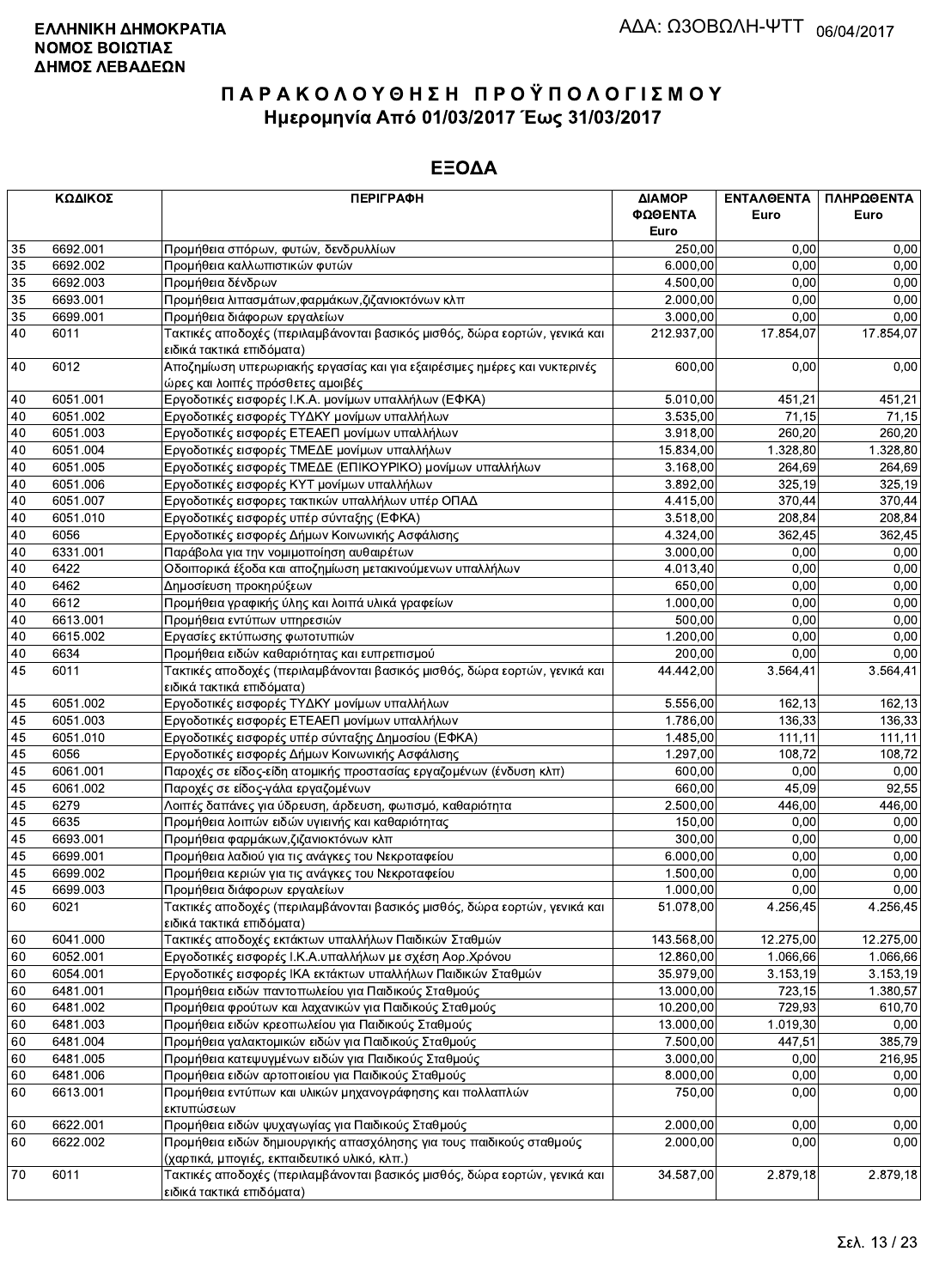|                 | ΚΩΔΙΚΟΣ  | <b>ПЕРІГРАФН</b>                                                         | ΔΙΑΜΟΡ     | <b>ENTAAOENTA</b> | ΠΛΗΡΩΘΕΝΤΑ |
|-----------------|----------|--------------------------------------------------------------------------|------------|-------------------|------------|
|                 |          | ΦΩΘΕΝΤΑ<br>Euro                                                          |            | Euro              | Euro       |
| 70              | 6021     | Τακτικές αποδοχές υπαλλήλων (περιλαμβάνονται βασικός μισθός, δώρα        | 33.269,00  | 2.732,17          | 2.732,17   |
|                 |          | εορτών, γενικά και ειδικά τακτικά επιδόματα)                             |            |                   |            |
| $70\,$          | 6051.002 | Εργοδοτικές εισφορές ΤΥΔΚΥ μονίμων υπαλλήλων                             | 4.324,00   | 131, 14           | 131,14     |
| $70\,$          | 6051.003 | Εργοδοτικές εισφορές ΕΤΕΑΕΠ μονίμων υπαλλήλων                            | 1.211,00   | 91.98             | 91,98      |
| $70\,$          | 6051.010 | Εργοδοτικές εισφορές υπέρ σύνταξης Δημοσίου (ΕΦΚΑ)                       | 1.156,00   | 93,76             | 93,76      |
| $\overline{70}$ | 6052.001 | Εργοδοτικές εισφορές Ι.Κ.Α. εργαζομένων με σχέση Αορ. Χρόνου (υπαλλήλων  | 8.377,00   | 684,68            | 684,68     |
|                 |          | τοπ. οικονομ. ανάπτυξης)                                                 |            |                   |            |
| 70              | 6056     | Εργοδοτικές εισφορές Δήμων Κοινωνικής Ασφάλισης                          | 865,00     | 72,52             | 72,52      |
| 70              | 6117.001 | Δαπάνη για στείρωση σκύλων                                               | 12.000,00  | 0,00              | 2.852,00   |
| 70              | 6236.001 | Μίσθωση χημικών τουαλετών για την Εμποροπανήγυρη                         | 5.000,00   | 0,00              | 0,00       |
| $70\,$          | 6262.002 | Συντήρηση Ρολογιών Δήμου Λεβαδέων                                        | 5.000,00   | 0.00              | 0,00       |
| $70\,$          | 6263     | Συντήρηση και επισκευή μεταφορικών μέσων                                 | 6.000,00   | 0,00              | 0,00       |
| $\overline{70}$ | 6279.001 | Λοιπές δαπάνες για ύδρευση, άρδευση, φωτισμό, καθαριότητα                | 120.000,00 | 12.805,00         | 12.805,00  |
| $\overline{70}$ | 6321     | Τέλη κυκλοφορίας επιβατηγών αυτοκινήτων                                  | 1.350,00   | 0,00              | 0,00       |
| $\overline{70}$ | 6613     | Προμήθεια εντύπων και υλικών μηχανογράφησης και πολλαπλών                | 500,00     | 0,00              | 0,00       |
|                 |          | εκτυπώσεων                                                               |            |                   |            |
| 70              | 6615.001 | Εκτύπωση ενημερωτικών εντύπων για την ευαισθητοποίηση πολιτών στο        | 500,00     | 0,00              | 0,00       |
|                 |          | θέμα των αδέσποτων ζώων του Δήμου                                        |            |                   |            |
| 70              | 6641     | Προμήθεια καυσίμων και λιπαντικών για κίνηση μεταφορικών μέσων           | 7.000,00   | 508,78            | 278,16     |
| $70\,$          | 6671.002 | Προμήθεια ελαστικών μεταφορικών μέσων                                    | 1.500,00   | 0.00              | 0,00       |
| $70\,$          | 6699.001 | Προμήθεια ζωοτροφών σκύλων                                               | 1.700,00   | 0,00              | 0,00       |
| 10              | 7133     | Έπιπλα σκεύη                                                             | 6.000,00   | 0,00              | 0,00       |
| $10$            | 7134.001 | Μηχανογραφικός εξοπλισμός                                                | 10.000,00  | 0,00              | 0,00       |
| 10              | 7134.002 | Προμήθεια λογισμικού ηλεκτρονικών υπολογιστών                            | 7.000,00   | 0,00              | 0,00       |
| 10              | 7135.003 | Προμήθεια συστήματος τηλεματικής διαχείρισης στόλου αυτοκινήτων          | 500,00     | 0,00              | 0,00       |
| 15              | 7131.002 | Προμήθεια ηλεκτρικής κουζίνας για παιδικούς σταθμούς                     | 4.000,00   | 0,00              | 0,00       |
| 15              | 7131.009 | Προμήθεια ηλεκτρικών σκουπών για τους Παιδικούς Σταθμούς                 | 800,00     | 0,00              | 0,00       |
| 15              | 7131.011 | Προμήθεια ρομποτικής σκούπας καθαρισμού κολυμβητικών δεξαμενών του       | 10.000,00  | 0,00              | 0,00       |
|                 |          | Δημοτικού Κολυμβητηρίου                                                  |            |                   |            |
| 15              | 7131.012 | Σύστημα ασφαλείας Μουσείου Αγροτικής Κληρονομιάς στον οικισμό Ελικώνα    | 3.296,66   | 0,00              | 0,00       |
| 15              | 7131.013 | Προμήθεια επαγγελματικού ψυγείου για τις ανάγκες συντήρησης              | 4.000,00   | 0,00              | 0,00       |
|                 |          | προιόντων "Κοινωνικού Παντοπωλείου"                                      |            |                   |            |
| 15              | 7131.015 | Προμήθεια ηχητικού συστήματος για Κατασκήνωση                            | 1.500,00   | 0.00              | 0,00       |
| 15              | 7132.001 | Προμήθεια αυτοκινήτου μεταφοράς παρασκευασμένου φαγητού για κοινωνικές   | 28.000,00  | 0.00              | 0,00       |
|                 |          | δομές του Δήμου                                                          |            |                   |            |
| 15              | 7133.002 | Προμήθεια επίπλων και σκευών για Παιδικούς Σταθμούς και ΚΑΠΗ             | 2.000,00   | 0.00              | 0,00       |
| 15              | 7135.002 | Προμήθεια σκευών μαγειρικής                                              | 600.00     | 0,00              | 0,00       |
| 15              | 7135.010 | Προμήθεια μηχανημάτων μέτρησης χοληστερίνης και σακχάρου                 | 200,00     | 0,00              | 0,00       |
| 15              | 7135.012 | Προμήθεια μουσικών οργάνων Φιλαρμονικής                                  | 2.000.00   | 0,00              | 0,00       |
| 15              | 7135.013 | Προμήθεια μουσικών οργάνων Δημοτικού Ωδείου                              | 2.500,00   | 0,00              | 0,00       |
| 15              | 7311.101 | Παρεμβάσεις εκσυγχρονισμού κτιριακού αποθέματος αρχιτεκτονικής αξίας και | 297.614,00 | 0,00              | 0,00       |
|                 |          | περιβάλλοντος χώρου για την χρήση πολιτιστικών δραστηριοτήτων            |            |                   |            |
| 15              | 7311.102 | Δημιουργία Μουσικού Σχολείου                                             | 30.000,00  | 0.00              | 0,00       |
| 15              | 7311.105 | Επισκευή στεγών-στεγάστρων σχολικών συγκροτημάτων                        | 36.171,85  | 0,00              | 0,00       |
| 15              | 7326.001 | Αναβάθμιση αθλητικών εγκαταστάσεων                                       | 436.208,31 | 0,00              | 0,00       |
| 15              | 7331.001 | Επισκευή Σχολικών Συγκροτημάτων                                          | 19.000,00  | 0,00              | 0,00       |
| 15              | 7413.001 | Μελέτη αποκατάστασης ρηγματώσεων πέτρινου θεάτρου Λιβαδειάς              | 5.500,00   | 0,00              | 0,00       |
| 15              | 7413.003 | Μελέτη συντήρησης και στερέωσης τοξωτού γεφυριού στην θέση Πηγές Κρύας   | 10.000,00  | 0,00              | 0,00       |
| 15              | 7413.004 | Μελέτη ανάδειξης και αποκατάστασης του μνημείου "Τζαμί Γαζί Ομέρ"        | 20.000,00  | 0,00              | 0,00       |
| 20              | 7135.002 | Προμήθεια κάδων απορριμμάτων διαφόρων τύπων                              | 20.000,00  | 0,00              | 0,00       |
| $20\,$          | 7135.006 | Σύστημα αντιεμπλοκής ABS στα οχήματα                                     | 8.100,00   | 0.00              | 0,00       |
| 20              | 7135.007 | Προμήθεια συστήματος τηλεματικής διαχείρησης στόλου οχημάτων             | 3.500,00   | 0,00              | 0,00       |
| 20              | 7325.001 | Επεκτάσεις Ηλεκτροφωτισμού                                               | 15.000,00  | 0,00              | 0,00       |
| $20\,$          | 7326.001 | Κατασκευή προστατευτικών κιγκλιδωμάτων κάδων                             | 2.000,00   | 0,00              | 0,00       |
| 30              | 7131.001 | Ανακαίνιση Παιδικών Χαρών                                                | 191.239,00 | 0,00              | 0,00       |
| 30              | 7134.001 | Προμήθεια λογισμικού ηλεκτρονικών υπολογιστών                            | 2.500,00   | 0,00              | 0,00       |
| 30              | 7135.001 | Σύστημα αντιεμπλοκής ABS σε οχήματα                                      | 5.400,00   | 0,00              | 0,00       |
| 30              | 7135.003 | Προμήθεια διαφόρων εργαλείων                                             | 1.500,00   | 0,00              | 0,00       |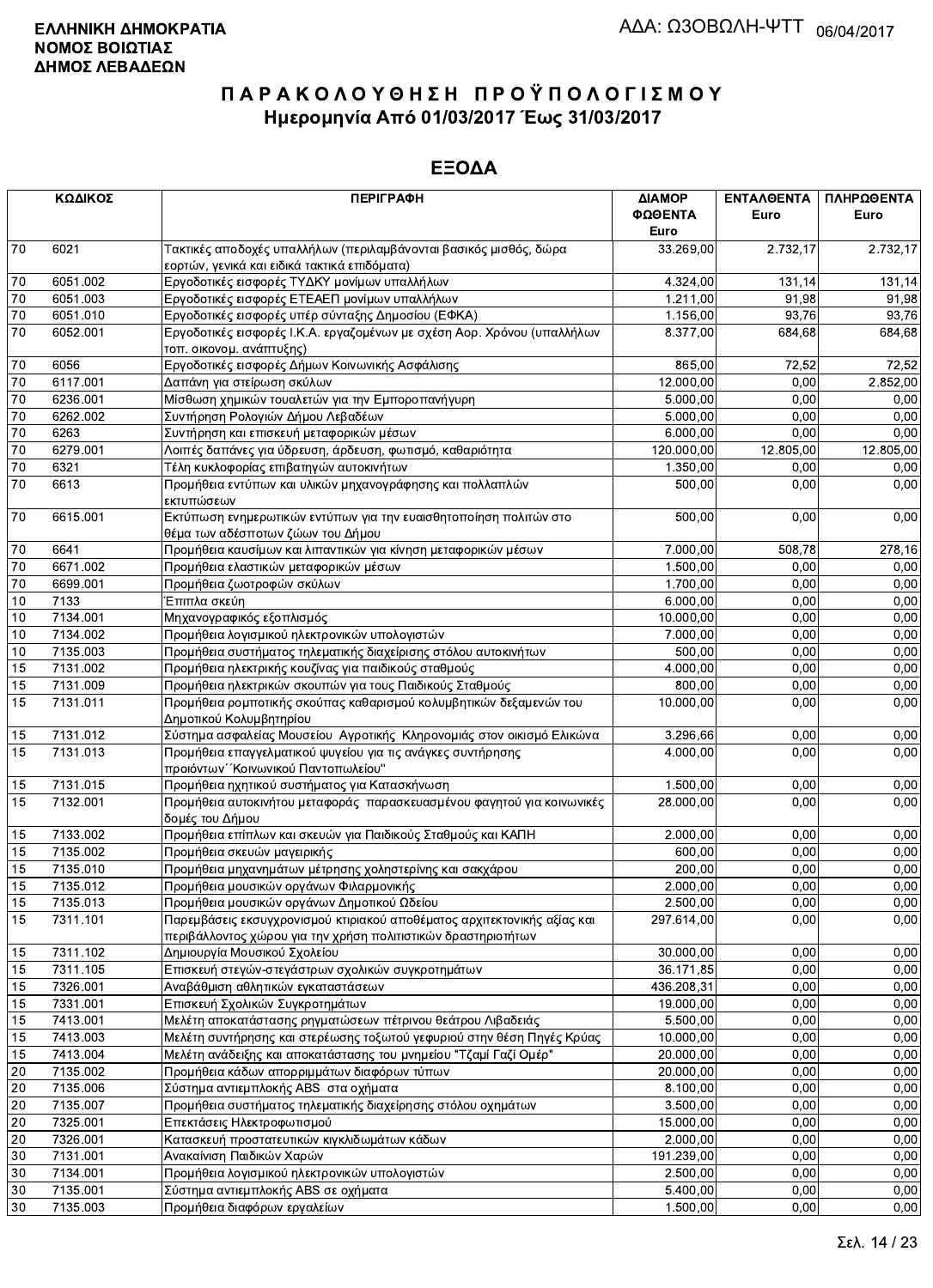|                 | ΚΩΔΙΚΟΣ              | <b>ПЕРІГРАФН</b>                                                                                                                     | ΔΙΑΜΟΡ<br>ΦΩΘΕΝΤΑ<br>Euro | <b>ENTAAOENTA</b><br>Euro | ΠΛΗΡΩΘΕΝΤΑ<br>Euro |
|-----------------|----------------------|--------------------------------------------------------------------------------------------------------------------------------------|---------------------------|---------------------------|--------------------|
| 30              | 7135.004             | Προμήθεια συστήματος τηλεματικής διαχείρισης στόλου αυτοκινήτων                                                                      | 2.000,00                  | 0,00                      | 0,00               |
| 30              | 7135.007             | Προμήθεια πληροφοριακών πινακίδων και κυκλοφοριακών ρυθμίσεων και<br>ιστών                                                           | 6.000,00                  | 0.00                      | 0,00               |
| 30              | 7135.008             | Προμήθεια κατόπτρων ρύθμισης κυκλοφορίας                                                                                             | 4.000,00                  | 0,00                      | 0,00               |
| 30              | 7135.009             | Προμήθεια πληροφοριακών πινακίδων σήμανσης, ονοματοθεσίας και                                                                        | 2.000,00                  | 0.00                      | 0,00               |
| 30              | 7135.010             | αρίθμησης<br>Προμήθεια υδροφρακτών, ρουλεμάν και λοιπά εξαρτήματα ρύθμισης νερού                                                     | 6.000,00                  | 0,00                      | 0,00               |
|                 | 7311.001             | καναλιών στην περιοχή Κρύας                                                                                                          |                           | 0,00                      |                    |
| 30              | 7311.002             | Ανακαίνιση κτιρίων και διαμόρφωση περιβάλλοντος χώρου αμαξοστασίου                                                                   | 285.553,43                | 0,00                      | 0,00               |
| 30              |                      | Ανακατασκευή κτιρίου του Πνευματικού Κέντρου σε Νέο Δημαρχείο                                                                        | 146.735,14                | 0,00                      | 0,00<br>0,00       |
| 30<br>$30\,$    | 7322.003             | Βελτίωση παιδικών χαρών (Δημ. Κοιν. Λιβαδειάς)                                                                                       | 30.000,00                 | 0,00                      |                    |
| 30              | 7323.001<br>7323.022 | Κατασκευή κόμβου επί της συμβολής των οδών Χαιρωνείας και Αισχύλου                                                                   | 129.451,00<br>465.824,99  | 0,00                      | 0,00<br>0,00       |
|                 |                      | Βελτίωση Δημοτικής Οδοποιίας (2016)                                                                                                  |                           | 0,00                      |                    |
| 30              | 7323.023             | Βελτίωση οδικής ασφάλειας                                                                                                            | 43.806,14                 | 0,00                      | 0,00               |
| $30\,$<br>30    | 7323.417<br>7323.419 | Βελτιωση δασικού δρόμου από οικισμό Κορώνειας έως στροφή Νταούμη                                                                     | 69.557,76                 |                           | 0,00               |
|                 |                      | Βελτίωση οδού από Τ.Κ. Κορώνειας έως Κεφαλόβρυσο                                                                                     | 100.000,00<br>63.934,70   | 0,00<br>0,00              | 0,00               |
| 30              | 7323.420             | Ανάπλαση εισόδου Τ.Κ. Αγίας Άννας                                                                                                    |                           |                           | 0,00               |
| 30              | 7324.001             | Συντήρηση πεζόδρομων                                                                                                                 | 26.000,00                 | 0,00                      | 0,00               |
| $30\,$          | 7325.003             | Κατασκευή φωτισμού επί της οδού Γεωργαντά                                                                                            | 32.635,11                 | 0,00                      | 0,00               |
| 30              | 7331.001             | Συντήρηση Δημοτικών Κτιρίων                                                                                                          | 49.999,02                 | 0,00                      | 0,00               |
| $30\,$          | 7333.001             | Συντήρηση οδών-πεζοδρόμων και κοινόχρηστων χώρων                                                                                     | 20.016,75                 | 0,00                      | 0,00               |
| $30\,$          | 7333.003             | Συντήρηση Αγροτικής Οδοποιίας                                                                                                        | 37.000,00                 | 1.304,40                  | 1.790,58           |
| $\overline{30}$ | 7333.010             | Αποκαταστάσεις βλαβών οδοστρωμάτων                                                                                                   | 54.275,97                 | 12.380,21                 | 12.380,21          |
| 30              | 7413.001             | Τεχνικές Μελέτες Προστασίας από Βραχοπτώσεις                                                                                         | 50.908,34                 | 0,00                      | 0,00               |
| 35              | 7135.002             | Προμήθεια εξοπλισμού (χλοοκοπτικών μηχανημάτων κλπ) για την                                                                          | 2.600,00                  | 0,00                      | 0,00               |
|                 |                      | αντιμετώπιση δράσεων πολιτικής προστασίας                                                                                            |                           |                           |                    |
| 35              | 7135.004             | Προμήθεια συστήματος τηλεματικής διαχείρισης στόλου αυτοκινήτων                                                                      | 1.000,00                  | 0,00                      | 0,00               |
| 35              | 7135.005             | Σύστημα αντιεμπλοκής ABS στα οχήματα                                                                                                 | 2.700,00                  | 0,00                      | 0,00               |
| 40              | 7111.001             | Αποζημίωση ιδιοκτησιών στο πάρκο της Έρκυνας από την οδό Θουκυδίδου<br>έως την οδο Ξενοφώντος                                        | 90.752,00                 | 0,00                      | 0,00               |
| 40              | 7111.003             | Αποζημίωση ιδιοκτησίων για την διάνοιξη της οδού Ρούμελης από την οδό<br>Χαιρωνείας εως την οδό Ορχομενού (1/2012 πράξη αναλογισμού) | 13.744,34                 | 0,00                      | 0,00               |
| 40              | 7112.401             | Αγορά ακινήτου Τ.Κ. Αγίας Άννας                                                                                                      | 10.000,00                 | 0.00                      | 0,00               |
| 40              | 7134.001             | Προμήθεια μηχανογραφικού εξοπλισμού                                                                                                  | 3.000,00                  | 0.00                      | 0,00               |
| 40              | 7134.002             | Προμήθεια λογισμικού τύπου CAD                                                                                                       | 3.000,00                  | 0,00                      | 0,00               |
| 40              | 7413.001             | Εκπόνηση μελέτης Βιώσιμης Αστικής Ανάπτυξης                                                                                          | 15.040,98                 | 0,00                      | 0,00               |
| 45              | 7326.401             | Αποπεράτωση νεκροταφείου Τ.Κ. Αγίου Γεωργίου                                                                                         | 40.000,00                 | 0,00                      | 0,00               |
| 45              | 7413.001             | Τεχνικές μελέτες επέκτασης Κοιμητηρίου Δ.Κ. Λιβαδειάς                                                                                | 38.000,00                 | 0,00                      | 0,00               |
| 45              | 7413.002             | Περιβαλλοντική Μελέτη Επέκτασης Κοιμητηρίου Δ.Κ. Λιβαδειάς                                                                           | 17.780,00                 | 0,00                      | 0,00               |
| 45              | 7413.401             | Τεχνικές μελέτες ίδρυσης Νέου Κοιμητηρίου Αγίου Γεωργίου                                                                             | 31.000,00                 | 0,00                      | 0,00               |
| 61              | 7326.001             | Αναβάθμιση Ενεργητικής Πυροπροστασίας Κλειστού Γυμναστηρίου Λιβαδειάς                                                                | 18.582,02                 | 0,00                      | 0,00               |
| 61              | 7326.002             | Βελτίωση εγκαταστάσεων ανακυκλοφορίας υφιστάμενου ανοικτού<br>κολυμβητηρίου Λιβαδειάς Βοιωτίας                                       | 76.538,90                 | 0,00                      | 0,00               |
| 61              | 7341.001             | Ανάδειξη ψηφιδωτών παλαιοχριστιανικού ναού στην οδό Σπυροπούλου<br>Λιβαδειάς                                                         | 169.557,00                | 0,00                      | 0,00               |
| 64              | 7326.001             | Αρση επικινδυνότητας από καταπτώσεις βραχωδών μαζών                                                                                  | 100.000,00                | 0,00                      | 0,00               |
| 64              | 7341.001             | Βελτίωση και ανάπλαση κοινόχρηστων χώρων οικισμού Ελικώνα                                                                            | 227.440,24                | 0,00                      | 0,00               |
| 64              | 7341.402             | Ανάπλαση Πλατείας Τ.Κ. Αγίου Γεωργίου                                                                                                | 12.923,30                 | 0.00                      | 0,00               |
| 00              | 8112                 | Αμοιβές αιρετών αρχόντων και τρίτων                                                                                                  | 873,30                    | 106,85                    | 106,85             |
| 00              | 8113                 | Αμοιβές και έξοδα τρίτων Παροχές τρίτων                                                                                              | 2.426,70                  | 0,00                      | 2.338,26           |
| $00\,$          | 8115                 | Διάφορα έξοδα                                                                                                                        | 1.619,39                  | 0,00                      | 0,00               |
| 00              | 8117                 | Λοιπά έξοδα                                                                                                                          | 28.936,75                 | 0,00                      | 1.146,11           |
| 00              | 8211                 | Απόδοση εισφοράς υπέρ του Δημοσίου στις αποδοχές και τα έξοδα<br>παράστασης                                                          | 190.000,00                | 20.538,65                 | 20.538,65          |
| 00              | 8221                 | Απόδοση φόρων μισθωτών υπηρεσιών                                                                                                     | 240.000,00                | 23.133,19                 | 23.133,19          |
| 00              | 8222                 | Απόδοση φόρων και χαρτόσημο Δημάρχων Αντιδημάρχων, μελών Δημοτικών                                                                   | 3.500,00                  | 192,12                    | 192,12             |
|                 |                      | Συμβουλίων και λοιπών συλλογικών οργάνων                                                                                             |                           |                           |                    |
| 00              | 8223                 | Απόδοση φόρων προμηθευτών εργολάβων ελ. επαγγελματιών κ.λ.π.                                                                         | 130.000,00                | 0,00                      | 0,00               |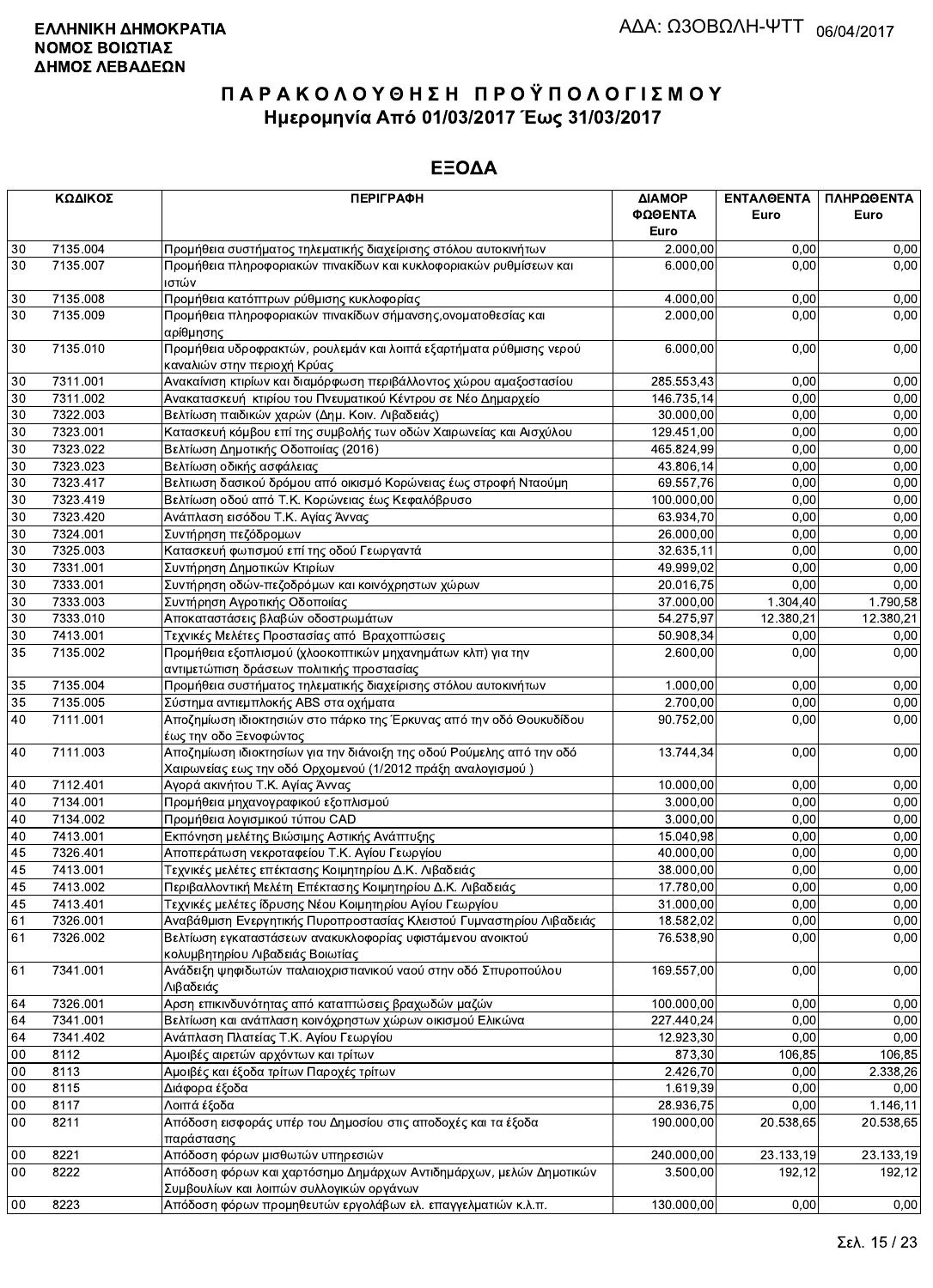|                 | ΚΩΔΙΚΟΣ      | <b>ПЕРІГРАФН</b>                                                   | ΔΙΑΜΟΡ<br>ΦΩΘΕΝΤΑ<br>Euro | ΕΝΤΑΛΘΕΝΤΑ<br>Euro | ΠΛΗΡΩΘΕΝΤΑ<br>Euro |
|-----------------|--------------|--------------------------------------------------------------------|---------------------------|--------------------|--------------------|
| 00              | 8224         | Λοιπές αποδόσεις κρατήσεων υπέρ του Δημοσίου                       | 80.000,00                 | 0.00               | 0,00               |
| 00              | 8231         | Εισφορές σε ασφαλιστικούς οργανισμούς και ταμεία                   | 1.400.000,00              | 100.179,49         | 100.179,49         |
| 00              | 8232         | Εισφορά για το εφάπαξ βοήθημα του Ν 103/75                         | 2.000,00                  | 147,78             | 147,78             |
| 00              | 8241         | Κρατήσεις στις αποδοχές για την εξόφληση δανείων του ΤΠ & Δ        | 75.000,00                 | 4.749,12           | 4.749,12           |
| 00              | 8242         | Λοιπές κρατήσεις υπέρ τρίτων                                       | 230.000,00                | 12.463,88          | 12.463,88          |
| 00              | 8251.001     | Πάγια προκαταβολή σε υπάλληλο του Δήμου                            | 6.000,00                  | 0,00               | 6.000,00           |
| 00              | 8251.101     | Πάγια προκαταβολή σε πρόεδρο Δ.Κ. Λιβαδειάς                        | 3.000,00                  | 0,00               | 0,00               |
| 00              | 8251.102     | Πάγια προκαταβολή σε πρόεδρο Τ.Κ. Λαφυστίου                        | 1.000,00                  | 0,00               | 0,00               |
| $00\,$          | 8251.103     | Πάγια προκαταβολή σε πρόεδρο Τ.Κ. Ρωμαίικου                        | 1.000,00                  | 0,00               | 0,00               |
| 00              | 8251.201     | Πάγια προκαταβολή σε πρόεδρο Τ.Κ. Χαιρώνειας                       | 1.000,00                  | 0,00               | 0,00               |
| 00              | 8251.202     | Πάγια προκαταβολή σε πρόεδρο Τ.Κ. Προφήτη Ηλία                     | 1.000,00                  | 0,00               | 0,00               |
| 00              | 8251.203     | Πάγια προκαταβολή σε πρόεδρο Τ.Κ. Προσηλίου                        | 1.000,00                  | 0,00               | 0,00               |
| 00              | 8251.204     | Πάγια προκαταβολή σε πρόεδρο Τ.Κ. Θουρίου                          | 1.000,00                  | 0,00               | 0,00               |
| $00\,$          | 8251.205     | Πάγια προκαταβολή σε πρόεδρο Τ.Κ. Βασιλικών                        | 1.000,00                  | 0,00               | 0,00               |
| 00              | 8251.206     | Πάγια προκαταβολή σε πρόεδρο Τ.Κ. Ανθοχωρίου                       | 1.000,00                  | 0,00               | 0,00               |
| 00              | 8251.207     | Πάγια προκαταβολή σε πρόεδρο Τ.Κ. Ακοντίου                         | 1.000,00                  | 0,00               | 0,00               |
| 00              | 8251.208     | Πάγια προκαταβολή σε πρόεδρο Τ.Κ. Αγίου Βλασίου                    | 1.000,00                  | 0,00               | 0,00               |
| 00              | 8251.301     | Πάγια προκαταβολή σε πρόεδρο Τ.Κ. Δαυλείας                         | 1.000.00                  | 0,00               | 0,00               |
| 00              | 8251.302     | Πάγια προκαταβολή σε πρόεδρο Τ.Κ. Μαυρονερίου                      | 1.000,00                  | 0,00               | 0,00               |
| 00              | 8251.303     | Πάγια προκαταβολή σε πρόεδρο Τ.Κ. Παρορίου                         | 1.000,00                  | 0,00               | 0,00               |
| 00              | 8251.401     | Πάγια προκαταβολή σε πρόεδρο Τ.Κ.Αγίας Αννας                       | 1.000,00                  | 0,00               | 0,00               |
| 00              | 8251.402     | Πάγια προκαταβολή σε πρόεδρο Τ.Κ. Αγίας Τριάδας                    | 1.000,00                  | 0,00               | 0,00               |
| 00              | 8251.403     | Πάγια προκαταβολή σε πρόεδρο Τ.Κ. Αγίου Γεωργίου                   | 1.000,00                  | 0,00               | 0,00               |
| $00\,$          | 8251.404     | Πάγια προκαταβολή σε πρόεδρο Τ.Κ. Αλαλκομενών                      | 1.000,00                  | 0,00               | 0,00               |
| 00              | 8251.405     | Πάγια προκαταβολή σε πρόεδρο Τ.Κ. Κορώνειας                        | 1.000,00                  | 0,00               | 0,00               |
| 00              | 8251.501     | Πάγια προκαταβολή σε πρόεδρο Δ.Κ. Κυριακίου                        | 2.000,00                  | 0,00               | 0,00               |
| 00              | 8261.001     | Επιστροφές αχρεωστήτως εισπραχθέντων εσόδων                        | 39.226,75                 | 0,00               | 0,00               |
| $00\,$          | 8261.003     | Επιστροφές χρημάτων για επιχορηγούμενες ληξιπρόθεσμες οφειλές      | 9.010,00                  | 750,76             | 750,76             |
| $00\,$          | 8511         | Προβλέψεις μη είσπραξης εισπρακτέων υπολοίπων                      | 3.002.951,79              | 0,00               | 0,00               |
| 10              | 8111         | Αμοιβές και έξοδα προσωπικού                                       | 77,59                     | 0,00               | 0,00               |
| 10              | 8112         | Αμοιβές αιρετών αρχόντων και τρίτων                                | 7.380,00                  | 0,00               | 7.380,00           |
| 10              | 8113         | Αμοιβές και έξοδα τρίτων Παροχές τρίτων                            | 1.739,85                  | 0,00               | 0,00               |
| 10              | 8115         | Διάφορα έξοδα                                                      | 4.940,16                  | 87,13              | 0,00               |
| 10              | 8116         | Δαπάνες προμήθειας αναλωσίμων                                      | 2.764,38                  | 0,00               | 0,00               |
| 15              | 8111         | Αμοιβές και έξοδα προσωπικού                                       | 29.915,92                 | 0,00               | 0,00               |
| 15              | 8112         | Αμοιβές αιρετών αρχόντων και τρίτων                                | 1.984,20                  | 0,00               | 126,00             |
| 15              | 8113         | Αμοιβές και έξοδα τρίτων Παροχές τρίτων                            | 2.511,00                  | 0,00               | 0,00               |
| 15              | 8115         | Διάφορα έξοδα                                                      | 28.117,00                 | 5.868,30           | 14.346,63          |
| 15              | 8116         | Δαπάνες προμήθειας αναλωσίμων                                      | 9.589,39                  | 0,00               | 286,98             |
| 15<br>15        | 8117<br>8121 | Λοιπά έξοδα<br>Αγορές κτιρίων τεχνικών έργων και προμήθειες παγίων | 96.379,50<br>967,45       | 0,00<br>0,00       | 0,00<br>0,00       |
| 15              | 8122         | Έργα                                                               | 131.751,73                | 0,00               | 0,00               |
| 20              | 8111         | Αμοιβές και έξοδα προσωπικού                                       | 1.991,66                  | 0,00               | 0,00               |
| 20              | 8113         | Αμοιβές και έξοδα τρίτων Παροχές τρίτων                            | 1.500,00                  | 0,00               | 0,00               |
| 20              | 8115         | Διάφορα έξοδα                                                      | 560,88                    | 0,00               | 0,00               |
| 20              | 8116         | Δαπάνες προμήθειας αναλωσίμων                                      | 20.576,00                 | 54,15              | 0,00               |
| 20              | 8511         | Προβλέψεις μη είσπραξης εισπρακτέων υπολοίπων                      | 106.822,16                | 0,00               | 0,00               |
| 25              | 8511.001     | Προβλέψεις μη είσπραξης εισπρακτέων υπολοίπων από τέλη άρδευσης    | 217.799,00                | 0,00               | 0,00               |
| 25              | 8511.002     | Προβλέψεις μη είσπραξης εισπρακτέων υπολοίπων από τέλη ύδρευσης    | 192.229,46                | 0,00               | 0,00               |
| $\overline{25}$ | 8511.003     | Προβλέψεις μη είσπραξης εισπρακτέων υπολοίπων από τέλη αποχέτευσης | 15.334,13                 | 0,00               | 0,00               |
| 30              | 8111         | Αμοιβές και έξοδα προσωπικού                                       | 1.341,63                  | 0,00               | 0,00               |
| 30              | 8112         | Αμοιβές αιρετών αρχόντων και τρίτων                                | 14.981,40                 | 0,00               | 0,00               |
| 30              | 8113         | Αμοιβές και έξοδα τρίτων Παροχές τρίτων                            | 4.108,30                  | 0,00               | 0,00               |
| 30              | 8115         | Διάφορα έξοδα                                                      | 782,47                    | 0,00               | 37,20              |
| 30              | 8116         | Δαπάνες προμήθειας αναλωσίμων                                      | 14.850,00                 | 175,41             | 4.100,38           |
| 30              | 8121         | Αγορές κτιρίων τεχνικών έργων και προμήθειες παγίων                | 1.200,00                  | 0,00               | 0,00               |
| 30              | 8122         | Έργα                                                               | 36.963,15                 | 0,00               | 3.802,00           |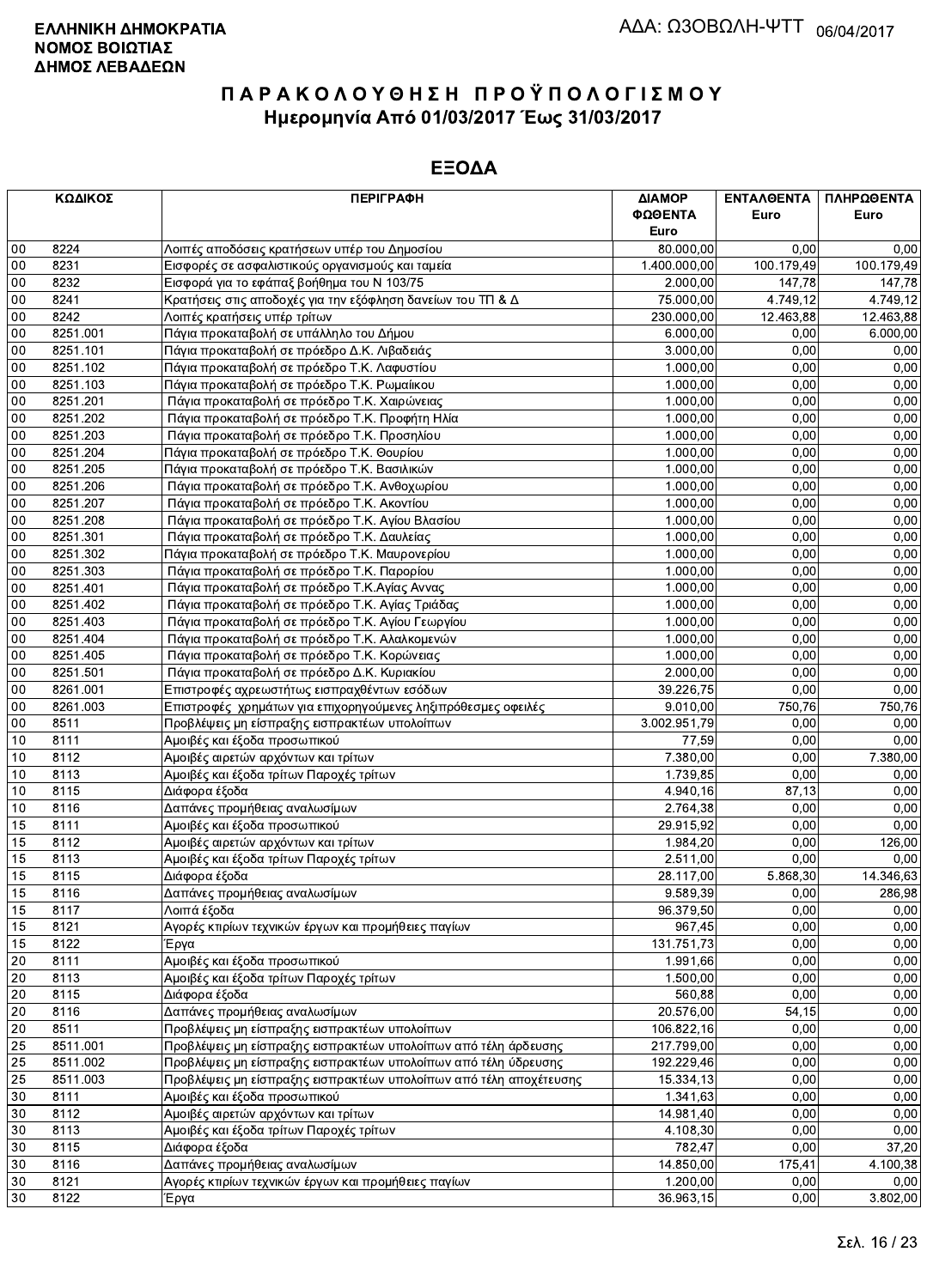|    | ΚΩΔΙΚΟΣ | <b>ПЕРІГРАФН</b><br>ΔΙΑΜΟΡ                                     |               | <b>ENTAAOENTA</b> | ΠΛΗΡΩΘΕΝΤΑ   |
|----|---------|----------------------------------------------------------------|---------------|-------------------|--------------|
|    |         |                                                                | ΦΩΘΕΝΤΑ       | Euro              | Euro         |
|    |         |                                                                | Euro          |                   |              |
| 30 | 8123    | Μελέτες Έρευνες πειραματικές εργασίες και ειδικές δαπάνες      | 24.833,18     | 0,00              | 0,00         |
| 35 | 8111    | Αμοιβές και έξοδα προσωπικού                                   | 795,72        | 0,00              | 0,00         |
| 35 | 8113    | Αμοιβές και έξοδα τρίτων Παροχές τρίτων                        | 26.760,00     | 416,64            | 0,00         |
| 35 | 8116    | Δαπάνες προμήθειας αναλωσίμων                                  | 4.100,79      | 0,00              | 2.190,77     |
| 40 | 8115    | Διάφορα έξοδα                                                  | 24,60         | 0,00              | 0,00         |
| 40 | 8121    | Αγορές κτιρίων τεχνικών έργων και προμήθειες παγίων            | 12.707,30     | 0,00              | 0,00         |
| 45 | 8111    | Αμοιβές και έξοδα προσωπικού                                   | 97,30         | 0,00              | 0,00         |
| 64 | 8122    | Έργα                                                           | 51.988,95     | 0,00              | 0,00         |
| 64 | 8262    | Επιστροφή χρημάτων λόγω ανάκλησης κατανομής χρηματοδότησης ΠΔΕ | 1.051,66      | 0,00              | 0,00         |
| 69 | 8262    | Επιστροφή χρημάτων λόγω ανάκλησης κατανομής χρηματοδότησης ΠΔΕ | 8.925,00      | 0.00              | 0,00         |
| 70 | 8112    | Αμοιβές αιρετών αρχόντων και τρίτων                            | 2.300,00      | 0,00              | 0,00         |
| 70 | 8113    | Αμοιβές και έξοδα τρίτων Παροχές τρίτων                        | 3.600,00      | 0,00              | 367,04       |
| 70 | 8116    | Δαπάνες προμήθειας αναλωσίμων                                  | 585,00        | 82,73             | 0,00         |
| 90 | 9111    | Αποθεματικό                                                    | 238.965,20    | 0,00              | 0,00         |
|    |         | ΣΥΝΟΛΑ                                                         | 24.000.413,35 | 1.459.795.53      | 1.396.645,61 |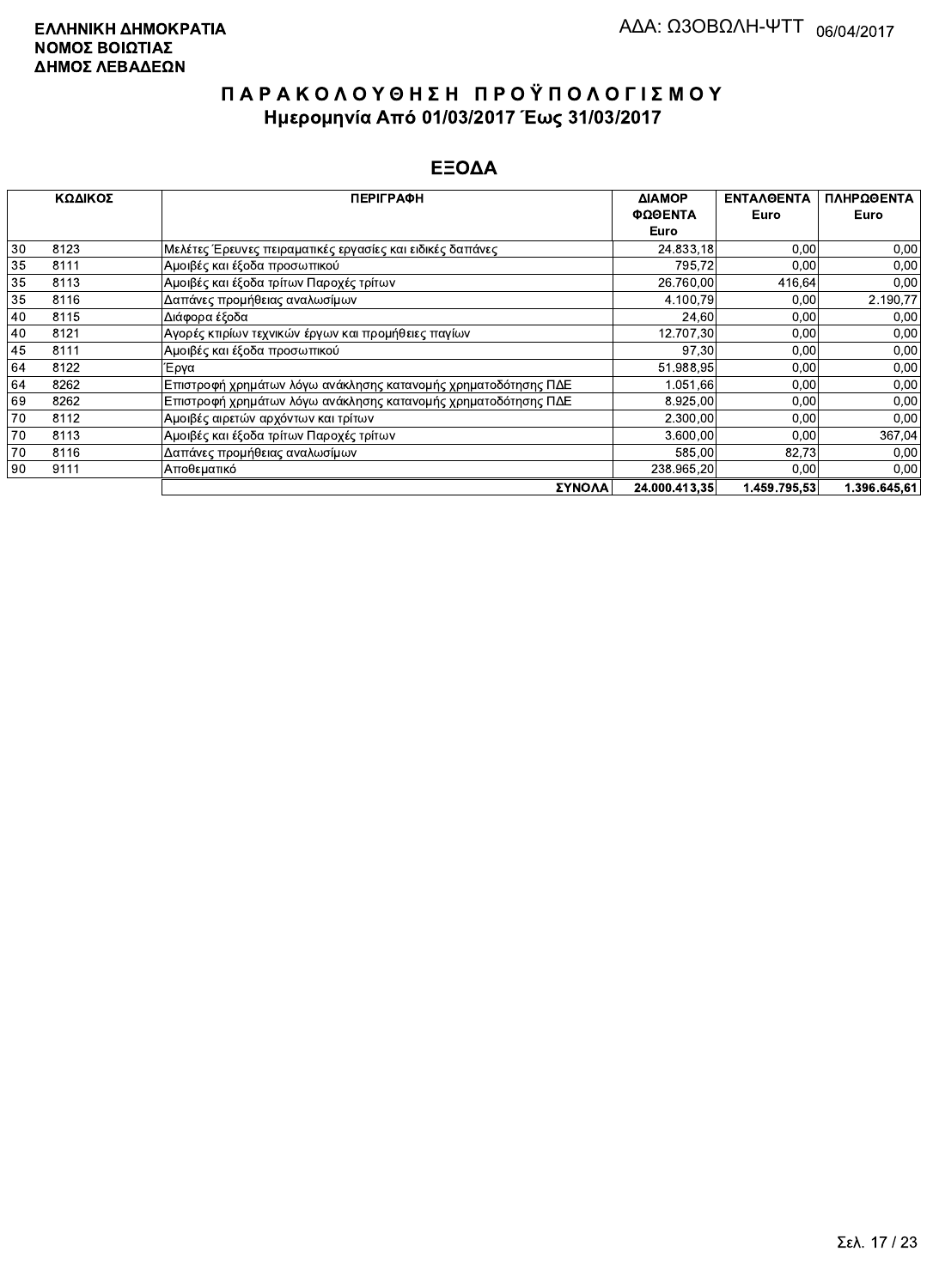#### ΓΕΝΙΚΗ ΑΝΑΚΕΦΑΛΑΙΩΣΗ

|                                         | ΔΙΑΜΟΡΦΩΘΕΝΤΑ<br>Euro | <b>ΒΕΒΑΙΩΘΕΝΤΑ</b><br>Euro | ΕΙΣΠΡΑΧΘΕΝΤΑ<br>Euro |
|-----------------------------------------|-----------------------|----------------------------|----------------------|
| ΕΣΟΔΑ                                   | 20.254.539,89         | 20.254.539,89              | 1.562.885,46         |
| <b>XPHMATIKO</b><br>ΥΠΟΛΟΙΠΟ<br>(K.A.3) | 3.745.873,46          | 0,00                       | 0,00                 |
| ΣΥΝΟΛΟ                                  | 24.000.413,35         | 1.691.471,04               | 1.562.885,46         |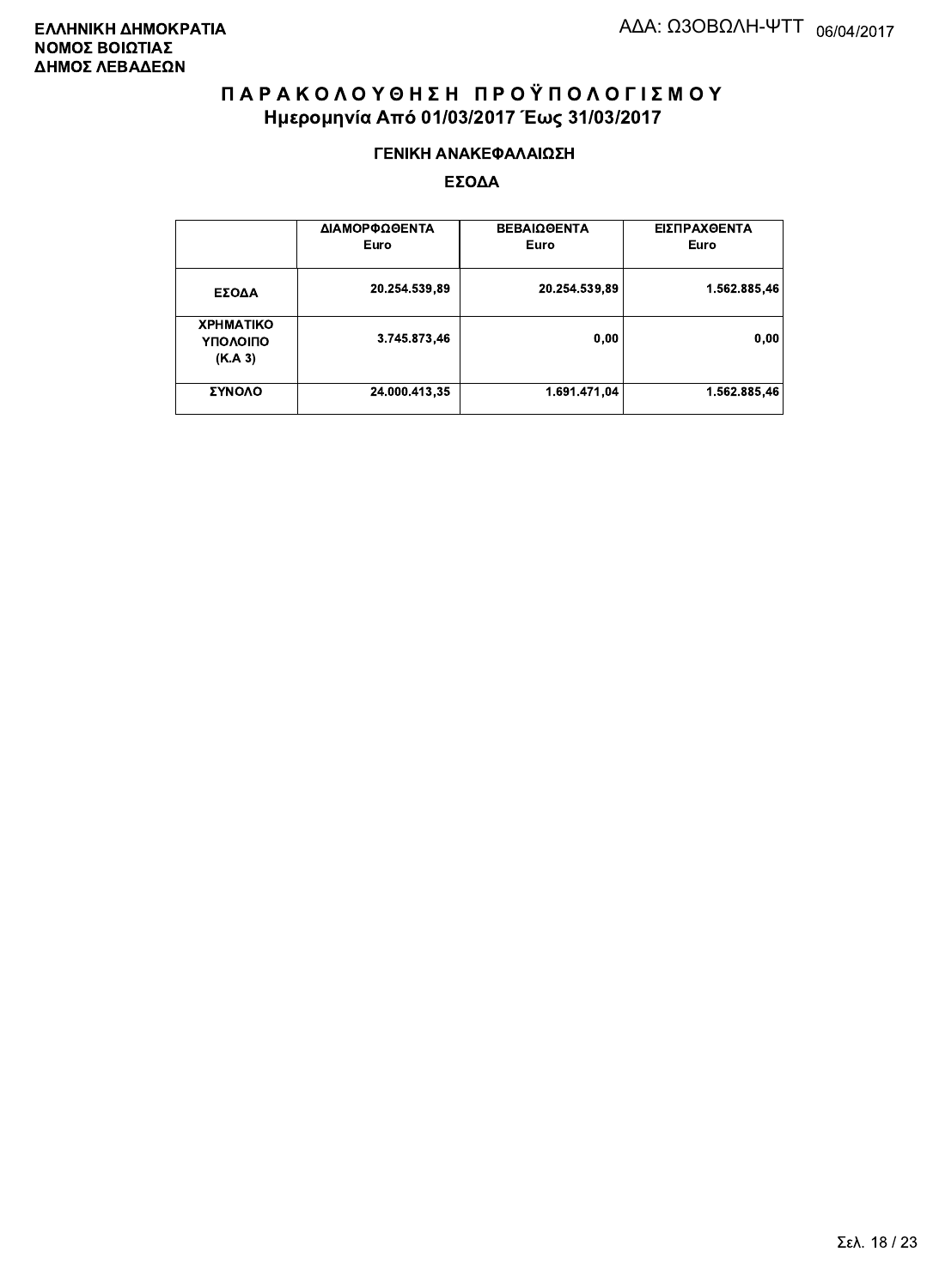#### ΕΞΟΔΑ

|             | ΔΙΑΜΟΡΦΩΘΕΝΤΑ<br>Euro | <b>ENTAAGENTA</b><br>Euro | ΠΛΗΡΩΘΕΝΤΑ<br>Euro |
|-------------|-----------------------|---------------------------|--------------------|
| ΕΞΟΔΑ       | 23.761.448,15         | 1.459.795.53              | 1.396.645.61       |
| ΑΠΟΘΕΜΑΤΙΚΟ | 238.965.20            | 0.00                      | 0,00               |
| ΣΥΝΟΛΟ      | 24.000.413,35         | 1.459.795.53              | 1.396.645,61       |
|             |                       |                           |                    |

#### ΑΝΑΚΕΦΑΛΑΙΩΣΗ 1ου ΕΠΙΠΕΔΟΥ

|  | ΚΩΔΙΚΟΣ | ΔΙΑΜΟΡΦΩΘΕΝΤΑ | <b>AOENTA</b><br>FΝ | ≀OΘFNTA |
|--|---------|---------------|---------------------|---------|
|--|---------|---------------|---------------------|---------|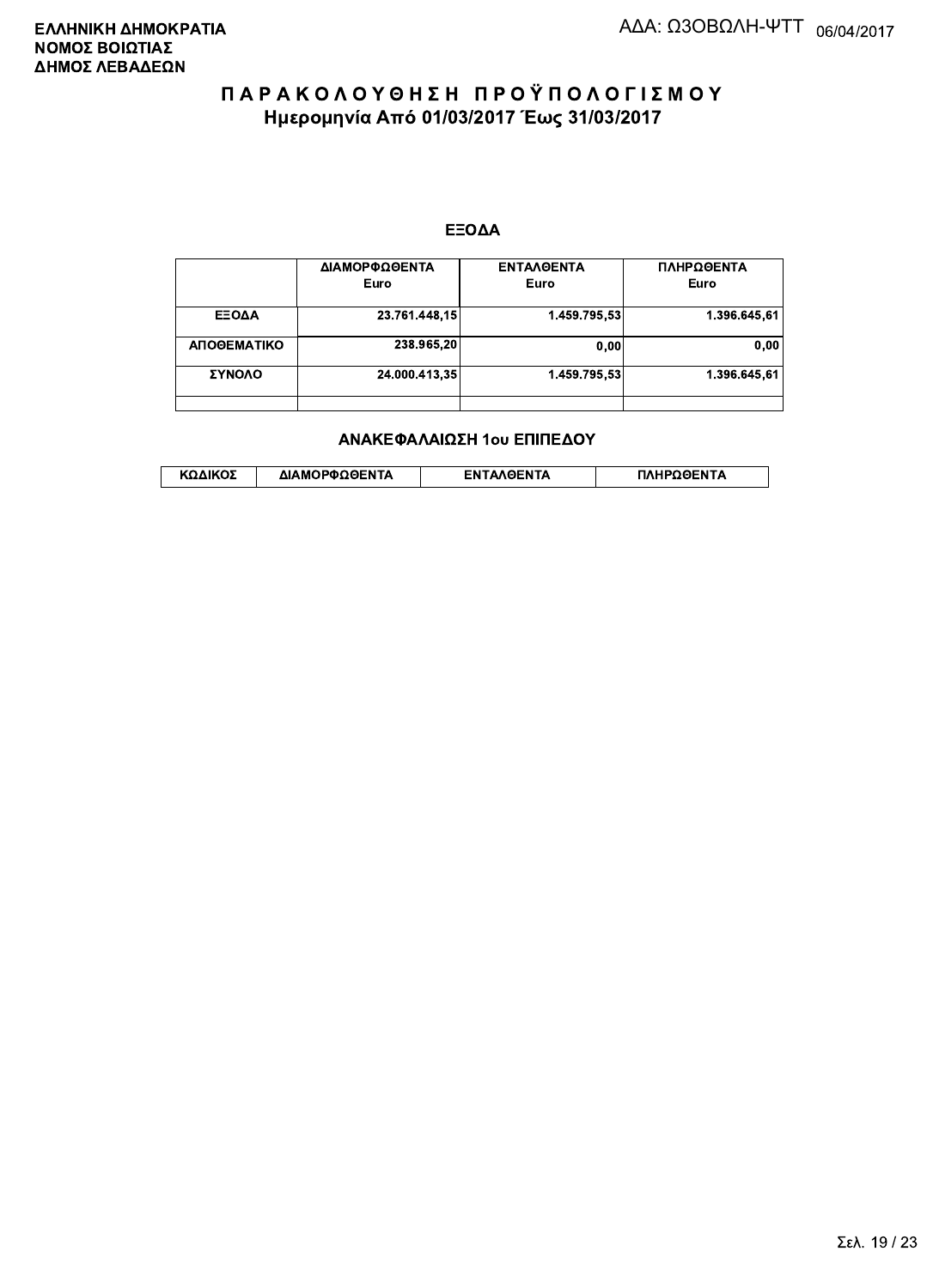ΑΝΑΚΕΦΑΛΑΙΩΣΗ ΕΣΟΔΩΝ ΑΠΟ 01/03/2017 ΕΩΣ 31/03/2017

|   | TAKTIKA EZOAA                                                               |                       |              |
|---|-----------------------------------------------------------------------------|-----------------------|--------------|
|   |                                                                             | <i>EYNOAO:</i>        | 948.433,77   |
|   | EKTAKTA EZOAA                                                               |                       |              |
|   |                                                                             | <i>EYNOAO:</i>        | 178.853,33   |
|   | EZOAA NAPEA@ONTΩN OIKONOMIKΩN ETΩN (N.O.E.) NOY BEBAIΩNONTAI ΓΙΑ ΠΡΩΤΗ ΦΟΡΑ |                       |              |
|   |                                                                             | <i>EYNOAO:</i>        | 25.930,07    |
| 3 | ΕΙΣΠΡΑΞΕΙΣ ΑΠΌ ΔΑΝΕΙΑ ΚΑΙ ΑΠΑΙΤΗΣΕΙΣ ΑΠΌ Π.Ο.Ε.                             |                       |              |
|   |                                                                             | <i>EYNOAO:</i>        | 240.781,94   |
|   | ΕΙΣΠΡΑΞΕΙΣ ΥΠΕΡ ΤΟΥ ΔΗΜΟΣΙΟΥ ΚΑΙ ΤΡΙΤΩΝ ΚΑΙ ΕΠΙΣΤΡΟΦΕΣ ΧΡΗΜΑΤΩΝ             |                       |              |
|   |                                                                             | <i>EYNOAO:</i>        | 168.886,35   |
| 5 | ΧΡΗΜΑΤΙΚΟ ΥΠΟΛΟΙΠΟ                                                          |                       |              |
|   |                                                                             | ΣΥΝΟΛΟ:               | 0,00         |
|   |                                                                             | ΓΕΝΙΚΟ ΣΥΝΟΛΟ ΕΣΟΔΩΝ: | 1.562.885,46 |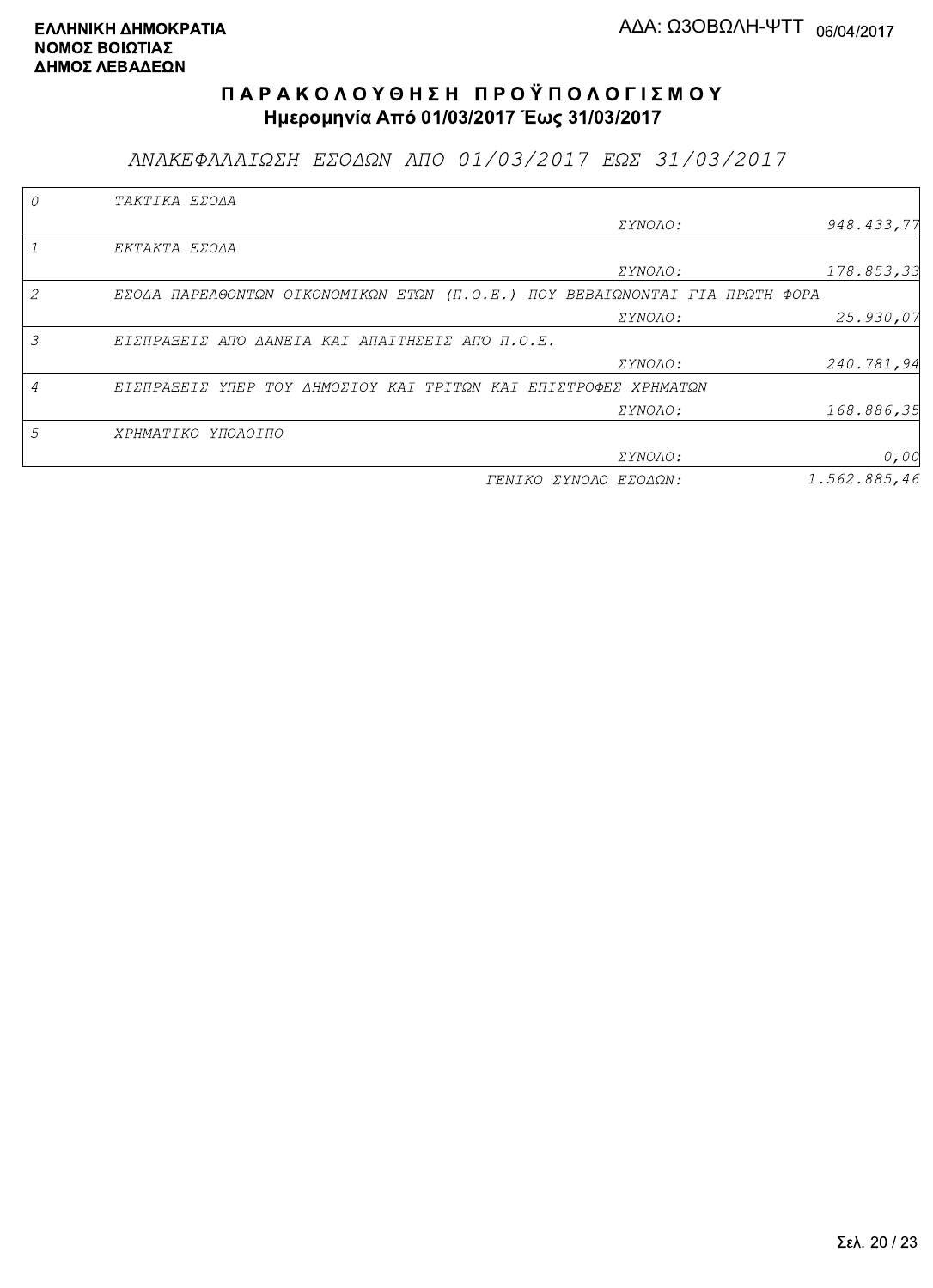### ΑΝΑΚΕΦΑΛΑΙΩΣΗ ΕΞΟΔΩΝ ΑΠΟ 01/03/2017 ΕΩΣ 31/03/2017

| 6                         | Έξοδα χρήσης                                                  |              |
|---------------------------|---------------------------------------------------------------|--------------|
| 61                        | Αμοιβές αιρετών και τρίτων                                    | 26.751,46    |
| 66                        | Δαπάνες προμήθειας αναλωσίμων                                 | 36.382,90    |
| 63                        | Φόροι - Τέλη                                                  | 0,00         |
| 67                        | Πληρωμές για μεταβιβάσεις εισοδημάτων σε τρίτους Παραχωρήσεις | 513.909,25   |
|                           | - Παροχές - Επιχορηγήσεις - Επιδοτήσεις - Δωρεές              |              |
| 60                        | Αμοιβές και έξοδα προσωπικού                                  | 412.017,35   |
| 64                        | Λοιπά γενικά έξοδα                                            | 2.946, 21    |
| 65                        | Πληρωμές για την εξυπηρέτηση της δημόσιας πίστης              | 59.418,12    |
| 62                        | Παροχές τρίτων                                                | 126.666,32   |
| 68                        | Λοιπά έξοδα                                                   | 0,00         |
|                           | ΣΥΝΟΛΟ:                                                       | 1.178.091,61 |
| $\overline{7}$            | Επενδύσεις                                                    |              |
| 73                        | Έργα                                                          | 14.170,79    |
| 71                        | Αγορές κτιρίων τεχνικών έργων και προμήθειες παγίων           | 0,00         |
| $\overline{75}$           | Τίτλοι πάγιας επένδυσης (συμμετοχές σε επιχειρήσεις)          | 0,00         |
| $\overline{74}$           | Μελέτες, έρευνες, πειραματικές εργασίες και ειδικές δαπάνες   | 0,00         |
|                           | ΣΥΝΟΛΟ:                                                       | 14.170,79    |
| $\mathcal S$              | Πληρωμές υποχρεώσεων (Π.Ο.Ε.)                                 |              |
| $\mathcal{S} \mathcal{I}$ | Πληρωμές υποχρεώσεων (Π.Ο.Ε.)                                 | 36.228,22    |
| $\overline{82}$           | Λοιπές αποδόσεις                                              | 168.154,99   |
| 83                        | Επιχορηγούμενες Πληρωμές Υποχρεώσεων Π.Ο.Ε.                   | 0,00         |
| 85                        | Προβλέψεις μη είσπραξης εισπρακτέων υπολοίπων βεβαιωμένων     | 0,00         |
|                           | κατά τα ΠΟΕ εντός του οικονομικού έτους                       |              |
|                           | ΣΥΝΟΛΟ:                                                       | 204.383,21   |
| $\mathcal S$              | ΠΛΗΡΩΜΕΣ Π.Ο.Ε & ΛΟΙΠΕΣ ΑΠΟΔΟΣΕΙΣ ΚΑΙ ΠΡΟΒΛΕΨΕΙΣ              |              |
| $\mathcal{S} \mathcal{I}$ | Πληρωμές υποχρεώσεων (Π.Ο.Ε.)                                 | 36.228,22    |
| 82                        | Λοιπές αποδόσεις                                              | 168.154,99   |
| $\overline{83}$           | Επιχορηγούμενες Πληρωμές Υποχρεώσεων Π.Ο.Ε.                   | 0,00         |
| 85                        | Προβλέψεις μη είσπραξης εισπρακτέων υπολοίπων βεβαιωμένων     | 0,00         |
|                           | κατά τα ΠΟΕ εντός του οικονομικού έτους                       |              |
|                           | <i>EYNOAO:</i>                                                | 204.383,21   |
| 9                         | Αποθεματικό                                                   |              |
| 91                        | Ποσό διαθέσιμο για αναπλήρωση των ανεπαρκών πιστώσεων για τη  | 0,00         |
|                           | δημιουργία νέων μη προβλεπόμενων στον προϋπολογισμό           |              |
|                           | ΣΥΝΟΛΟ:                                                       | 0,00         |
|                           | TENIKO ZYNOAO EEOAQN:                                         | 1.601.028,82 |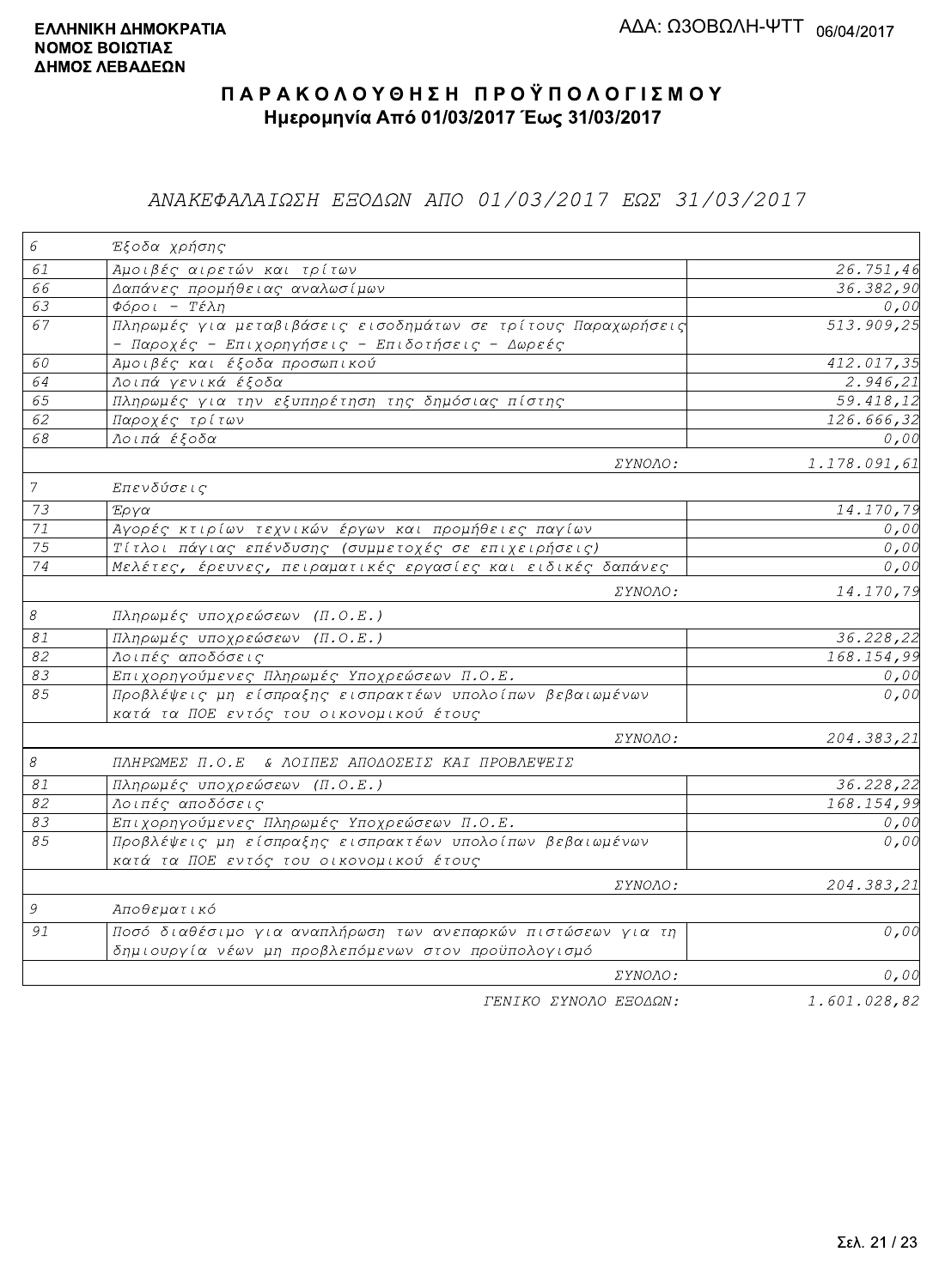ΣΥΝΟΛΑ ΑΝΑ ΥΠΗΡΕΣΙΑ ΑΠΟ 01/03/2017 ΕΩΣ 31/03/2017

| 00              | Γενικές υπηρεσίες                                             | 268.290,48             |
|-----------------|---------------------------------------------------------------|------------------------|
| $1\,0$          | Οικονομικές και Διοικητικές υπηρεσίες                         | 135.629,13             |
| 15              | Υπηρεσίες Πολιτισμού, Αθλητισμού και κοινωνικής πολιτικής     | 640.779,42             |
| 20              | Υπηρεσία καθαριότητας και ηλεκτροφωτισμού                     | 172.356,28             |
| 25              | Υπηρεσίες 'Υδρευσης-άδρευσης-αποχέτευσης                      | 412,00                 |
| 30              | Υπηρεσία Τεχνικών έργων                                       | 85.217,78              |
| 35              | Υπηρεσίες πρασίνου                                            | 21.509,29              |
| 40 <sub>o</sub> | Υπηρεσία Πολεοδομίας                                          | 21.497,04              |
| 45              | Υπηρεσία Νεκροταφείων                                         | 4.621, 25              |
| 50              | Δημοτική Αστυνομία                                            | 0,00                   |
| 60              | ΥΠΗΡΕΣΙΕΣ ΚΟΙΝΩΝΙΚΗΣ ΠΟΛΙΤΙΚΗΣ (Έργα και δράσεις              | $\overline{23.345,31}$ |
|                 | χρηματοδοτούμενες απο ΠΔΕ)                                    |                        |
| 61              | ΥΠΗΡΕΣΙΕΣ ΠΟΛΙΤΙΣΜΟΥ ΚΑΙ ΑΘΛΗΤΙΣΜΟΥ (Έργα και δράσεις         | 0,00                   |
|                 | χρηματοδοτούμενες απο ΠΔΕ)                                    |                        |
| 62              | ΥΠΗΡΕΣΙΕΣ ΚΑΘΑΡΙΟΤΗΤΑΣ ΚΑΙ ΗΛΕΚΤΡΟΦΩΤΙΣΜΟΥ (Έργα και δράσεις) | 0,00                   |
|                 | χρηματοδοτούμενες απο ΠΔΕ)                                    |                        |
| 63              | ΥΠΗΡΕΣΙΕΣ ΥΔΡΕΥΣΗΣ ΑΡΔΕΥΣΗΣ ΑΠΟΧΕΤΕΥΣΗΣ (Έργα και δράσεις     | 0,00                   |
|                 | χρηματοδοτούμενες απο ΠΔΕ)                                    |                        |
| 64              | ΥΠΗΡΕΣΙΑ ΤΕΧΝΙΚΩΝ ΕΡΓΩΝ, ΠΡΑΣΙΝΟΥ ΚΑΙ ΠΟΛΕΟΔΟΜΙΑΣ (Έργα και   | 0,00                   |
|                 | δράσεις χρηματοδοτούμενες απο ΠΔΕ)                            |                        |
| 69              | ΛΟΙΠΕΣ ΥΠΗΡΕΣΙΕΣ (Έργα και δράσεις χρηματοδοτούμενες απο      | 0,00                   |
|                 | $\Pi \Delta E$ )                                              |                        |
| 70              | Λοιπές υπηρεσίες                                              | 22.987,63              |
| 99              |                                                               | 0,00                   |
|                 | $\pi$                                                         | 1.20000100001          |

ΣΥΝΟΛΟ:

1.396.645,61